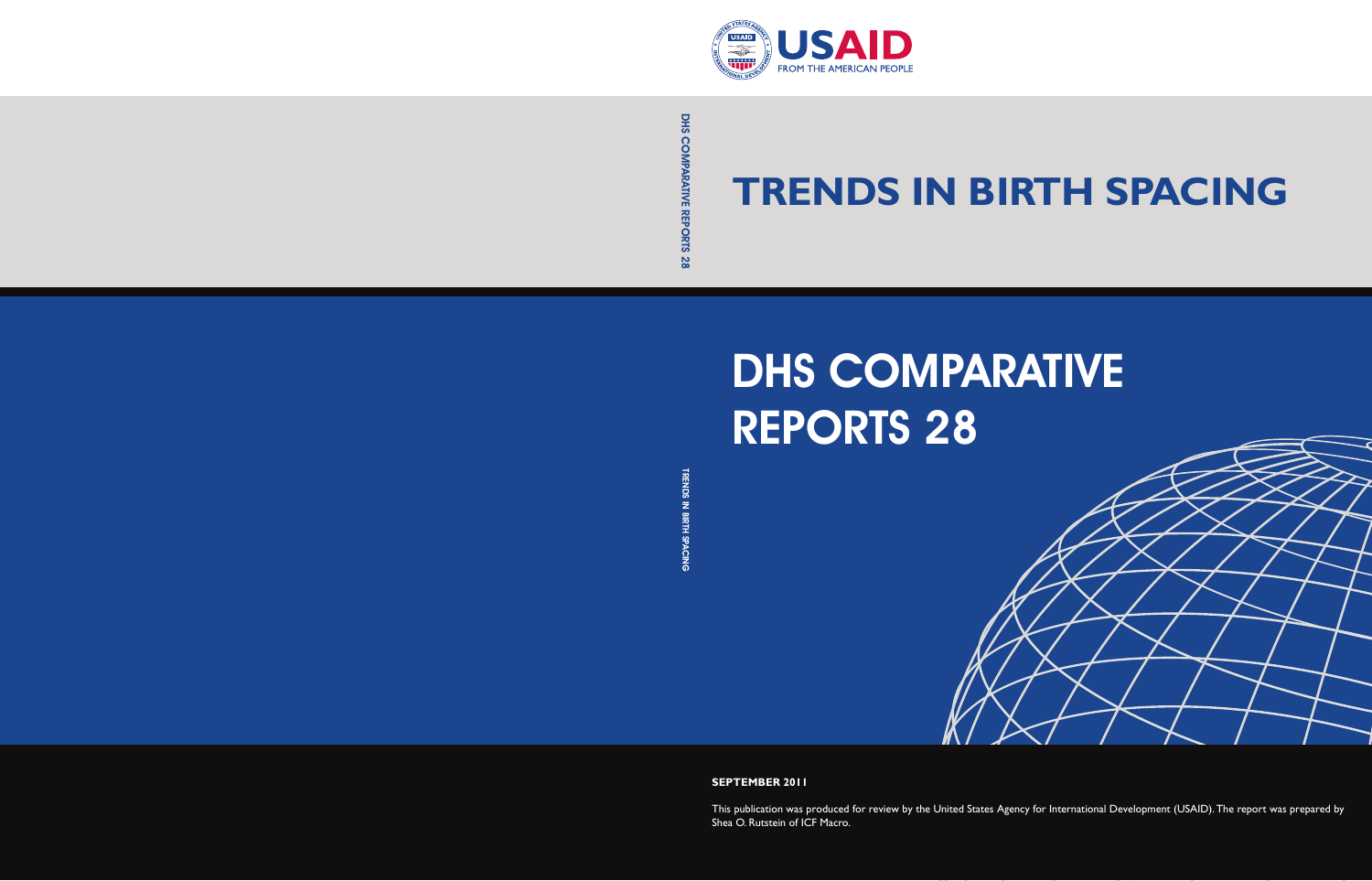MEASURE DHS assists countries worldwide in the collection and use of data to monitor and evaluate population, health, and nutrition programs. Additional information about the MEASURE DHS project can be obtained by contacting Demographic and Health Research Division, ICF Macro, 11785 Beltsville Drive, Suite 300, Calverton, MD 20705 (telephone: 301-572-0200; fax: 301-572-0999; e-mail: reports@measuredhs.com; internet: www.measuredhs.com).

The main objectives of the MEASURE DHS project are:

- to provide decisionmakers in survey countries with information useful for informed policy choices;
- to expand the international population and health database;
- to advance survey methodology; and
- to develop in participating countries the skills and resources necessary to conduct high-quality demographic and health surveys.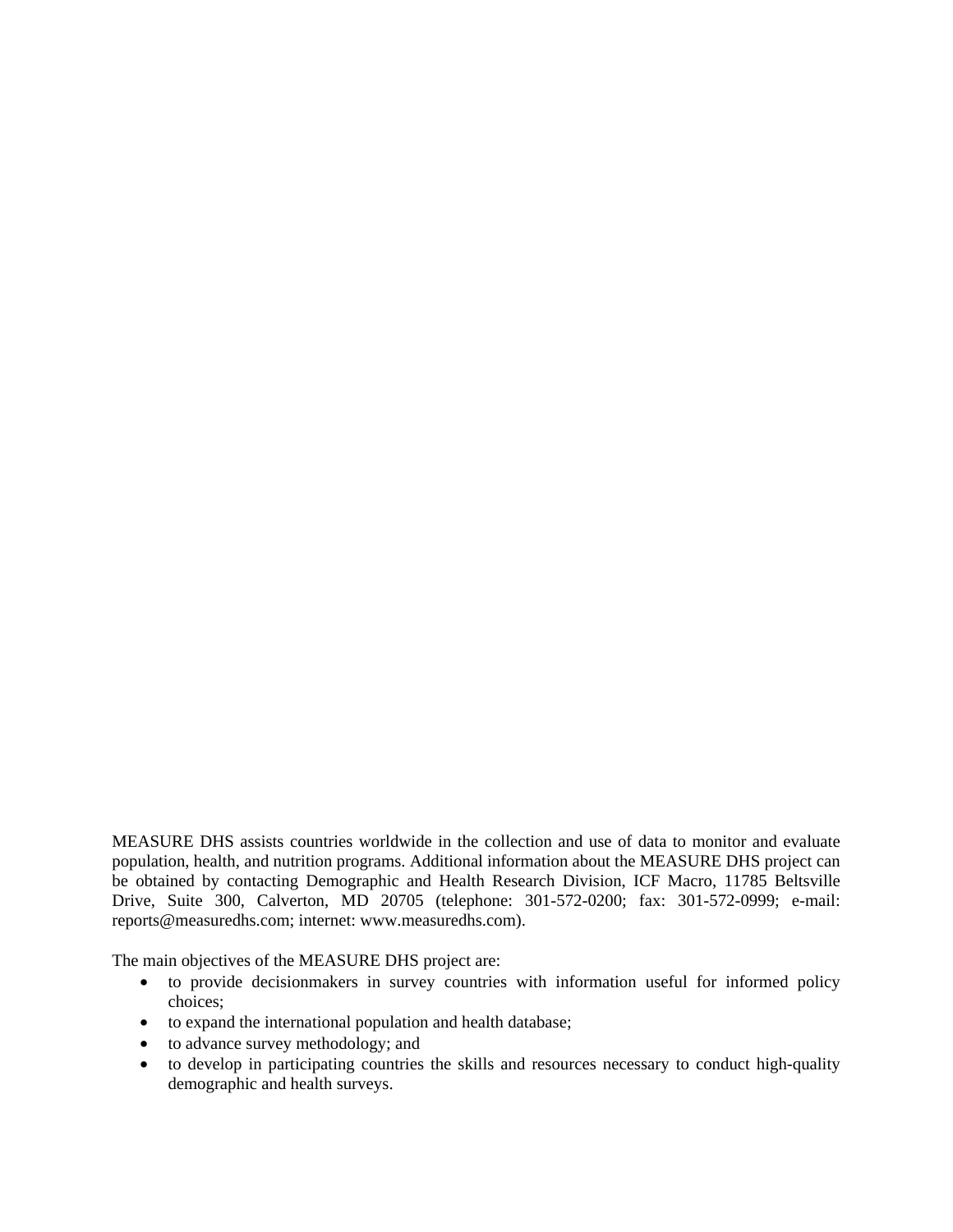DHS Comparative Reports No. 28

## **Trends in Birth Spacing**

Shea O. Rutstein

ICF Macro Calverton, Maryland, USA

September 2011

*Corresponding author*: Shea O. Rutstein, Demographic and Health Research Division, ICF Macro, 11785 Beltsville Drive, Suite 300, Calverton, MD 20705; Phone: 301-572-0950; Fax: 301-572-0999; Email: srutstein@icfi.com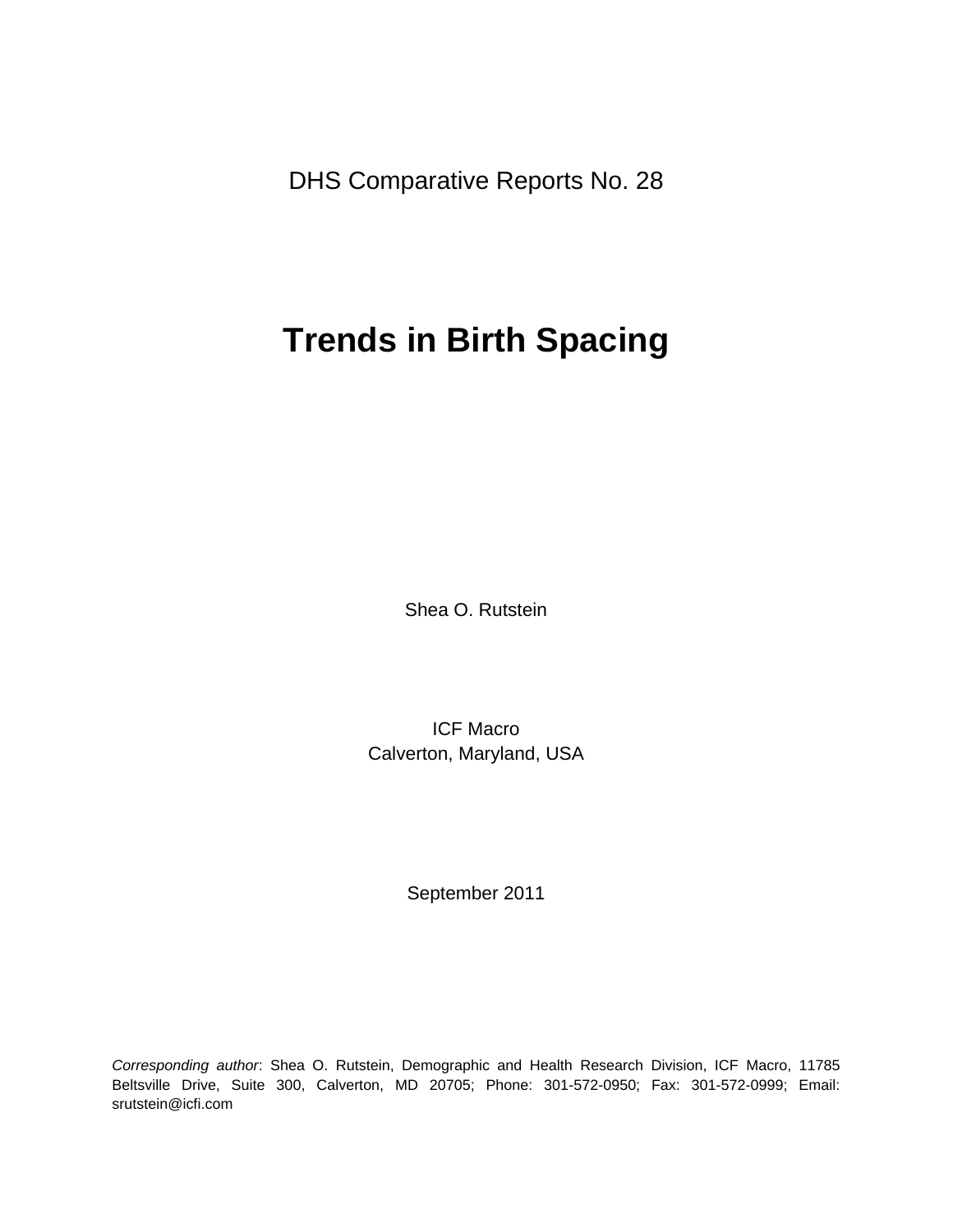Editor: Bryant Robey Document Production: Yuan Cheng

This study was carried out with support provided by the United States Agency for International Development (USAID) through the MEASURE DHS project (#GPO-C-00-08-00008-00). The views expressed are those of the authors and do not necessarily reflect the views of USAID or the United States Government.

Recommended citation:

Rutstein, Shea O. 2011. *Trends in Birth Spacing*. DHS Comparative Reports No. 28. Calverton, Maryland, USA: ICF Macro.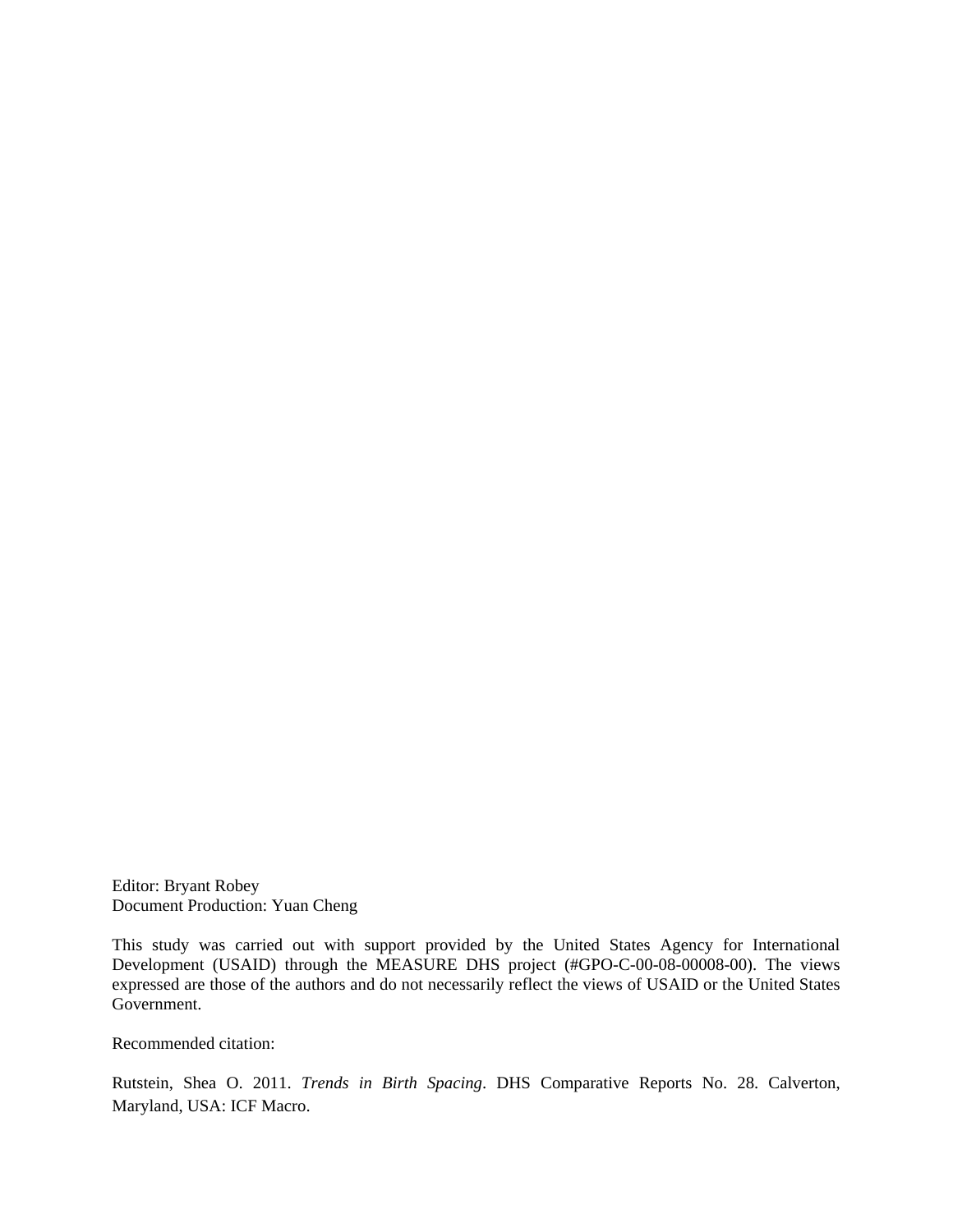## **Contents**

|    | 1.1 |                                                                                                  |
|----|-----|--------------------------------------------------------------------------------------------------|
|    | 1.2 |                                                                                                  |
|    | 1.3 |                                                                                                  |
| 2. |     |                                                                                                  |
|    | 2.1 |                                                                                                  |
|    | 2.2 |                                                                                                  |
| 3. |     |                                                                                                  |
|    | 3.1 |                                                                                                  |
|    | 3.2 |                                                                                                  |
|    | 3.3 |                                                                                                  |
| 4. |     |                                                                                                  |
|    | 4.1 |                                                                                                  |
|    | 4.2 |                                                                                                  |
|    | 4.3 |                                                                                                  |
| 5. |     |                                                                                                  |
| 6. |     |                                                                                                  |
|    |     |                                                                                                  |
|    |     | Appendix (available at www.measuredhs.com/publications/publication-cr28-comparative-reports.cfm) |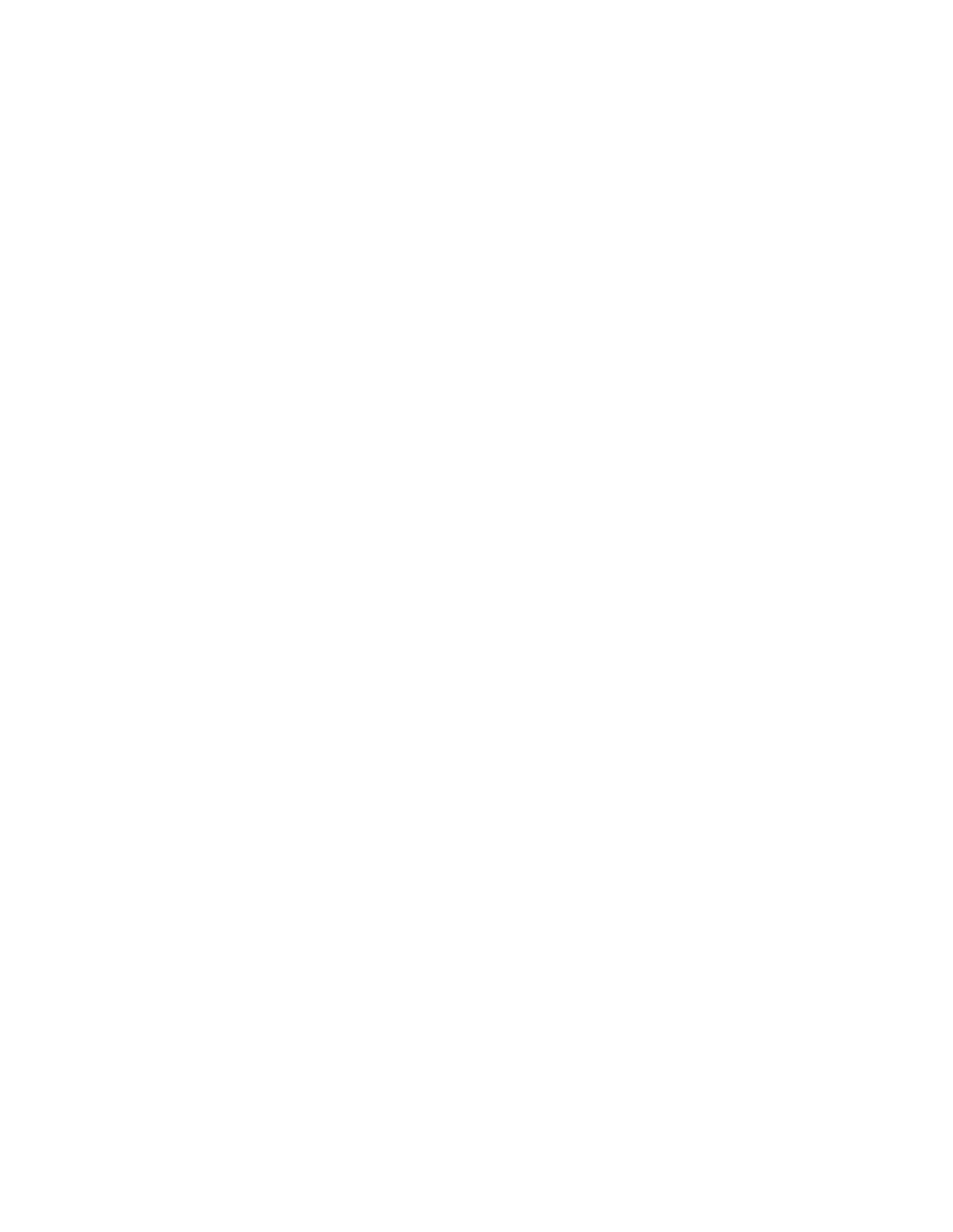## **Tables**

|              | Table 2.1.a. Length of Actual Birth Intervals by Country, for Most Recent Survey |
|--------------|----------------------------------------------------------------------------------|
| Table 2.1.b. | Length of Actual Birth Intervals by Region, for Most Recent Survey7              |
| Table 2.2.a. |                                                                                  |
| Table 2.2.b. |                                                                                  |
| Table 3.1.a. | Length of Preferred Birth Intervals by Country, for Most Recent Survey 17        |
| Table 3.1.b. | Length of Preferred Birth Intervals by Region, for Most Recent Survey19          |
| Table 3.1.c. | Differences between Lengths of Preferred and Actual Birth Intervals, by          |
| Table 3.2.a. | Preferred versus Actual Birth Intervals by Country, for Most Recent Survey21     |
| Table 3.2.b. | Preferred versus Actual Birth Intervals by Region, for Most Recent Survey 23     |
| Table 3.3.a. |                                                                                  |
| Table 3.3.b. |                                                                                  |
| Table 3.4.a. | Trends in Length of Preferred versus Actual Birth Intervals, by Country 25       |
| Table 3.4.b. | Trends in Length of Preferred versus Actual Birth Intervals, by Region27         |
| Table 4.1.   |                                                                                  |
| Table 4.2.   | Trends in the Demand to Space Births and Unsatisfied Demand to Space             |
| Table 4.3.   | Levels and Trends in the Demand for Spacing and Percentage Unsatisfied           |

## **Appendix Tables**

(*available at www.measuredhs.com/publications/publication-cr28-comparative-reports.cfm*)

- Table A.2.1.a. Length of Actual Birth Intervals, by Country
- Table A.2.1.b. Length of Actual Birth Intervals, by Region
- Table A.2.2.a. Length of Actual Birth Intervals by Residence, by Country
- Table A.2.2.b. Length of Actual Birth Intervals by Residence, by Region
- Table A.2.2.c. Changes in Length of Actual Birth Intervals by Residence, by Country
- Table A.2.2.d. Changes in Length of Actual Birth Intervals by Residence, by Region
- Table A.2.3.a. Length of Actual Birth Intervals by Household Wealth Quintile, by Country
- Table A.2.3.b. Length of Actual Birth Intervals by Household Wealth Quintile, by Region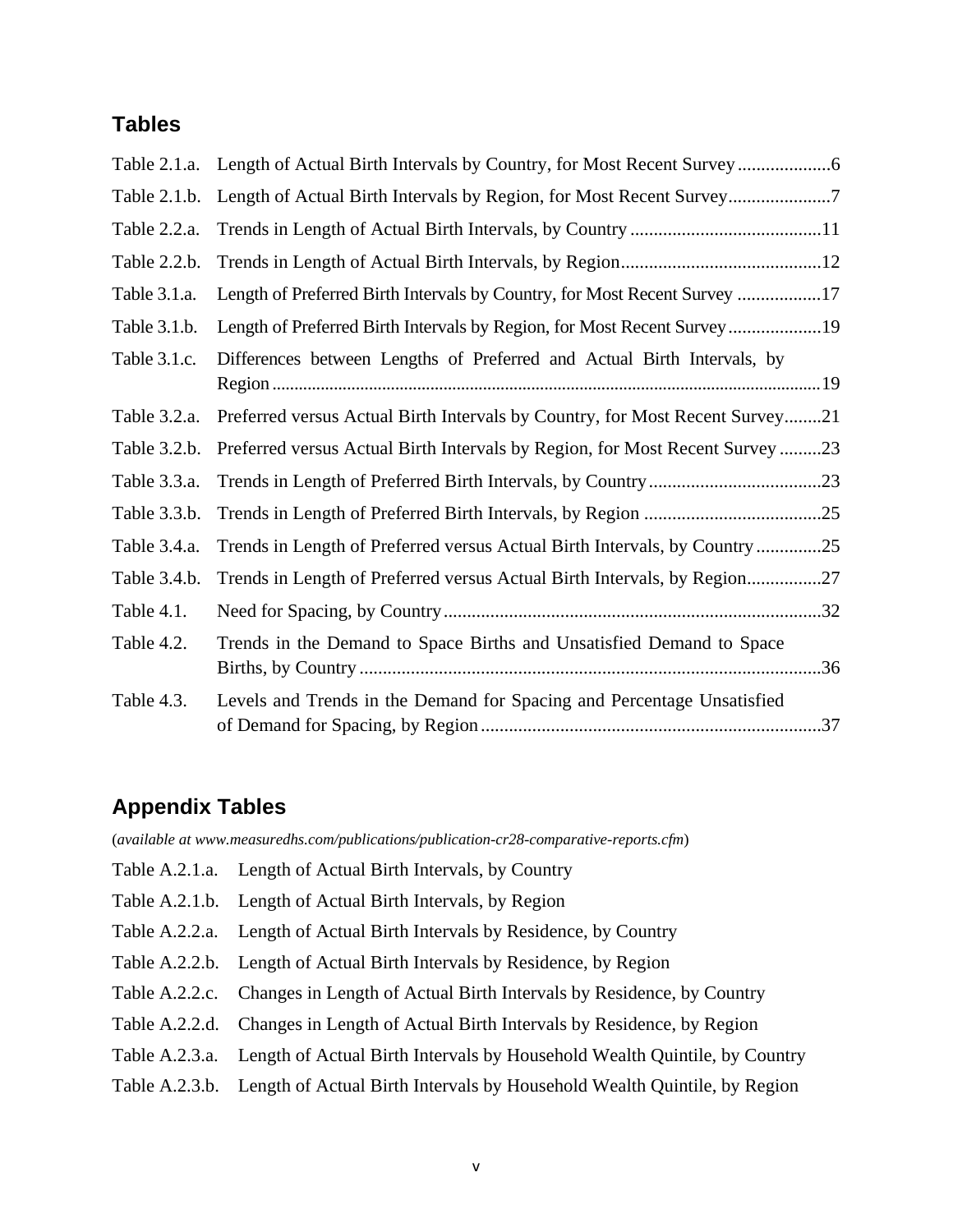- Table A.2.3.c. Changes in Length of Actual Birth Intervals by Household Wealth Quintile, by **Country**
- Table A.2.3.d. Changes in Length of Actual Birth Intervals by Household Wealth Quintile, by Region
- Table A.2.4.a. Length of Actual Birth Intervals by Maternal Education, by Country
- Table A.2.4.b. Length of Actual Birth Intervals by Maternal Education, by Region
- Table A.2.4.c. Changes in Length of Actual Birth Intervals by Maternal Education, by Country
- Table A.2.4.d. Changes in Length of Actual Birth Intervals by Maternal Education, by Region
- Table A.2.5.a. Length of Actual Birth Intervals by Birth Order, by Country
- Table A.2.5.b. Length of Actual Birth Intervals by Birth Order, by Region
- Table A.2.5.c. Changes in Length of Actual Birth Intervals by Birth Order, by Country
- Table A.2.5.d. Changes in Length of Actual Birth Intervals by Birth Order, by Region
- Table A.3.2.a. Length of Preferred Birth Intervals by Residence, by Country
- Table A.3.2.b. Length of Preferred Birth Intervals by Residence, by Region
- Table A.3.2.c. Changes in Length of Preferred Birth Intervals by Residence, by Country
- Table A.3.2.d. Changes in Length of Preferred Birth Intervals by Residence, by Region
- Table A.3.3.a. Length of Preferred Birth Intervals by Household Wealth Quintile, by Country
- Table A.3.3.b. Length of Preferred Birth Intervals by Household Wealth Quintile, by Region
- Table A.3.3.c. Difffernces in Lengths of Preferred and Actual Birth Intervals by Household Wealth Quintile, by Region
- Table A.3.3.d. Changes in Length of Preferred Birth Intervals by Household Wealth Quintile, by Country
- Table A.3.3.e. Changes in Length of Preferred Birth Intervals by Household Wealth Quintile, by Region
- Table A.3.4. Length of Preferred Birth Intervals by Maternal Education, by Country
- Table A.3.5.a. Length of Preferred Birth Intervals by Maternal Age, by Country
- Table A.3.5.b. Changes in Length of Preferred Birth Intervals by Maternal Age, by Country
- Table A.3.5.c. Changes in Length of Preferred Birth Intervals by Maternal Age, by Region
- Table A.3.6.a. Length of Preferred Birth Intervals by Parity, by Country
- Table A.3.6.b. Changes in Length of Preferred Birth Intervals by Parity, by Country
- Table A.3.6.c. Changes in Length of Preferred Birth Intervals by Parity, by Region
- Table A.3.7.a. Preferred versus Actual Birth Intervals by Residence, by Country
- Table A.3.7.b. Changes in Preferred versus Actual Birth Intervals by Residence, by Country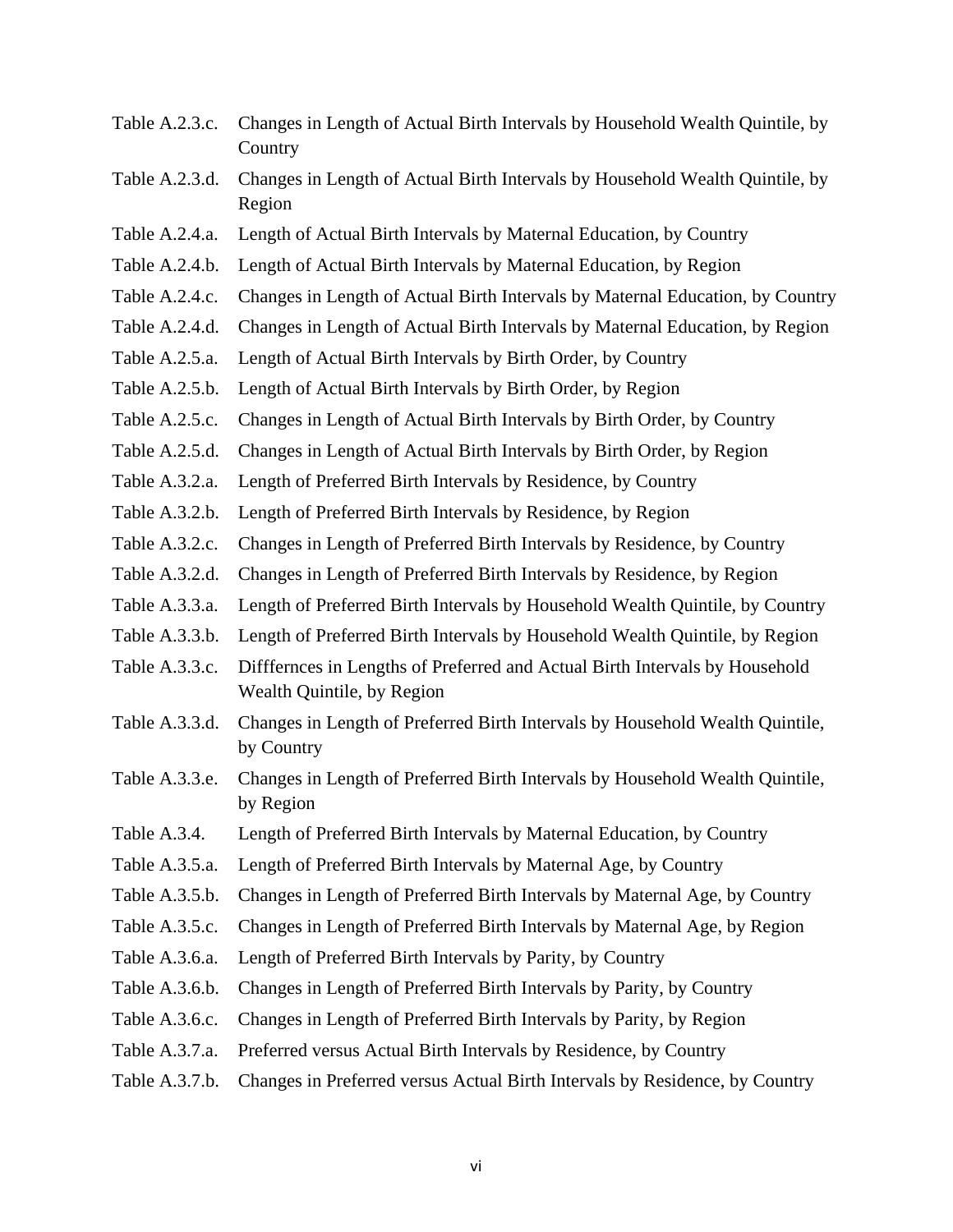- Table A.3.7.c. Changes in Preferred versus Actual Birth Intervals by Residence, by Region
- Table A.3.8.a. Preferred versus Actual Birth Intervals by Household Wealth Quintile, by **Country**
- Table A.3.8.b. Changes in Preferred versus Actual Birth Intervals by Household Wealth Quintile, by Country
- Table A.3.8.c. Changes in Preferred versus Actual Birth Intervals by Household Wealth Quintile, by Region
- Table A.3.9.a. Preferred versus Actual Birth Intervals by Maternal Education, by Country
- Table A.3.9.b. Changes in Preferred versus Actual Birth Intervals by Maternal Education, by **Country**
- Table A.3.9.c. Changes in Preferred versus Actual Birth Intervals by Maternal Education, by Region
- Table A.3.10.a. Preferred versus Actual Birth Intervals by Maternal Age, by Country
- Table A.3.10.b. Changes in Preferred versus Actual Birth Intervals by Maternal Age, by **Country**
- Table A.3.10.c. Changes in Preferred versus Actual Birth Intervals by Maternal Age, by Region
- Table A.3.11.a. Preferred versus Actual Birth Intervals by Birth Order, by Country
- Table A.3.11.b. Changes in Preferred versus Actual Birth Intervals by Birth Order, by Country
- Table A.3.11.c. Changes in Preferred versus Actual Birth Intervals by Birth Order, by Region
- Table A.4.1.a. Need for Family Planning for Spacing Births by Residence, by Country
- Table A.4.1.b. Need for Family Planning for Spacing Births by Residence, by Region
- Table A.4.2.a. Need for Family Planning for Spacing Births by Household Wealth Quintile, by **Country**
- Table A.4.2.b. Need for Family Planning for Spacing Births by Household Wealth Quintile, by Region
- Table A.4.2.c. Average Annual Changes in Demand for Contraception for Spacing Births and Percentage of Demand to Space that is Unsatisfied by Household Wealth Quintile, by Country
- Table A.4.2.d. Average Annual Changes in Demand for Contraception for Spacing Births and Percentage of Demand to Space that is Unsatisfied by Household Wealth Quintile, by Region
- Table A.4.3.a. Need for Family Planning for Spacing Births by Education, by Country
- Table A.4.3.b. Need for Family Planning for Spacing Births by Education, by Region
- Table A.4.4.a. Need for Family Planning for Spacing Births by Age, by Country
- Table A.4.4.b. Need for Family Planning for Spacing Births by Age, by Region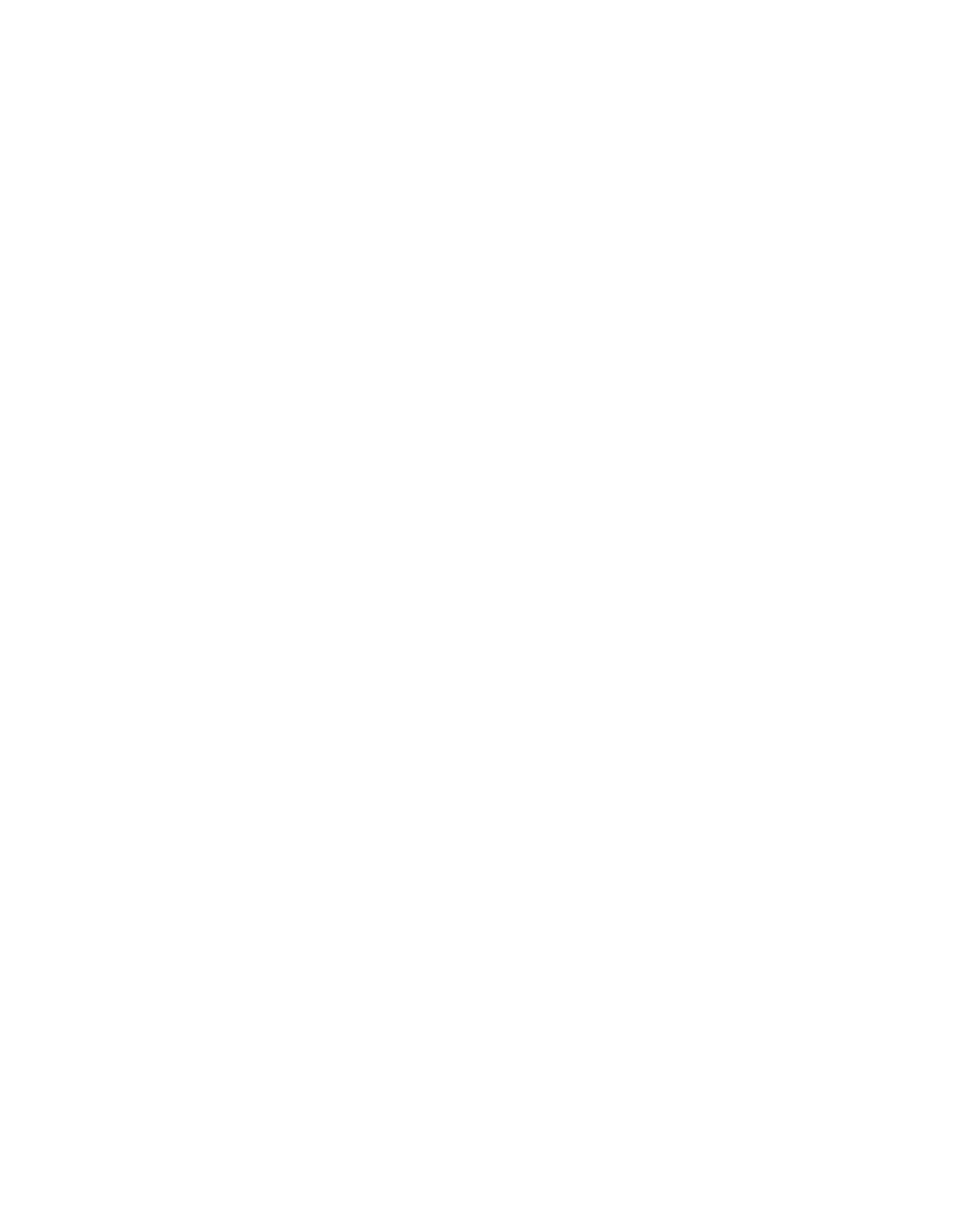## **Figures**

|             |                                                                                      | 5         |
|-------------|--------------------------------------------------------------------------------------|-----------|
|             |                                                                                      | 9         |
|             |                                                                                      |           |
|             |                                                                                      |           |
|             |                                                                                      | <b>10</b> |
|             | Figure 2.6. Annual Average Change in Median Birth-Interval Length by Region          | 13        |
|             | Figure 2.7. Annual Average Change in Median Birth-Interval Length by Residence 15    |           |
| Figure 2.8. | Annual Average Change in Median Birth-Interval Length by Household                   |           |
| Figure 2.9. | Annual Average Change in Median Birth-Interval Length by Level of                    |           |
|             | Figure 2.10. Annual Average Change in Median Birth-Interval Length by Birth Order 16 |           |
|             |                                                                                      | 19        |
|             | Figure 3.2. Annual Rate of Change in Median Preferred and Actual Length of Birth     | 28        |
|             | Figure 3.3. Average Annual Change in Median Length of Preferred Birth Intervals by   |           |
|             | Figure 3.4. Average Annual Change in Median Length of Preferred Birth Intervals by   |           |
|             | Figure 3.5. Average Annual Change in Median Length of Preferred Birth Intervals by   |           |
|             | Figure 3.6. Average Annual Change in Median Length of Preferred Birth Intervals by   |           |
|             | Figure 4.1. Average Annual Change in Demand for Contraception for Spacing Births and |           |
|             | Figure 4.2. Average Annual Change in Demand for Contraception for Spacing Births and | 38        |
|             | Figure 4.3. Average Annual Change in Demand for Contraception for Spacing Births by  | 39        |
|             | Figure 4.4. Average Annual Change in Percentage of Unmet Demand for Contraception    |           |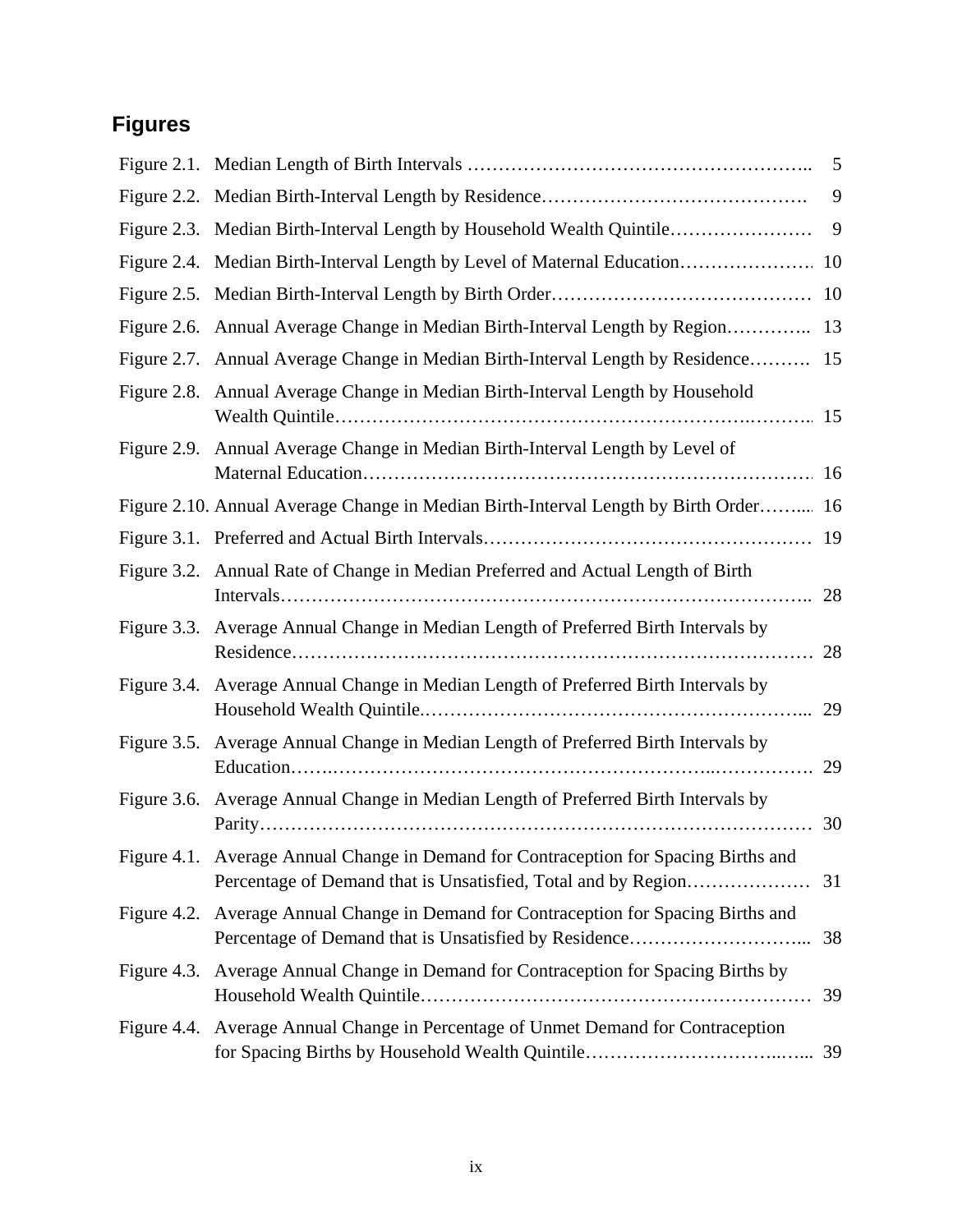| Figure 4.5. Percentage of Women with a Demand for Contracepton for Spacing and       |  |
|--------------------------------------------------------------------------------------|--|
| Percentage of Demand for Spacing that is Unsatisfied by Level of Education 40        |  |
| Figure 4.6. Average Annual Change in Percentage of Unmet Demand for Contraception    |  |
| Figure 4.7. Average Annual Change in Demand for Contraception for Spacing Births and |  |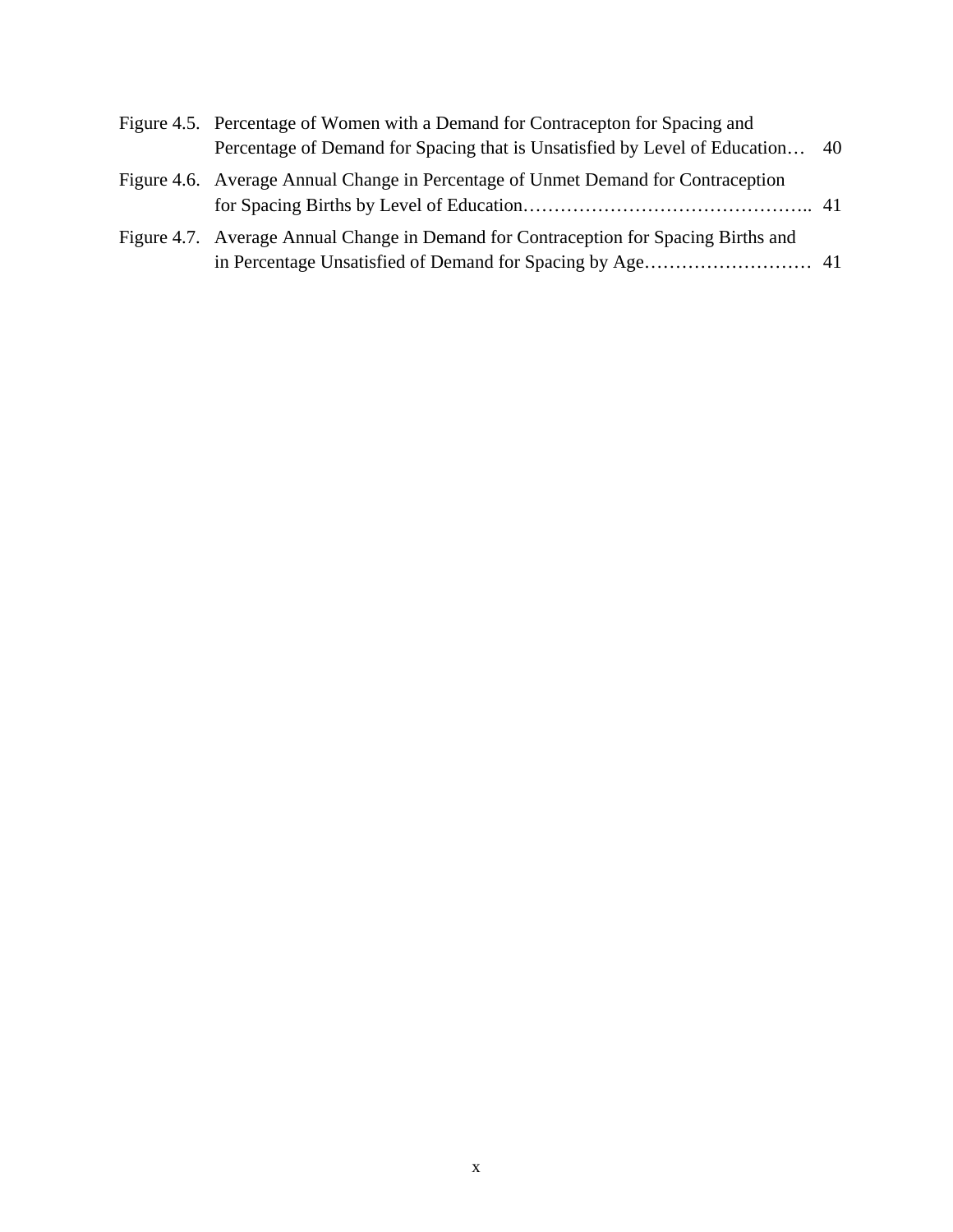## **Preface**

One of the most significant contributions of the MEASURE DHS program is the creation of an internationally comparable body of data on the demographic and health characteristics of populations in developing countries. The DHS *Comparative Reports* series examines these data across countries in a comparative framework. The DHS *Analytical Studies* series focuses on specific topics. The principal objectives of both series are to provide information for policy formulation at the international level and to examine individual country results in an international context. Whereas *Comparative Reports* are primarily descriptive, *Analytical Studies* have a more analytical approach.

The *Comparative Reports* series covers a variable number of countries, depending on the availability of data sets. Where possible, data from previous DHS surveys are used to evaluate trends over time. Each report provides detailed tables and graphs organized by region. Survey-related issues such as questionnaire comparability, survey procedures, data quality, and methodological approaches are addressed as needed.

The topics covered in *Comparative Reports* are selected by MEASURE DHS staff in conjunction with the U.S. Agency for International Development. Some reports are updates of previously published reports.

It is anticipated that the availability of comparable information for a large number of developing countries will enhance the understanding of important issues in the fields of international population and health by analysts and policymakers.

Ann Way Project Director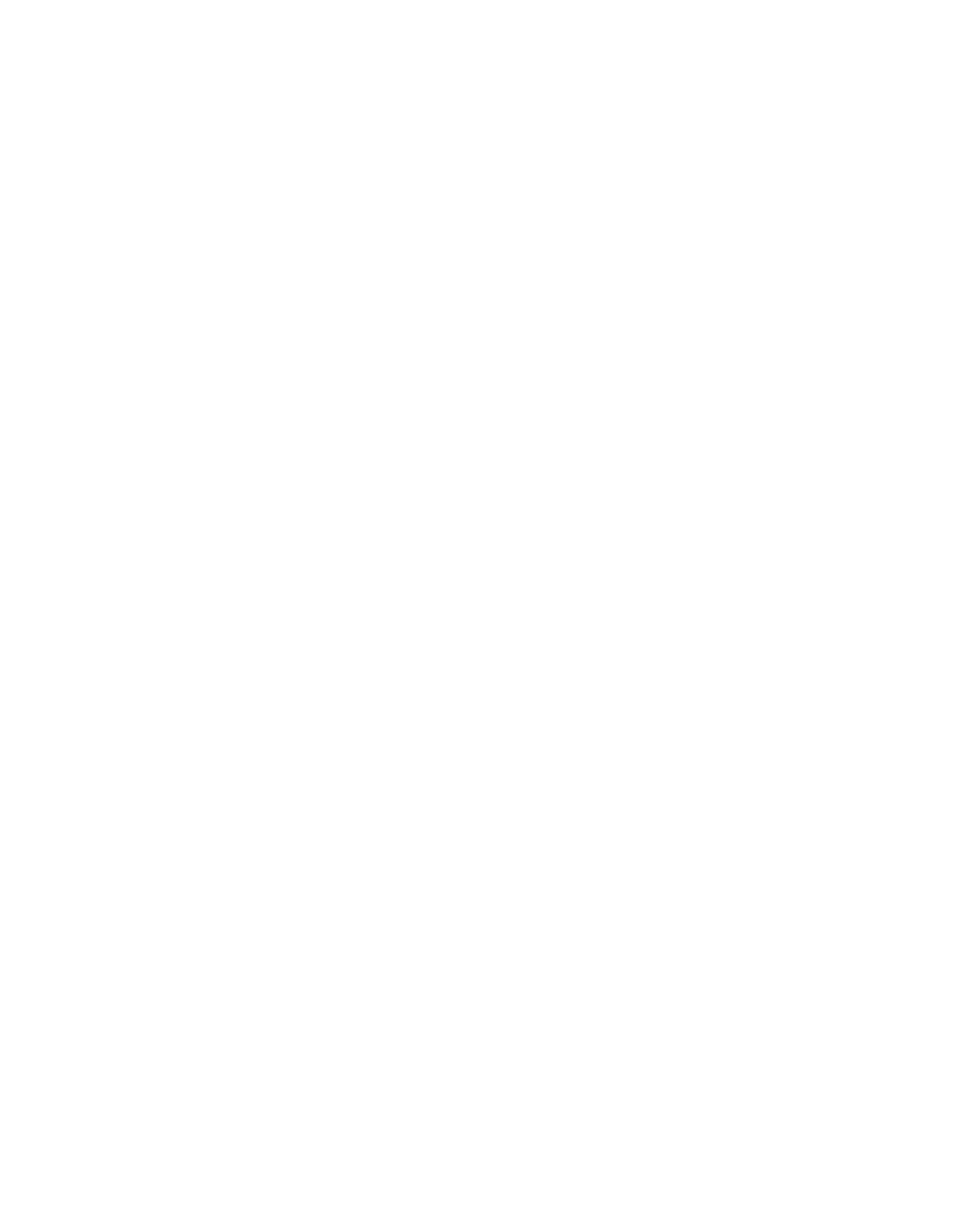## **Executive Summary**

The purpose of this comparative report is to examine the levels and trends of birth intervals as documented in the Demographic and Health Surveys (DHS). The interval between births has been shown in numerous studies to substantially affect the mortality, birth size and weight, and nutritional status of children, and the risk of pregnancy complications for mothers. This report presents information on the lengths of actual and preferred birth intervals, trends in actual and preferred birth intervals, the difference between actual and preferred birth intervals, and trends in the difference. Additionally, the report gives information on the desire for more children and met and unmet need for contraception for spacing births, at the time of the survey.

Using the birth history information from the DHS woman's questionnaire, the study calculates the number of months between births, based on the birth date. This report covers 72 countries with DHS surveys representing 371,768 birth intervals. The latest surveys range in date from 1985 to 2008. Overall, the median birth interval is 32.1 months.

Children born after intervals of less than 24 months are considered at a higher risk for child mortality and undernutrition, and mothers with those intervals are at a higher risk of birth complications. Overall, almost one in four births occurred after an interval of less than 24 months. Children born after intervals of less than 36 months are also considered to have an elevated risk of mortality and malnutrition. More than half (57 percent) of children are born after such intervals. Long birth intervals also entail increased risk for perinatal and neonatal mortality and for pregnancy complications. Overall, 12 percent of children were born after an interval of 60 or more months. Birth intervals between 36 and 59 months entail lower risk. No country has more than half of births occurring in this lower-risk category. Among the most recent DHS surveys in each country, the average percentage of births in the lower-risk interval is 31 percent. Thus more than two-thirds of non-first births occur in a higher-risk category.

Forty-six countries have more than one DHS survey, which allows for the examination of trends in birth intervals. The trends are based on comparing the first DHS survey for a country with the latest survey. For the 46 countries together, the median length of the birth interval increased by 3.1 months between the first and last surveys. On a per year basis, this increase was one-quarter of a month. The increases in median interval length are accompanied by decreases in the proportions of children born after intervals of less than 24 months and less than 36 months, and increases in the proportions born after intervals of 60 or more months. For the 46 countries combined, the rate of change in the proportion of intervals of less than 24 months is -0.38 percentage points per year, -0.69 percentage points per year for intervals shorter than 36 months, and +0.40 percentage points per year for intervals of 60 or more months.

In the DHS, to ascertain preferred birth intervals, women were asked at the time of the survey whether they wanted another birth. Women who did want another birth were asked how long they would want to wait until they had the next birth. Women who were pregnant at the time of interview were asked how long after the birth of the child of the current pregnancy they would want to wait to have another birth. For all the countries together, the most recent surveys indicate that mothers would prefer a median birth interval of 41.5 months, over 9 months longer than their actual median interval in the five years preceding the surveys. Only 16 percent of mothers prefer an interval shorter than 24 months, but 9 percentage points more of them have such a short interval. Overall, only 14 percent of mothers had their latest birth within 3 months of their preference. More than 6 of 10 mothers preferred a birth interval longer by 4 or more months than their actual interval but about one in four women preferred an interval shorter than their actual interval.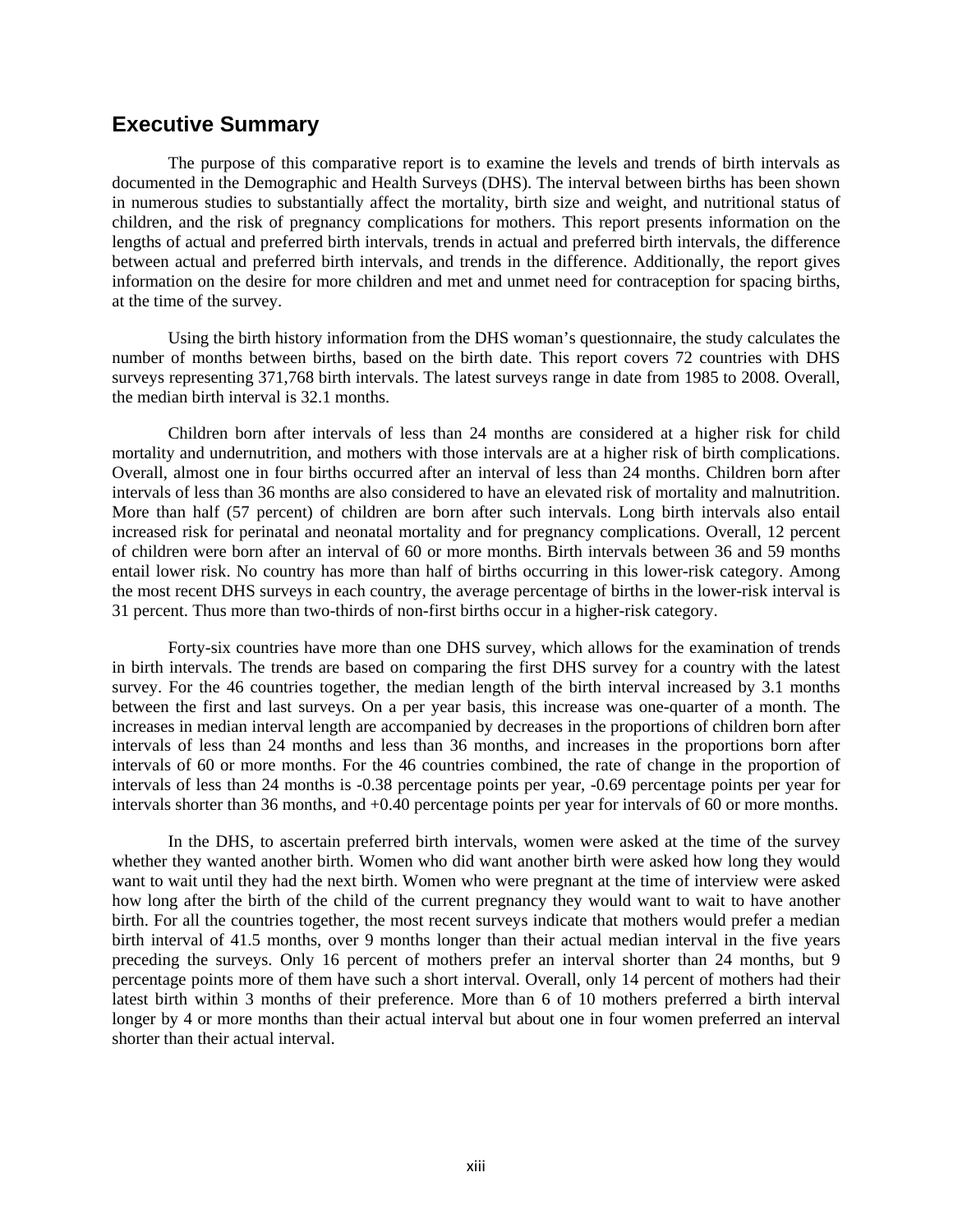The length of birth intervals that women prefer has not changed much over time. On average, the median preferred interval increased by 0.15 months implying an average increase of 1.5 months per decade.

The demand for contraception for spacing births includes current use of contraception by married women who want another birth in two or more years from the date of the survey, plus women with an unmet need for spacing. Over all the surveys, about one-quarter (25.5 percent) of currently married women have a demand for contraception in order to space the next birth. The demand for contraception for spacing has increased at an annual average rate of 0.22 percentage points  $(+2.2 \text{ points per decade})$ . While almost half of the demand is unsatisfied (46.3 percent), the percentage unsatisfied has declined at a per decade rate of 12.1 percentage points.

While substantial proportions of births still occur after intervals that are too short for the health of infants and their mothers and more than half of births occur less than three years after the mother's previous birth, this proportion has decreased over time, at a rate of about 7 percentage points per decade. Preferred birth intervals are still much longer than actual intervals, but the rate of increase in the length of actual intervals exceeds the increase in preferred intervals, so the gap between the two is shrinking.

Family planning and contraceptive use are the principal ways that women can delay the next birth until the recommended period of time has passed since the last birth. While postpartum amenorrhea due to breastfeeding and postpartum abstinence do delay the next conception, by themselves they are not enough to ensure a birth interval of 24 months, let alone 36 months. About one-quarter of women want to use contraception to space their next birth. Unfortunately, for almost half of the women who have a need for contraception for spacing births, that need is unsatisfied. Over time, the demand for contraception for spacing has risen and the percentage of demand that is unsatisfied has fallen. These trends suggest that women are receiving the message that short birth intervals should be avoided and that family planning programs are increasing the supply of contraception to these women. While there are variations by residence, wealth, and education, all groups appear to be participating in these two positive outcomes.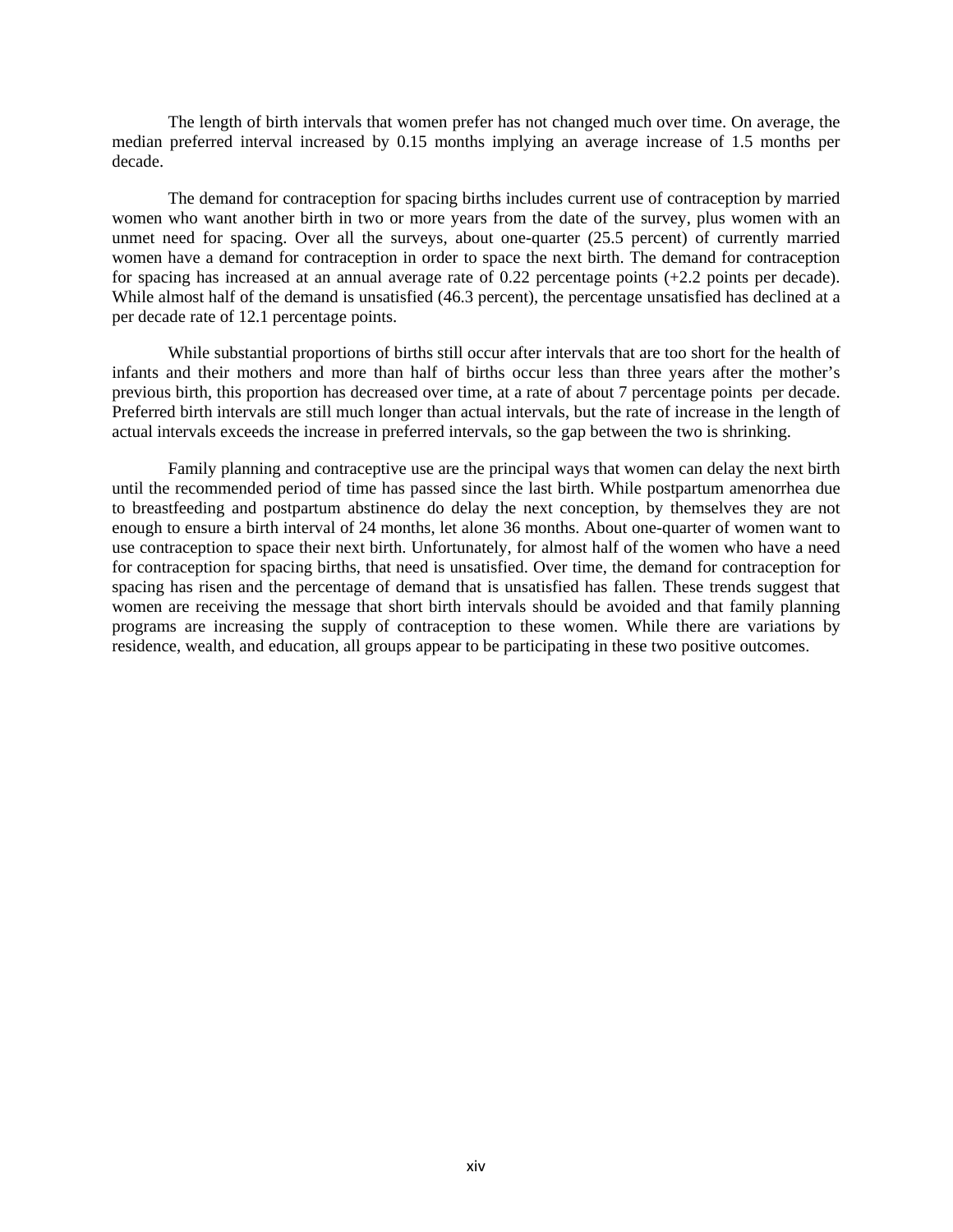## **1 Introduction**

#### **1.1 Purpose**

The purpose of this comparative report is to examine the levels and trends of birth intervals as documented in the Demographic and Health Surveys (DHS). The interval between births has been shown in numerous studies to substantially affect the mortality, birth size and weight, and nutritional status of children, and the risk of pregnancy complications for mothers (Rutstein et al., 2004; Rutstein, 2005). Birth intervals shorter than 36 months have been shown to increase the risk of mortality, undernutrition, and pregnancy morbidity (Gribble et al., 2008; Rutstein, 2008). Moreover, intervals of more than 60 months are also related to increased risk of pregnancy complications for mothers and to increased neonatal and perinatal mortality (Conde-Agudelo et al., 2006). Changes in birth intervals have been studied at least since the 1960s in the United States (Whelpton, 1964), and the gap between preferences and actual birth intervals and its implication on level of fertility were investigated for sub-Saharan Africa using DHS data from about a decade ago (Rafalimanana and Westoff, 2001).

This report presents information on the lengths of actual and preferred birth intervals, trends in actual and preferred birth intervals, the difference between actual and preferred birth intervals, and trends in the difference. The information on birth intervals is tabulated for national totals, urban and rural areas, quintiles of the DHS wealth index, maternal education level, maternal age at birth, mother's birth cohort, birth order of the child, the number of living sons and daughters, the number of dead sons and daughters, the number of dead children of either sex, the type of contraception known, ever used, and currently used, and current pregnancy status. Tables showing these and other differentials are in the Appendix (*CR28App.pdf*) available at *www.measuredhs.com/publications/publication-cr28-comparative-reports.cfm*).

Additionally, the report gives information on the desire for more children and met and unmet need for contraception for spacing births, at the time of the survey.

#### **1.2 Methodology**

#### *Actual Birth Intervals*

Using the birth history information from the DHS woman's questionnaire, the study calculates the number of months between births, based on the birth date. Birth dates in the DHS are recorded in centurymonth code, which is the date of birth by month starting in January, 1900, which is recorded with a value of 1. Thus a birth that occurred in January, 2000 is recorded as  $12*(2000-1900)+1 = 1201$ . Birth intervals are treated as preceding intervals so that the interval between the first and second child of a woman is calculated as the century-month code birth date of the first birth subtracted from that of the second birth. Thus there is one less birth interval than the number of children ever born, and the first birth has no preceding interval. Multiple births from the same pregnancy are treated in this report as being a single interval.

For the tables, four indicators are calculated: the percentage of births with a preceding interval of less than 24 months, the percentage with an interval of less than 36 months, the percentage with an interval of 60 or more months, and the median length of the preceding birth intervals. First births are not considered in the tabulations.

#### *Preferred Birth Intervals*

Since this report covers birth intervals, only women who have had a birth are included in the calculation of preferred intervals. Women were asked at the time of the survey whether they wanted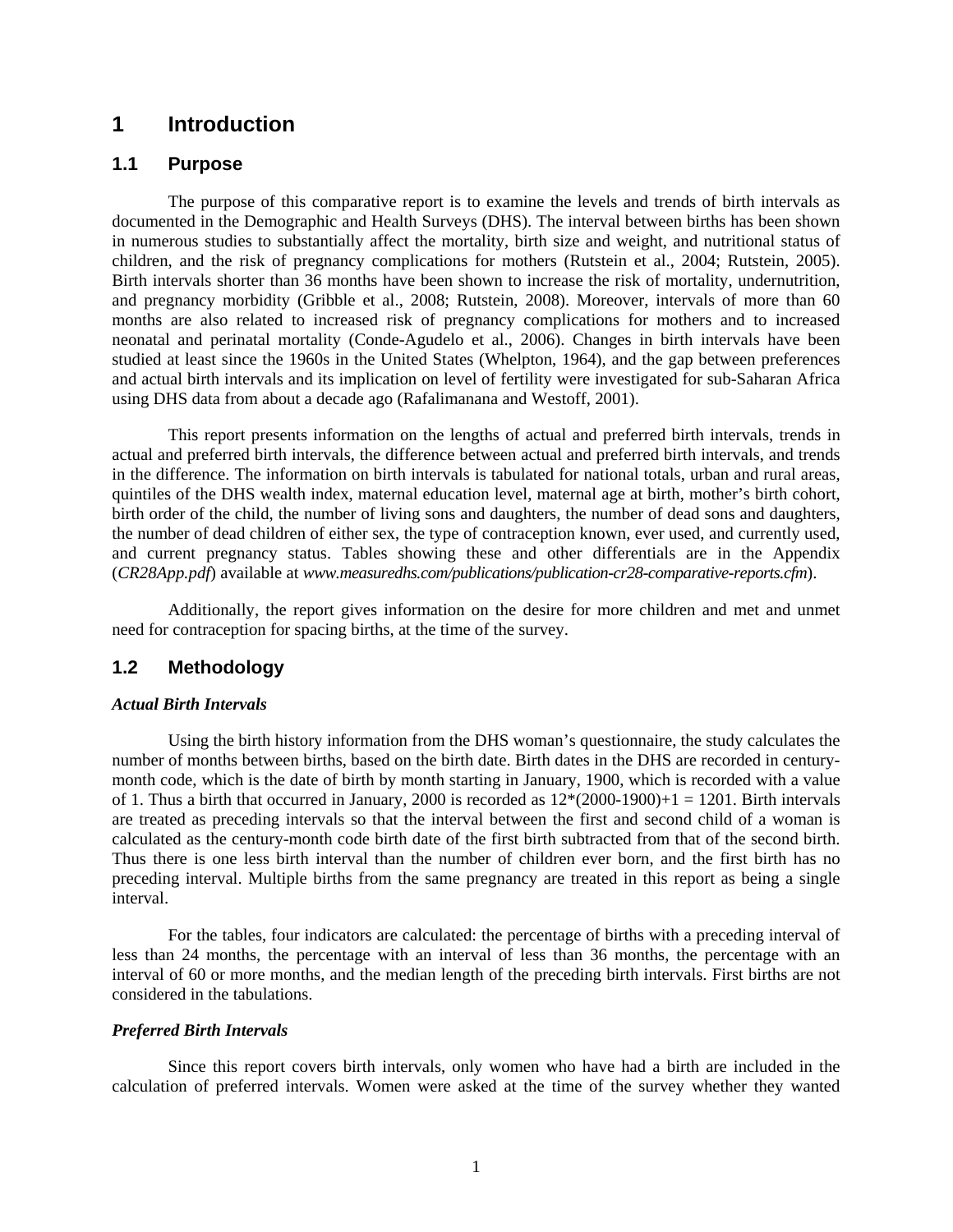another birth. Sterilized women were not asked this question. For pregnant women, the question referred to whether they wanted another birth after the current pregnancy.

Women who responded that they did want another birth were then asked how long they would want to wait until they had the next birth. Women who were pregnant at the time of interview were asked how long after the birth of the child of the current pregnancy they would want to wait to have another birth. The answers to this second question were coded in months and years. The latter codes (years) were transformed into months by multiplying by 12.

To calculate the preferred birth interval, for non-pregnant women, the number of months since the last birth was added to the number of months from the date of the survey they would like to wait from then until the next birth. Some women responded that they wanted the birth soon or now. For these women, a value of 9 (duration of pregnancy) was added to the number of months since the last birth. Sterilized women, non-sterilized women who said they were unable to have a child or were unsure whether to have another or when to have another child, and women who gave non-numeric answers were excluded from the tabulation of the preferred interval. Note that, due to the way the questions were asked, the preferred birth interval cannot be shorter than the time since the last birth, for non-pregnant women.

For the tables, again, four indicators are calculated: the percentage of births with a preferred interval of less than 24 months, the percentage with a preferred interval of less than 36 months, the percentage with a preferred interval of 60 or more months, and the median length of the preferred birth intervals. Women with one birth are considered in the tabulations, but women with no births are not considered.

#### *Met and Unmet Need for Contraception for Spacing*

The need for contraception is measured for currently married women. Women who stated that they wanted to delay having another birth and who are exposed to the risk of pregnancy are considered to have a need for contraception for spacing. Currently married women who stated that they cannot get pregnant, have had a hysterectomy, are menopausic, have not had a birth in the last five years even though married and not using contraception, and pregnant women and amenorrheic women whose birth occurred less than 6 months prior to the interview are considered as not exposed to the risk of pregnancy<sup>1</sup>. Women with a need of contraception and using a contraceptive method have a met need. Women with a need but not using a contraceptive method have an unmet need. See Rutstein S. and G. Rojas (2006) for more information on the construction of met and unmet need for contraception.

#### **1.3 Data**

**.** 

The data for this study come from all unrestricted national Demographic and Health Surveys (DHS) conducted since the inception of the program, from 1985 through 2008, a total of 179 surveys. A few surveys whose data are restricted for public use are not included, nor is the survey of Ondo State, Nigeria. Specialized surveys including Malaria Indicator Surveys (MIS), AIDS Indictor Surveys (AIS), and other surveys without a full birth history or lacking other essential data also are not included here.

The DHS includes personal interviews with women age 15-49 who are members of households and were in the household the night before the interview, or were overnight visitors to the household. In most surveys, women eligible for interview are of any marital status; however, in several surveys where non-marital fertility is considered to be non-existent or extremely low, only ever-married women were interviewed. Information on actual birth intervals is obtained from a full birth history asked of the

<sup>&</sup>lt;sup>1</sup> Women who are sterilized are considered to have a met need of contraception for limiting births.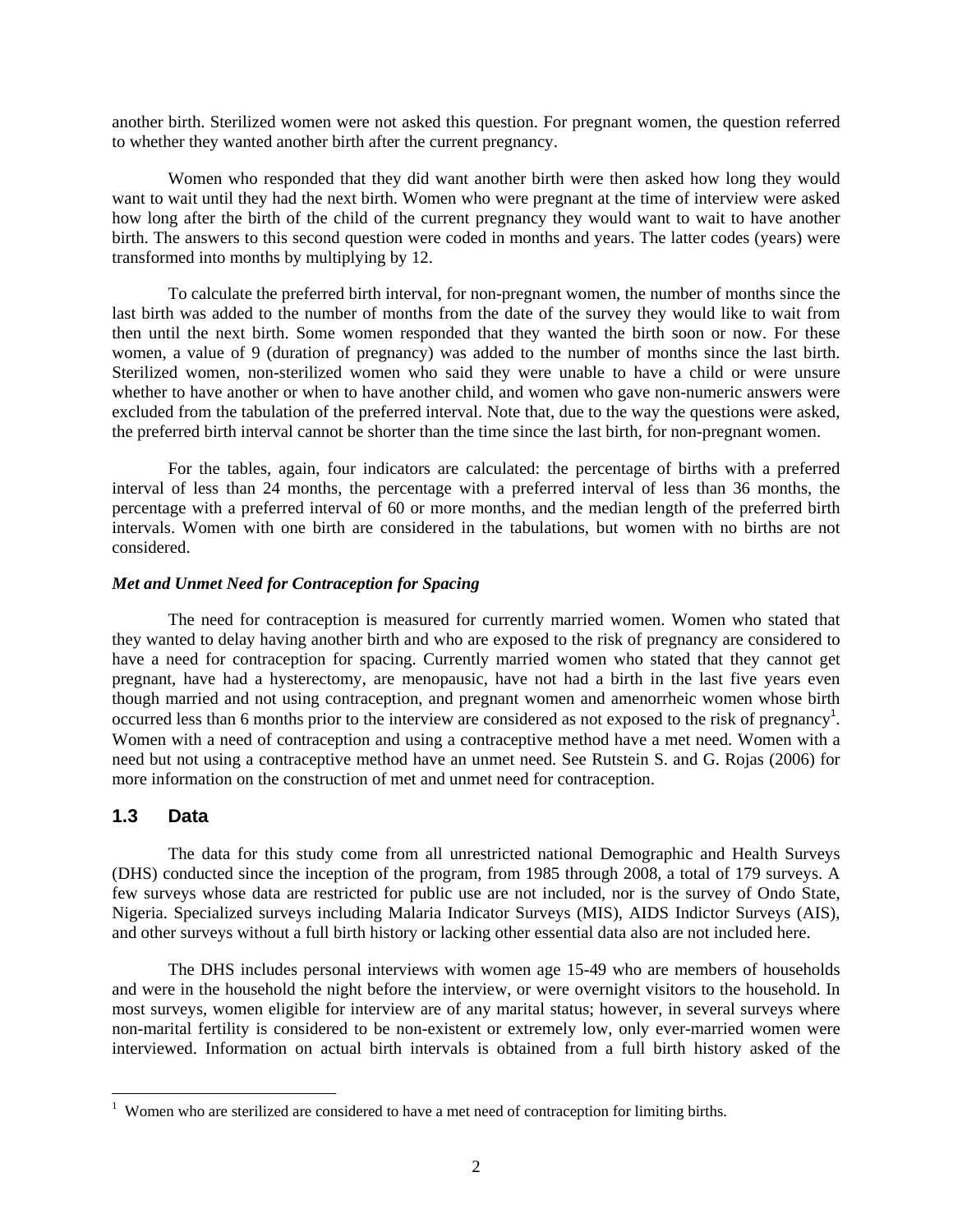interviewed women. Intervals that ended with a birth in the five years preceding the interview are considered in this study, a weighted total of 951,205 intervals.

For the last child born in the five years preceding the interview, women were asked whether they wanted the child then, would have liked to have had the child later, or did not want any more children. Women who said they would have liked to have had the child later were asked how much longer they would have wanted to wait. The answer given in months or years is converted to months. The study uses a total of 634,882 women who wanted another child and gave a preferred interval.

Information on the desire for more children is available from 179 surveys including 1,464,635 currently married women.

Information on need for contraception is available from 152 surveys including 1,342,699 currently married women.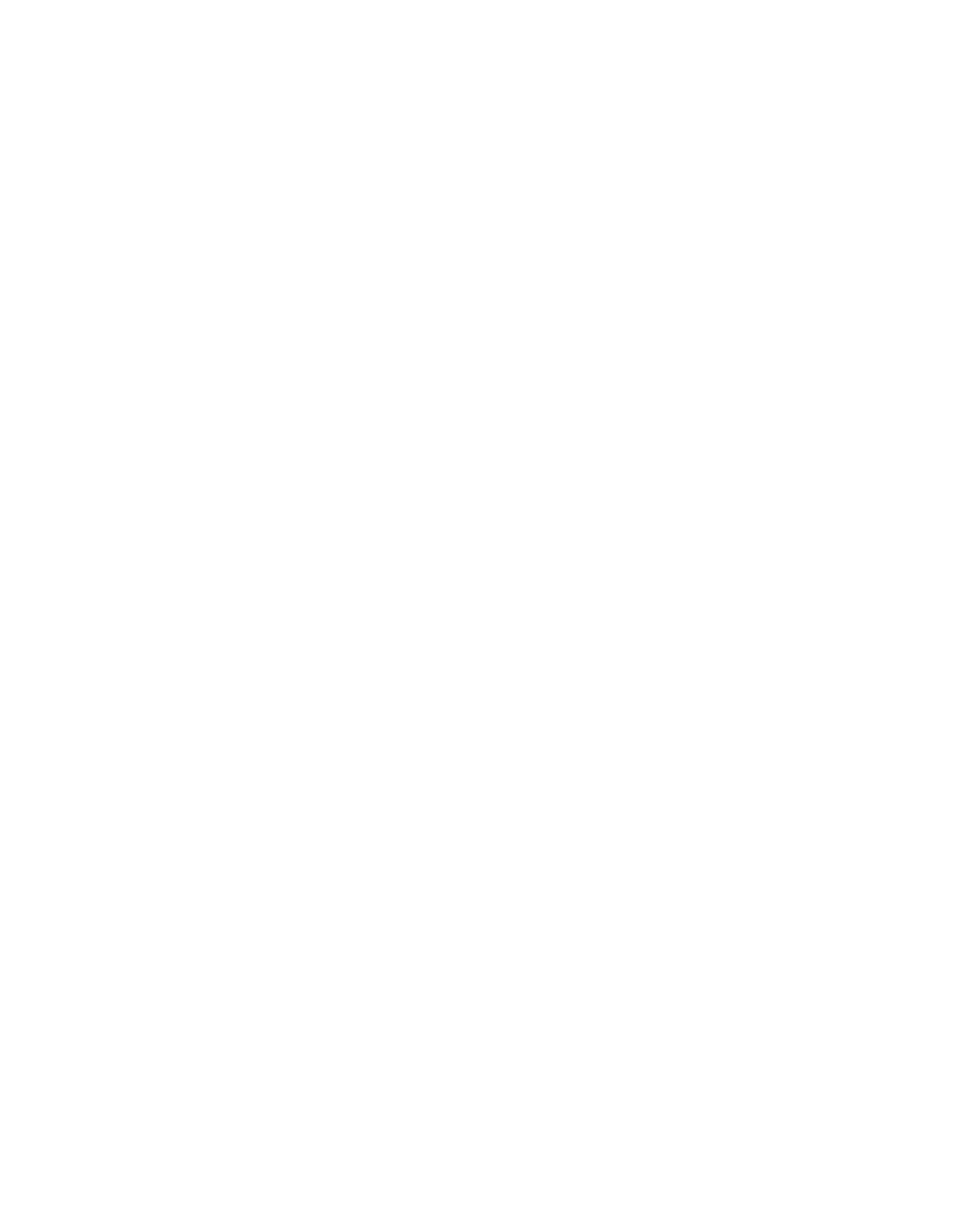## **2 Actual Birth Intervals**

#### **2.1 Latest DHS Surveys**

Table 2.1 (a and b) covers the most recent DHS survey in each country. Among the surveys in this study, there are 72 countries represented covering 371,768 birth intervals. The surveys range in date from 1985 (El Salvador) to 2008. Overall, the median birth interval is 32.1 months. Yemen had the shortest intervals, with a median of 25.3 months, and Ukraine had the longest, with a median of 44.1 months. By region, however, the Central Asian States had the shortest intervals (29.2 months) and South and Southeast Asia had the longest (33.6 months) (Figure 2.1).

Table 2.1 (a and b) also shows the percentages of intervals of less than 24 months, less than 36 months, and more than 60 months. Children born after intervals of less than 24 months are considered at a high risk for child mortality and undernutrition, and mothers with those intervals are at a higher risk of birth complications. Overall, almost one in four births occurred after an interval of less than 24 months. The region with the highest percentage of births with an interval of less than 24 months is the Central Asian States (33 percent), and the region with the lowest percentage is sub-Saharan Africa (20 percent). By country, Yemen had the highest percentage of births with an interval of less than 24 months (42 percent), and Zimbabwe had the lowest (11 percent).

Children born after intervals of less than 36 months are also considered to have an elevated risk of mortality and malnutrition. More than half (57 percent) of children are born after such intervals. There is not much variation by region, but there is substantial variation by country, from 40 percent or less of births in Indonesia, Ukraine, South Africa, and Lesotho to over 70 percent in Comoros, Guatemala, Uganda, Yemen, and Tunisia.

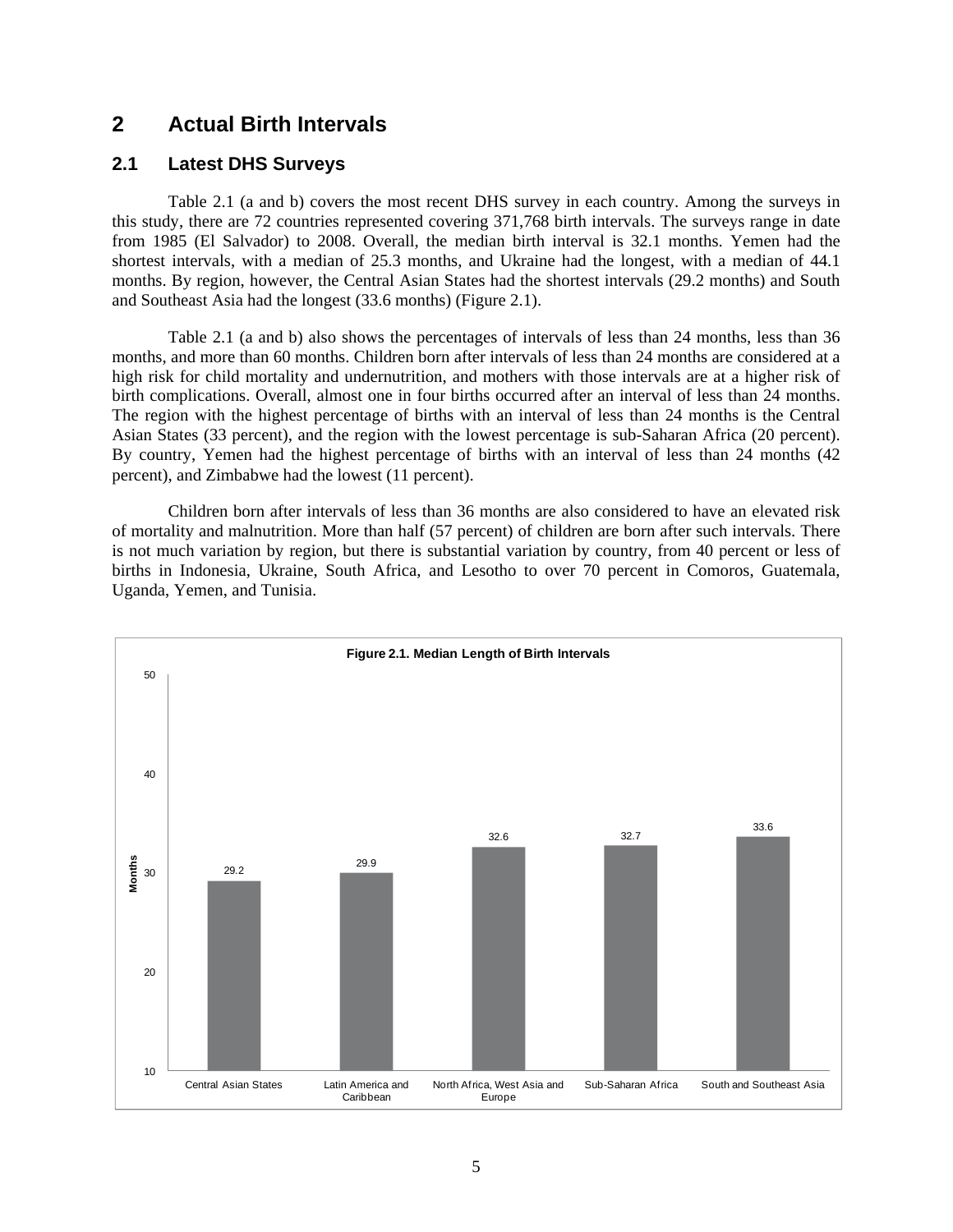#### **Table 2.1.a. Length of Actual Birth Intervals by Country, for Most Recent Survey**

Percentage of birth intervals less than 24 months, less than 36 months, and 60 months or more, and median length of birth intervals, for intervals ending in the 5 years prior to the survey, by country

|                                      |            |          |       |           |               | <b>Number</b>          |
|--------------------------------------|------------|----------|-------|-----------|---------------|------------------------|
|                                      |            |          |       |           | <b>Median</b> | of                     |
| <b>Survey</b>                        | $<$ 24 mos | $36$ mos | 35-59 | $60+$ mos | interval      | intervals <sup>1</sup> |
| <b>Central Asian States</b>          |            |          |       |           |               |                        |
| Kazakhstan, 1999                     | 36.7       | 58.5     | 24.4  | 17.1      | 29.1          | 797                    |
| Kyrgyz Republic, 1997                | 31.6       | 62.3     | 24.8  | 12.9      | 29.8          | 1,287                  |
| Uzbekistan, 1996                     | 30.8       | 65.6     | 25.9  | 8.5       | 28.7          | 1,615                  |
| <b>Latin America and Caribbean</b>   |            |          |       |           |               |                        |
| Bolivia, 2003                        | 29.8       | 66.1     | 24.3  | 9.6       | 28.3          | 7,113                  |
| Brazil, 1996                         | 32.3       | 55.9     | 27.6  | 16.5      | 31.3          | 2,783                  |
| Colombia, 2005                       | 24.7       | 51.4     | 29.5  | 19.1      | 34.3          | 7,083                  |
| Dominican Republic, 2007             | 26.2       | 54.3     | 30.2  | 15.5      | 32.5          | 6,101                  |
| Ecuador, 1987                        | 36.7       | 67.6     | 23.2  | 9.2       | 26.8          | 2,143                  |
| El Salvador, 1985                    | 36.5       | 68.4     | 25.0  | 6.6       | 27.1          | 2,469                  |
| Guatemala, 1999                      | 33.1       | 70.4     | 22.8  | 6.8       | 27.1          | 3,358                  |
| Haiti, 2005                          | 21.8       | 58.7     | 29.9  | 11.4      | 31.2          | 3,863                  |
| Honduras, 2005                       | 21.7       | 54.0     | 30.7  | 15.3      | 33.1          | 6,525                  |
| Mexico, 1987                         | 35.6       | 65.6     | 24.4  | 10.0      | 27.4          | 4,041                  |
| Nicaragua, 2001                      | 29.0       | 58.2     | 28.2  | 13.6      | 30.7          | 4,041                  |
| Paraguay, 1990                       | 39.9       | 69.7     | 22.3  | 8.0       | 25.8          | 2,788                  |
| Peru, 2004-2008                      | 16.7       | 45.5     | 33.6  | 20.9      | 37.4          | 8,203                  |
| Trinidad and Tobago, 1987            | 41.5       | 65.6     | 23.9  | 10.5      | 26.2          | 1,261                  |
|                                      |            |          |       |           |               |                        |
| North Africa, West Asia and Europe   | 36.9       | 56.1     | 29.2  | 14.7      | 29.9          | 672                    |
| Armenia, 2005                        | 39.1       | 65.6     | 21.5  | 12.9      | 27.1          |                        |
| Azerbaijan, 2006                     | 19.6       | 50.1     | 35.6  | 14.3      | 35.0          | 1,163                  |
| Egypt, 2008<br>Jordan, 2007          | 34.6       | 62.2     | 27.6  | 10.2      | 28.8          | 6,440                  |
|                                      | 21.5       | 43.2     | 29.1  | 27.7      | 41.3          | 7,157<br>577           |
| Moldova, 2005                        | 18.9       | 44.7     | 36.8  | 18.5      | 37.3          |                        |
| Morocco, 2003                        | 37.4       | 71.6     | 23.4  | 5.0       | 26.2          | 3,831                  |
| Tunisia, 1988                        | 30.3       | 57.0     | 27.5  | 15.5      | 31.2          | 3,424                  |
| <b>Turkey, 2003</b><br>Ukraine, 2007 | 20.3       | 38.9     | 28.4  | 32.7      | 44.1          | 2,389<br>319           |
|                                      | 42.3       | 71.4     | 23.5  | 5.1       | 25.3          |                        |
| Yemen, 1991                          |            |          |       |           |               | 6,428                  |
| Sub-Saharan Africa                   |            |          |       |           |               |                        |
| Benin, 2006                          | 14.7       | 55.4     | 37.0  | 7.6       | 33.5          | 12,040                 |
| Burkina Faso, 2003                   | 13.6       | 52.1     | 41.2  | 6.7       | 34.5          | 8,429                  |
| Burundi, 1987                        | 22.1       | 67.1     | 29.2  | 3.7       | 29.9          | 3,183                  |
| Cameroon, 2004                       | 22.9       | 63.9     | 29.4  | 6.7       | 30.1          | 5,755                  |
| Central African Republic, 1994       | 26.4       | 67.9     | 26.6  | 5.5       | 29.2          | 3,597                  |
| Chad, 2004                           | 25.9       | 67.4     | 27.7  | 4.9       | 28.9          | 4,789                  |
| Comoros, 1996                        | 35.4       | 70.0     | 24.2  | 5.8       | 27.2          | 1,546                  |
| Congo Brazzaville, 2005              | 14.5       | 45.9     | 40.2  | 13.9      | 36.4          | 3,273                  |
| Congo, Democratic Republic, 2007     | 26.6       | 67.0     | 28.0  | 5.0       | 29.0          | 6,803                  |
| Cote D'Ivoire, 1998                  | 17.1       | 54.1     | 35.9  | 10.0      | 33.4          | 1,584                  |
| Ethiopia, 2005                       | 22.0       | 57.6     | 35.7  | 6.7       | 32.3          | 8,914                  |
| Gabon, 2000                          | 22.9       | 58.9     | 30.0  | 11.1      | 31.7          | 2,683                  |
| Ghana, 2008                          | 15.2       | 45.0     | 41.0  | 14.0      | 37.1          | 1,999                  |

**(Cont'd)**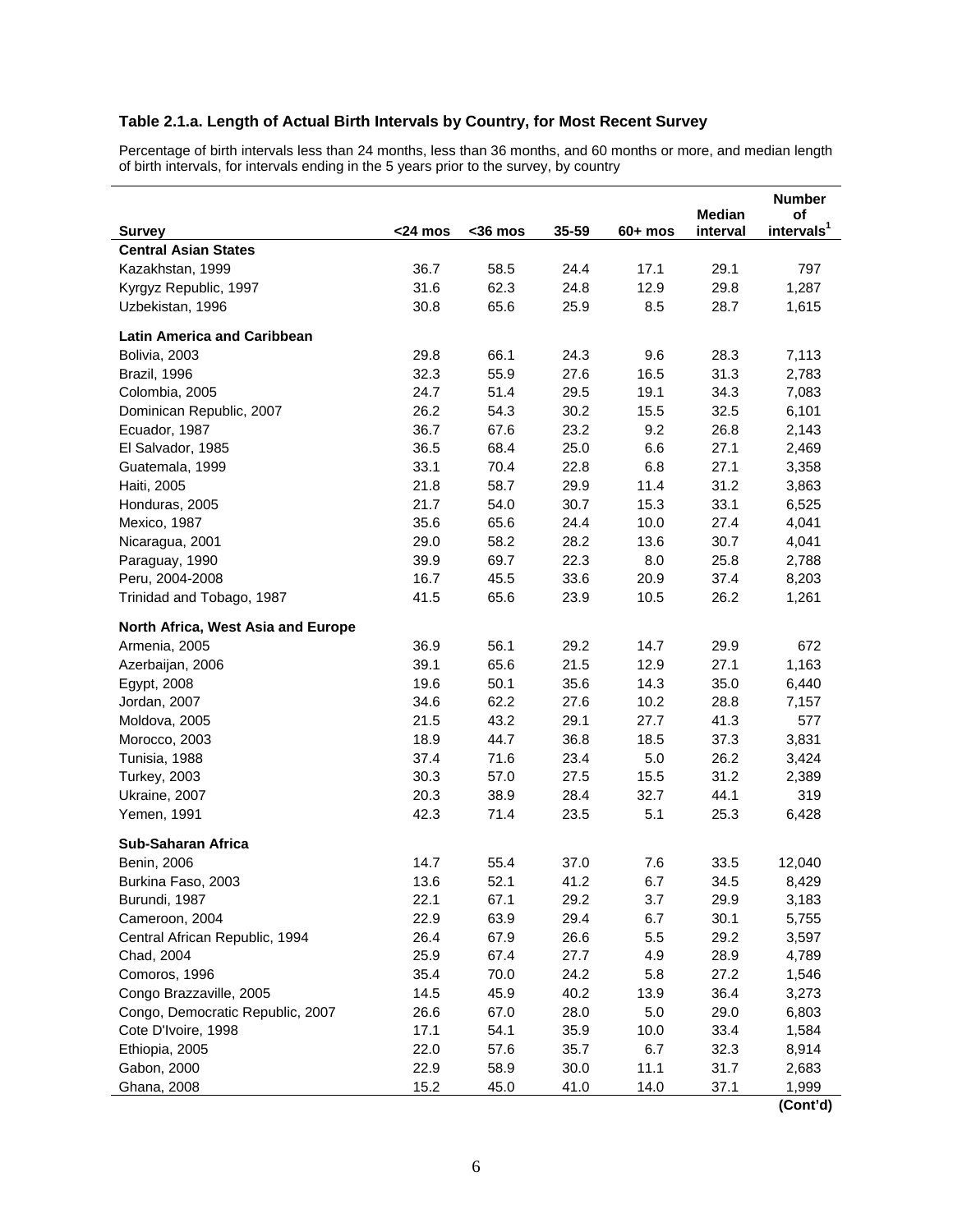#### **Table 2.1.a. – cont'd**

|                                 |            |          |       |           |               | <b>Number</b>          |
|---------------------------------|------------|----------|-------|-----------|---------------|------------------------|
|                                 |            |          |       |           | <b>Median</b> | of                     |
| <b>Survey</b>                   | $<$ 24 mos | $36$ mos | 36-59 | $60+$ mos | interval      | intervals <sup>1</sup> |
| <b>Guinea, 2005</b>             | 11.8       | 45.6     | 44.2  | 10.2      | 36.0          | 4,921                  |
| Kenya, 2003                     | 24.3       | 63.1     | 27.3  | 9.6       | 30.5          | 4,273                  |
| Lesotho, 2004                   | 11.9       | 39.6     | 41.2  | 19.2      | 38.7          | 2,045                  |
| Liberia, 2007                   | 19.1       | 52.6     | 34.2  | 13.2      | 34.0          | 3,936                  |
| Madagascar, 2004                | 25.0       | 59.6     | 31.9  | 8.5       | 30.8          | 4,600                  |
| Malawi, 2004                    | 15.5       | 52.2     | 38.3  | 9.5       | 34.3          | 7,756                  |
| Mali, 2006                      | 22.3       | 64.3     | 29.7  | 6.0       | 30.6          | 11,389                 |
| Mozambique, 2003                | 17.1       | 57.6     | 33.5  | 8.9       | 32.8          | 7,835                  |
| Namibia, 2006-2007              | 15.4       | 44.7     | 36.2  | 19.1      | 37.4          | 2,918                  |
| Niger, 2006                     | 21.2       | 61.9     | 31.9  | 6.2       | 31.3          | 8,075                  |
| Nigeria, 2008                   | 24.6       | 64.2     | 29.3  | 6.5       | 29.8          | 21,589                 |
| <b>Rwanda, 2005</b>             | 23.9       | 65.8     | 28.0  | 6.2       | 29.8          | 6,801                  |
| Senegal, 2005                   | 20.0       | 59.8     | 32.2  | 8.0       | 31.9          | 7,765                  |
| Sierra Leone, 2008              | 18.8       | 52.7     | 33.7  | 13.6      | 34.1          | 4,310                  |
| South Africa, 1998              | 16.2       | 39.5     | 37.1  | 23.4      | 40.3          | 2,741                  |
| Sudan, 1990                     | 29.2       | 68.2     | 26.8  | 5.0       | 28.0          | 5,252                  |
| Swaziland, 2006                 | 17.2       | 50.2     | 34.2  | 15.6      | 34.9          | 1,739                  |
| Tanzania, 2004                  | 16.7       | 59.1     | 31.4  | 9.5       | 31.8          | 6,387                  |
| Togo, 1998                      | 14.9       | 51.9     | 40.5  | 7.6       | 34.5          | 5,073                  |
| Uganda, 2006                    | 25.9       | 70.7     | 24.6  | 4.7       | 28.4          | 6,678                  |
| Zambia, 2007                    | 15.8       | 57.2     | 35.6  | 7.2       | 32.8          | 4,846                  |
| Zimbabwe, 2005                  | 11.2       | 40.5     | 42.9  | 16.6      | 38.9          | 3,223                  |
| <b>South and Southeast Asia</b> |            |          |       |           |               |                        |
| Bangladesh, 2007                | 16.7       | 40.8     | 39.6  | 19.6      | 39.4          | 3,579                  |
| Cambodia, 2005                  | 19.7       | 51.9     | 34.2  | 13.9      | 34.2          | 5,141                  |
| India, 2006                     | 28.7       | 63.4     | 29.1  | 7.5       | 29.4          | 37,648                 |
| Indonesia, 2007                 | 16.3       | 37.7     | 32.7  | 29.6      | 43.7          | 8,285                  |
| Nepal, 2006                     | 22.8       | 57.9     | 33.1  | 9.0       | 31.8          | 3,686                  |
| Pakistan, 2006                  | 34.5       | 68.7     | 24.7  | 6.6       | 27.4          | 6,980                  |
| Philippines, 2008               | 32.3       | 60.8     | 26.7  | 12.5      | 29.6          | 4,054                  |
| Sri Lanka, 1987                 | 30.3       | 63.2     | 26.1  | 10.7      | 29.4          | 2,586                  |
| Thailand, 1987                  | 26.4       | 52.6     | 31.8  | 15.6      | 33.7          | 2,088                  |
| Vietnam, 2002                   | 18.9       | 46.2     | 30.4  | 23.4      | 37.6          | 1,103                  |

<sup>1</sup> Weighted number of intervals

#### **Table 2.1.b. Length of Actual Birth Intervals by Region, for Most Recent Survey**

Percentage of birth intervals less than 24 months, less than 36 months, and 60 months or more, and median length of birth intervals, for intervals ending in the 5 years prior to the survey, by region

| Averages                           | $<$ 24 mos | $36$ mos | 36-59 | $60+$ mos | <b>Median</b><br>interval | <b>Number</b><br>оf<br><i>intervals</i> |
|------------------------------------|------------|----------|-------|-----------|---------------------------|-----------------------------------------|
| <b>Total</b>                       | 24.6       | 57.4     | 30.7  | 11.8      | 32.1                      | 371,768                                 |
| <b>Central Asian States</b>        | 33.0       | 62.1     | 25.0  | 12.8      | 29.2                      | 3.699                                   |
| Latin America and Caribbean        | 30.4       | 60.8     | 26.8  | 12.4      | 29.9                      | 61.772                                  |
| North Africa, West Asia and Europe | 30.1       | 56.1     | 28.3  | 15.7      | 32.6                      | 32,400                                  |
| Sub-Saharan Africa                 | 19.9       | 57.0     | 33.5  | 9.6       | 32.7                      | 198,747                                 |
| South and Southeast Asia           | 24.7       | 54.3     | 30.8  | 14.8      | 33.6                      | 75,150                                  |
| Weighted number of intervals       |            |          |       |           |                           |                                         |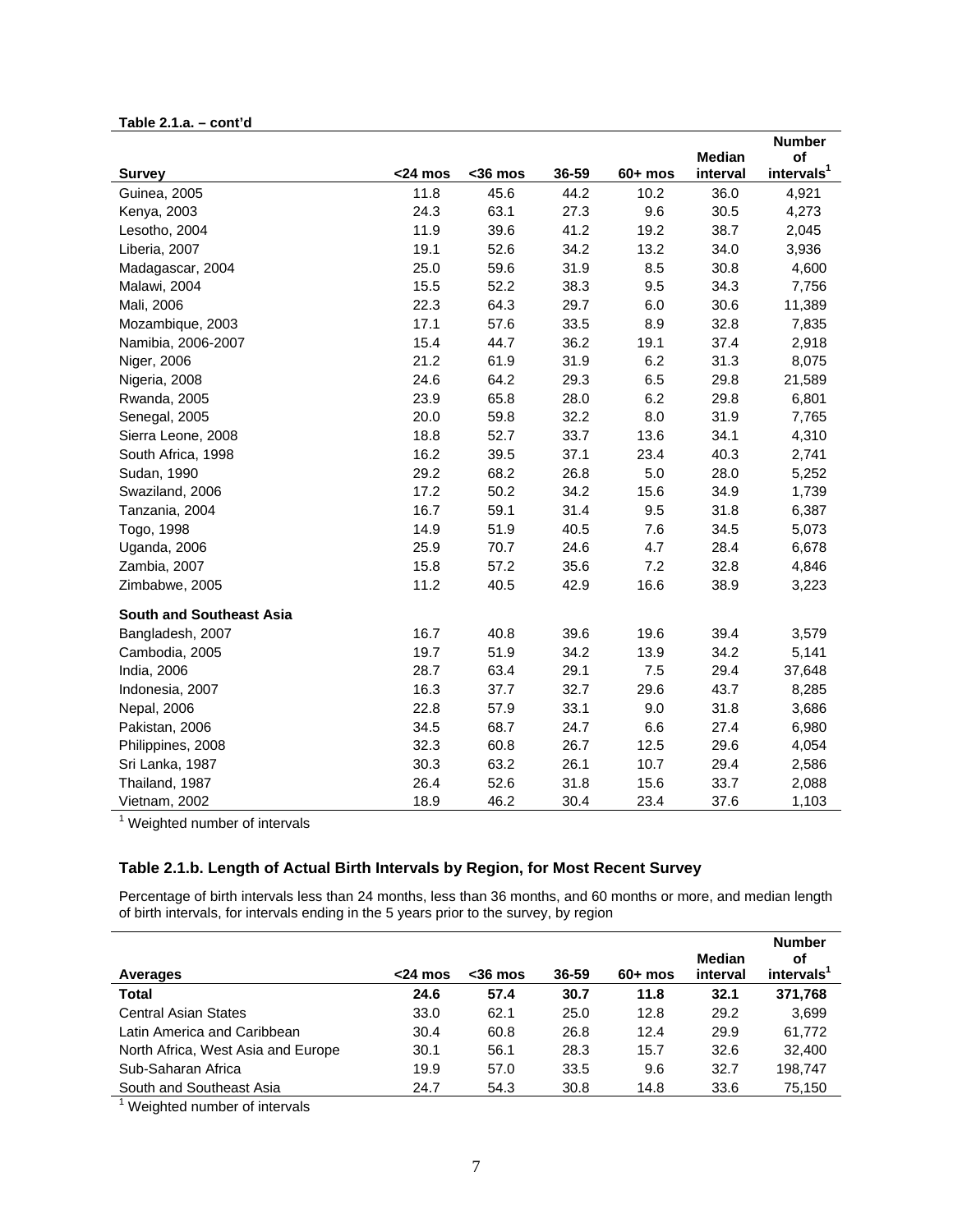Long birth intervals also entail increased risk for perinatal and neonatal mortality and for pregnancy complications. Overall, 12 percent of children were born after an interval of 60 or more months. By region, the percentages born after long intervals vary from 10 percent of births in sub-Saharan Africa to 16 percent in North Africa, West Asia and Europe. By individual country, in Burundi, Uganda, Chad, Democratic Republic of the Congo, Sudan, Tunisia and Yemen, 5 percent or less of births occur after long intervals. In three countries—Moldova, Indonesia, and Ukraine—more than one-quarter of births occur after long intervals.

Birth intervals between 36 and 59 months entail lower risk. No country has more than half of births occurring in this lower-risk category. Among the most recent DHS surveys in each country, the average percentage of births in the lower-risk interval is 31 percent. Thus more than two-thirds of nonfirst births occur in a higher-risk category. The seven countries with the highest percentages of births in the lower-risk interval are all in sub-Saharan Africa—Guinea (44 percent), Zimbabwe (43), Lesotho, Burkina Faso, Ghana and Togo (41 percent) and Congo Brazzaville (40 percent). Fourteen of the 72 countries have less than one in four of their births occurring after a 36-59 month interval. By region, the highest percentage with births after an interval of 36-59 months is sub-Saharan Africa (34 percent), and the region with the lowest percentage is the Central Asian States.

#### *Differentials*

The median lengths and the risk category percentages of actual birth intervals have been tabulated for urban-rural residence, wealth quintile of the household, level of maternal education, maternal age, and birth order or parity. Since this amount of information is too great to discuss and read succinctly, only a few of the tabulated differentials are discussed in the text, and the tables are included in the appendices.

Figure 2.2 shows the median length of preceding birth intervals by urban-rural area, according to world region. In all regions, urban areas have longer intervals: the difference in the median length is greatest in the Central Asian States (4.4 months) and least in sub-Saharan Africa and South and Southeast Asia (both about 1.5 months). The median length of the birth interval increases with wealth, from an overall average of 30.5 months for the lowest quintile in each survey to 36.1 months for the highest quintile (Figure 2.3). Maternal education shows a large differential in actual birth interval. Women with no education and women with primary education have an overall median birth interval of 30.8 months and 30.9 months, respectively; women with secondary education have a median interval of 32.2 months and women with higher education have a median interval of 35.1 months (Figure 2.4). The length of the preceding birth interval also increases with maternal age, from 23.4 months for women age 15-19 to 35.6 months for women age 40-49. In contrast, there is little difference in median birth-interval length by birth order (Figure 2.5)**.**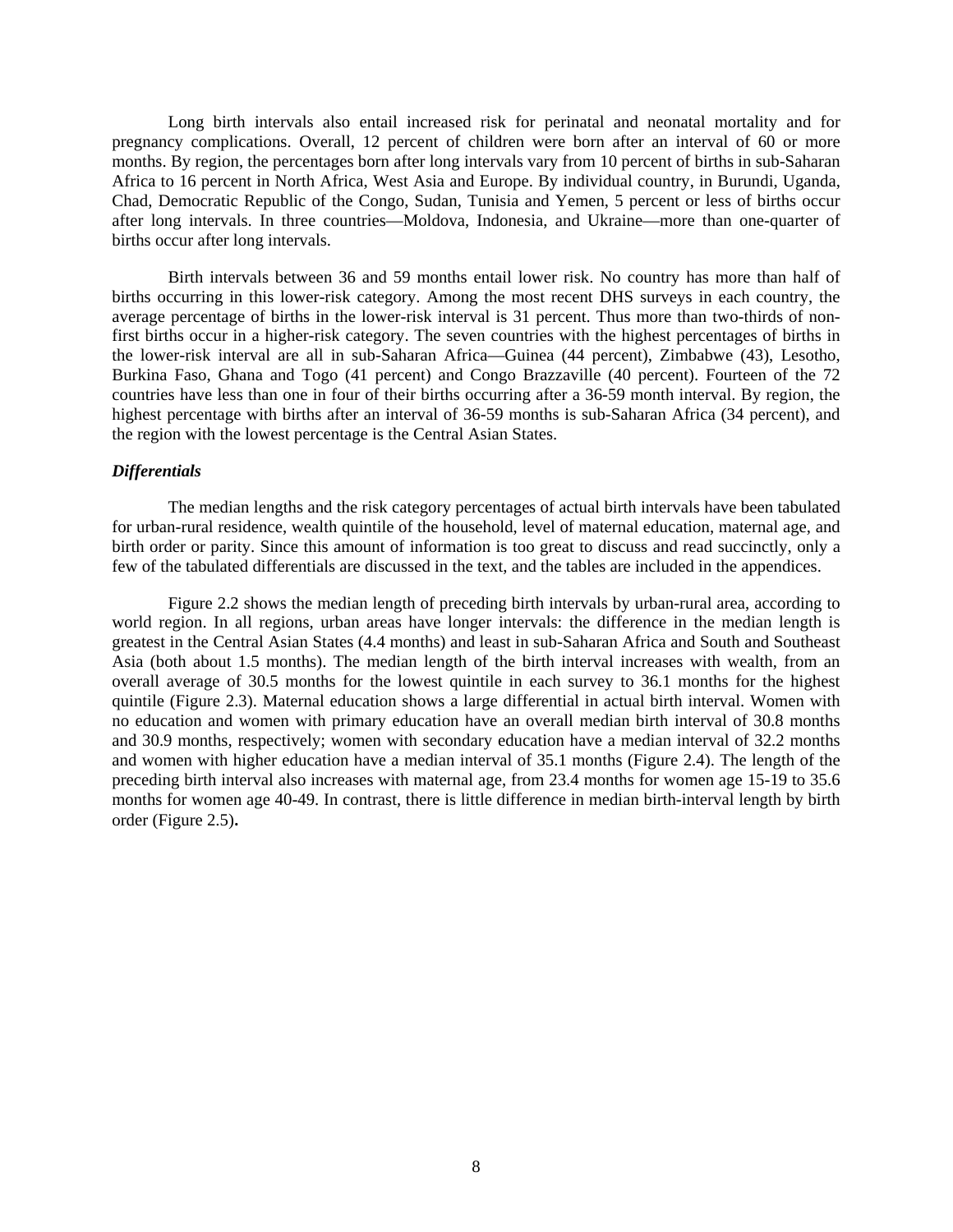

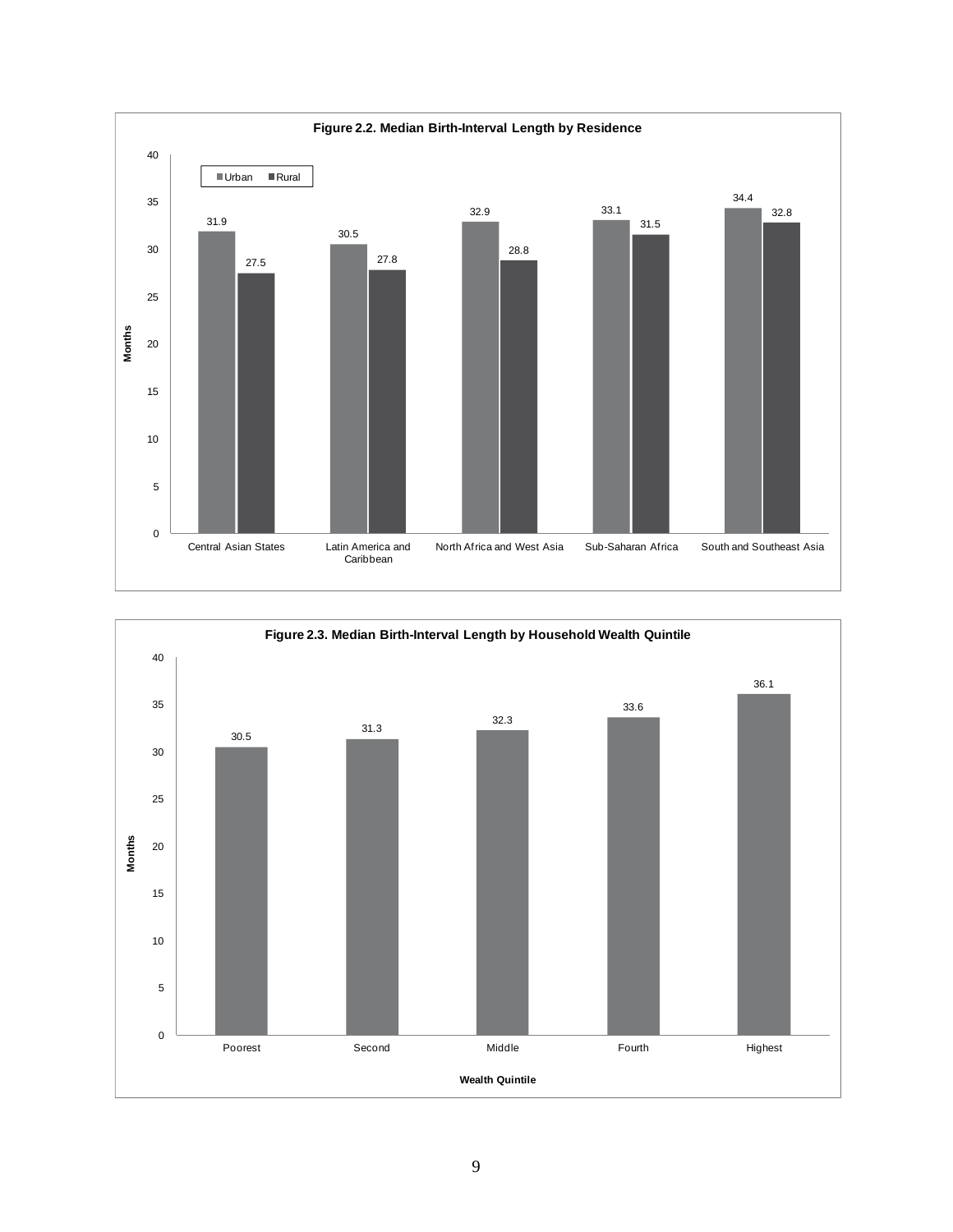

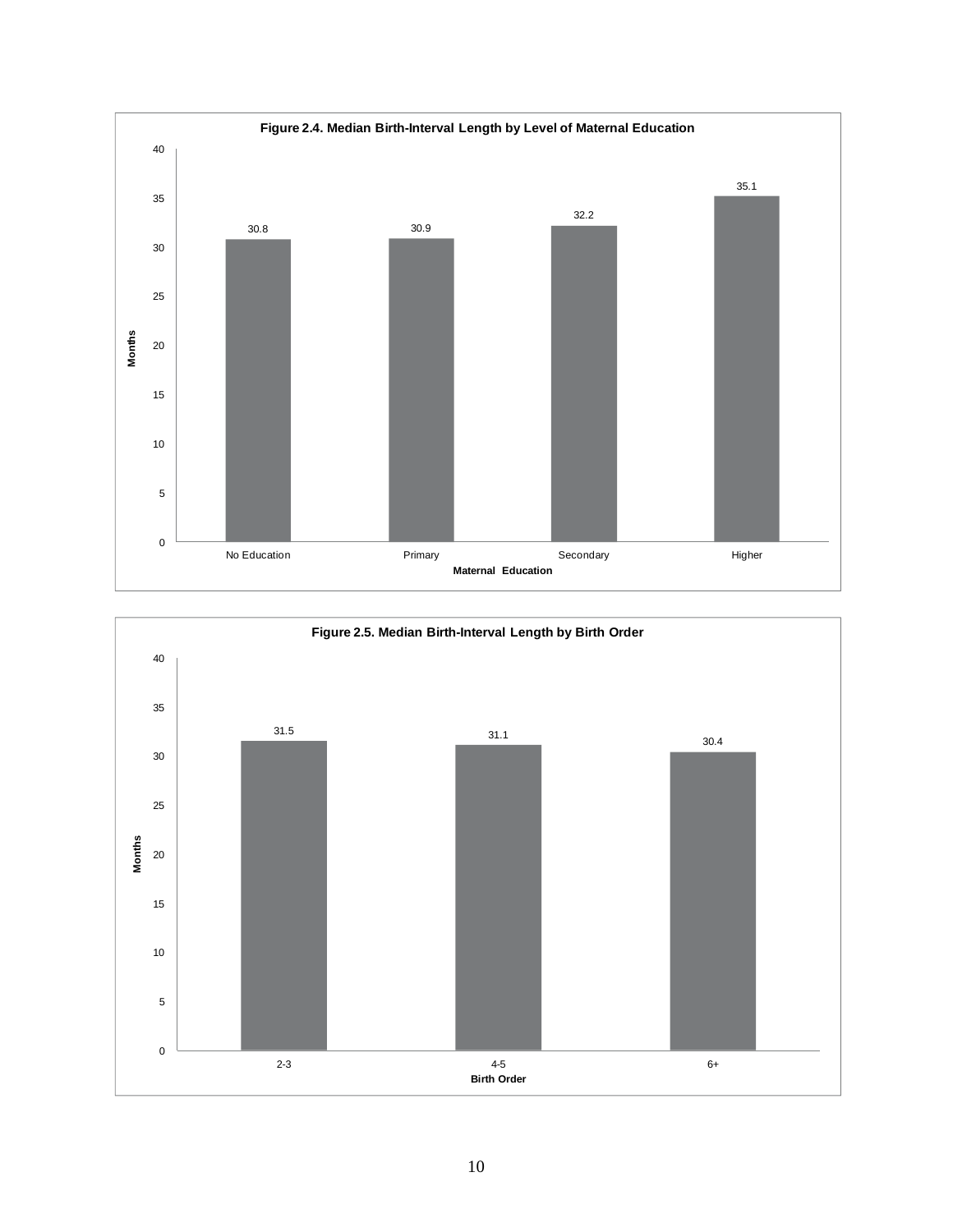#### **2.2 Trends in Actual Birth Intervals**

Forty-six countries have more than one DHS survey, which allows for the examination of trends in birth intervals. The trends are based on comparing the first DHS survey for a country with the latest survey. Since the number of years between surveys varies by country, two sets of statistics are shown for trends in Table 2.2 (a and b). The first set is the difference between the first and the latest surveys, and the second is the average change per year, derived by dividing the first set of indicators by the number of years between the surveys. The second set is more comparable across countries but assumes a linear change over time. The average number of years between the first and latest surveys is a little over 12 years.

#### **Table 2.2.a. Trends in Length of Actual Birth Intervals, by Country**

Percentage point changes between the earliest and latest surveys and average percentage point change per year in the percentage of birth intervals less than 24 months, less than 36 months, and 60 months or more, and in median length of birth intervals in months, for intervals ending in the 5 years prior to the survey, by country

|                                                    | <b>Total</b> |            |                           |              |                           |             |                 |              |              |                           |  |
|----------------------------------------------------|--------------|------------|---------------------------|--------------|---------------------------|-------------|-----------------|--------------|--------------|---------------------------|--|
|                                                    |              |            | <b>Trend (Last-First)</b> |              |                           |             | Change per year |              |              |                           |  |
| <b>Survey</b>                                      | $24$<br>mos  | <36<br>mos | 36-59<br>mos              | $60+$<br>mos | <b>Median</b><br>interval | $24$<br>mos | <36<br>mos      | 36-59<br>mos | $60+$<br>mos | <b>Median</b><br>interval |  |
| <b>Central Asian States</b>                        |              |            |                           |              |                           |             |                 |              |              |                           |  |
| Kazakhstan, 1995 to 1999                           | $-1.3$       | $-5.3$     | 0.4                       | 4.9          | 1.3                       | $-0.32$     | $-1.33$         | 0.10         | 1.23         | 0.33                      |  |
| <b>Latin America and Caribbean</b>                 |              |            |                           |              |                           |             |                 |              |              |                           |  |
| Bolivia, 1989 to 2003                              | $-0.3$       | 0.0        | $-1.3$                    | 1.3          | $-0.2$                    | $-0.02$     | 0.00            | $-0.09$      | 0.09         | $-0.01$                   |  |
| Brazil, 1986 to 1996                               | $-9.6$       | $-11.7$    | 3.7                       | 8.0          | 5.2                       | $-0.96$     | $-1.17$         | 0.37         | 0.80         | 0.52                      |  |
| Colombia, 1986 to 2005<br>Dominican Republic, 1986 | $-14.0$      | $-14.8$    | 5.8                       | 9.0          | 7.4                       | $-0.74$     | $-0.78$         | 0.31         | 0.47         | 0.39                      |  |
| to 2007                                            | $-17.5$      | $-16.9$    | 8.3                       | 8.6          | 7.4                       | $-0.83$     | $-0.80$         | 0.40         | 0.41         | 0.35                      |  |
| Guatemala, 1987 to 1999                            | 2.0          | $-0.1$     | $-1.4$                    | 1.5          | $-0.3$                    | 0.17        | $-0.01$         | $-0.12$      | 0.13         | $-0.02$                   |  |
| Haiti, 1994 to 2005                                | $-4.5$       | $-8.1$     | 3.1                       | 5.0          | 2.4                       | $-0.41$     | $-0.74$         | 0.28         | 0.45         | 0.22                      |  |
| Nicaragua, 1998 to 2001                            | $-5.3$       | $-6.4$     | 2.8                       | 3.6          | 2.6                       | $-1.77$     | $-2.13$         | 0.93         | 1.20         | 0.87                      |  |
| Peru, 1986 to 2004                                 | $-20.4$      | $-24.6$    | 10.2                      | 14.4         | 11.1                      | $-1.02$     | $-1.23$         | 0.51         | 0.72         | 0.56                      |  |
| North Africa, West Asia and Europe                 |              |            |                           |              |                           |             |                 |              |              |                           |  |
| Armenia, 2000 to 2005                              | $-1.2$       | $-6.2$     | 2.9                       | 3.3          | 2.3                       | $-0.24$     | $-1.24$         | 0.58         | 0.66         | 0.46                      |  |
| Egypt, 1988 to 2008                                | $-16.6$      | $-18.8$    | 11.2                      | 7.6          | 7.7                       | $-0.83$     | $-0.94$         | 0.56         | 0.38         | 0.39                      |  |
| Jordan, 1990 to 2007                               | $-16.1$      | $-19.1$    | 12.4                      | 6.7          | 6.0                       | $-0.95$     | $-1.12$         | 0.73         | 0.39         | 0.35                      |  |
| Morocco, 1987 to 2003                              | $-11.3$      | $-24.1$    | 11.6                      | 12.5         | 9.3                       | $-0.71$     | $-1.51$         | 0.73         | 0.78         | 0.58                      |  |
| Turkey, 1993 to 2003                               | $-1.4$       | $-0.8$     | $-1.5$                    | 2.3          | 0.5                       | $-0.14$     | $-0.08$         | $-0.15$      | 0.23         | 0.05                      |  |
| Sub-Saharan Africa                                 |              |            |                           |              |                           |             |                 |              |              |                           |  |
| Benin, 1996 to 2006                                | $-2.3$       | $-4.7$     | 2.0                       | 2.7          | 1.2                       | $-0.23$     | $-0.47$         | 0.20         | 0.27         | 0.12                      |  |
| Burkina Faso, 1993 to 2003                         | $-1.5$       | $-4.7$     | 3.0                       | 1.7          | 1.1                       | $-0.15$     | $-0.47$         | 0.30         | 0.17         | 0.11                      |  |
| Cameroon, 1991 to 2004                             | $-0.4$       | $-3.5$     | 2.5                       | 1.0          | 1.2                       | $-0.03$     | $-0.27$         | 0.19         | 0.08         | 0.09                      |  |
| Chad, 1997 to 2004                                 | 1.8          | 0.5        | $-0.8$                    | 0.3          | $-1.0$                    | 0.26        | 0.07            | $-0.11$      | 0.04         | $-0.14$                   |  |
| Cote D'Ivoire, 1994 to 1998                        | $-3.9$       | $-6.7$     | 3.4                       | 3.3          | 1.7                       | $-0.98$     | $-1.68$         | 0.85         | 0.83         | 0.43                      |  |
| Ethiopia, 2000 to 2005                             | 1.9          | $-1.2$     | 0.6                       | 0.6          | 0.1                       | 0.38        | $-0.24$         | 0.12         | 0.12         | 0.02                      |  |
| Ghana, 1988 to 2008                                | $-3.3$       | $-10.7$    | 4.0                       | 6.7          | 3.8                       | $-0.17$     | $-0.54$         | 0.20         | 0.34         | 0.19                      |  |
| Guinea, 1999 to 2005                               | $-5.5$       | $-8.9$     | 5.7                       | 3.2          | 2.0                       | $-0.92$     | $-1.48$         | 0.95         | 0.53         | 0.33                      |  |
| Kenya, 1989 to 2003                                | $-4.6$       | $-6.8$     | 2.7                       | 4.1          | 2.9                       | $-0.33$     | $-0.49$         | 0.19         | 0.29         | 0.21                      |  |
| Liberia, 1986 to 2007                              | $-11.2$      | $-14.0$    | 8.2                       | 5.8          | 5.6                       | $-0.53$     | $-0.67$         | 0.39         | 0.28         | 0.27                      |  |

**(Cont'd)**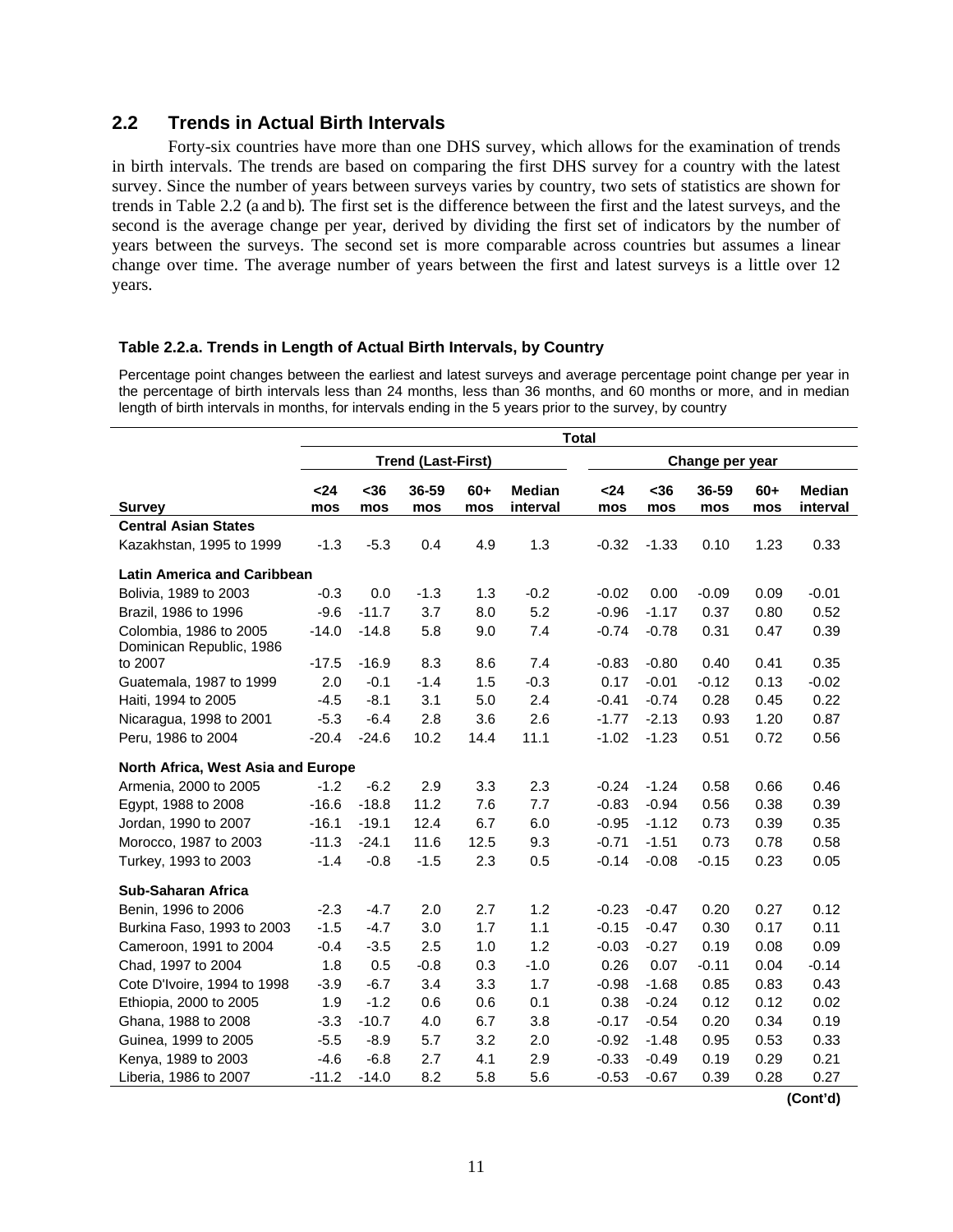#### **Table 2.2.a. – cont'd**

|                                 | <b>Total</b> |            |                           |              |                           |             |            |                 |              |                           |
|---------------------------------|--------------|------------|---------------------------|--------------|---------------------------|-------------|------------|-----------------|--------------|---------------------------|
|                                 |              |            | <b>Trend (Last-First)</b> |              |                           |             |            | Change per year |              |                           |
| <b>Survey</b>                   | $24$<br>mos  | <36<br>mos | 36-59<br>mos              | $60+$<br>mos | <b>Median</b><br>interval | $24$<br>mos | <36<br>mos | 36-59<br>mos    | $60+$<br>mos | <b>Median</b><br>interval |
| Madagascar, 1992 to 2004        | $-6.1$       | $-11.3$    | 8.4                       | 2.9          | 3.3                       | $-0.51$     | $-0.94$    | 0.70            | 0.24         | 0.28                      |
| Mali, 1987 to 2006              | $-4.2$       | 0.8        | 0.3                       | $-1.1$       | 0.3                       | $-0.22$     | 0.04       | 0.02            | $-0.06$      | 0.02                      |
| Mozambique, 1997 to 2003        | $-2.4$       | 1.0        | $-2.0$                    | 1.0          | 0.2                       | $-0.40$     | 0.17       | $-0.33$         | 0.17         | 0.03                      |
| Namibia, 1992 to 2007           | $-7.8$       | $-14.7$    | 6.3                       | 8.4          | 5.9                       | $-0.52$     | $-0.98$    | 0.42            | 0.56         | 0.39                      |
| Niger, 1992 to 2006             | $-6.1$       | $-8.5$     | 5.9                       | 2.6          | 2.5                       | $-0.44$     | $-0.61$    | 0.42            | 0.19         | 0.18                      |
| Nigeria, 1990 to 2008           | $-3.4$       | $-3.3$     | 3.2                       | 0.1          | 1.1                       | $-0.19$     | $-0.18$    | 0.18            | 0.01         | 0.06                      |
| Rwanda, 1992 to 2005            | 2.8          | $-0.6$     | $-2.1$                    | 2.7          | $-0.6$                    | 0.22        | $-0.05$    | $-0.16$         | 0.21         | $-0.05$                   |
| Senegal, 1986 to 2005           | $-0.3$       | $-8.3$     | 4.3                       | 4.0          | 2.2                       | $-0.02$     | $-0.44$    | 0.23            | 0.21         | 0.12                      |
| Tanzania, 1992 to 2004          | $-1.6$       | $-1.5$     | $-0.8$                    | 2.3          | 0.0                       | $-0.13$     | $-0.13$    | $-0.07$         | 0.19         | 0.00                      |
| Togo, 1988 to 1998              | $-1.7$       | $-5.0$     | 4.8                       | 0.2          | 1.3                       | $-0.17$     | $-0.50$    | 0.48            | 0.02         | 0.13                      |
| Uganda, 1988 to 2006            | $-3.2$       | $-1.5$     | 1.6                       | $-0.1$       | 0.8                       | $-0.18$     | $-0.08$    | 0.09            | $-0.01$      | 0.04                      |
| Zambia, 1992 to 2007            | $-3.5$       | $-8.4$     | 7.2                       | 1.2          | 2.8                       | $-0.23$     | $-0.56$    | 0.48            | 0.08         | 0.19                      |
| Zimbabwe, 1988 to 2005          | $-7.8$       | $-21.9$    | 11.4                      | 10.5         | 7.9                       | $-0.46$     | $-1.29$    | 0.67            | 0.62         | 0.46                      |
| <b>South and Southeast Asia</b> |              |            |                           |              |                           |             |            |                 |              |                           |
| Bangladesh, 1994 to 2007        | $-4.3$       | $-14.9$    | 4.6                       | 10.3         | 6.4                       | $-0.33$     | $-1.15$    | 0.35            | 0.79         | 0.49                      |
| Cambodia, 2000 to 2005          | $-2.4$       | $-4.9$     | 0.8                       | 4.1          | 1.8                       | $-0.48$     | $-0.98$    | 0.16            | 0.82         | 0.36                      |
| India, 1993 to 2006             | 1.2          | 1.3        | $-2.0$                    | 0.7          | $-0.7$                    | 0.09        | 0.10       | $-0.15$         | 0.05         | $-0.05$                   |
| Indonesia, 1987 to 2007         | $-9.5$       | $-20.4$    | 1.2                       | 19.2         | 12.1                      | $-0.48$     | $-1.02$    | 0.06            | 0.96         | 0.61                      |
| Nepal, 1996 to 2006             | $-1.8$       | $-4.1$     | 0.9                       | 3.2          | 1.2                       | $-0.18$     | $-0.41$    | 0.09            | 0.32         | 0.12                      |
| Pakistan, 1991 to 2006          | 0.4          | 0.5        | 0.1                       | $-0.6$       | $-0.3$                    | 0.03        | 0.03       | 0.01            | $-0.04$      | $-0.02$                   |
| Philippines, 1993 to 2008       | $-6.1$       | $-9.8$     | 5.0                       | 4.8          | 3.3                       | $-0.41$     | $-0.65$    | 0.33            | 0.32         | 0.22                      |
| Vietnam, 1997 to 2002           | $-1.9$       | $-9.3$     | 1.5                       | 7.8          | 5.0                       | $-0.38$     | $-1.86$    | 0.30            | 1.56         | 1.00                      |

#### **Table 2.2.b. Trends in Length of Actual Birth Intervals, by Region**

Percentage point changes between the earliest and latest surveys and average percentage point change per year in the percentage of birth intervals less than 24 months, less than 36 months, and 60 months or more, and in median length of birth intervals in months, for intervals ending in the 5 years prior to the survey, by region

|                                                            | Total       |             |                           |            |                    |             |                 |              |              |                    |  |
|------------------------------------------------------------|-------------|-------------|---------------------------|------------|--------------------|-------------|-----------------|--------------|--------------|--------------------|--|
|                                                            |             |             | <b>Trend (Last-First)</b> |            |                    |             | Change per year |              |              |                    |  |
| Averages                                                   | $24$<br>mos | $36$<br>mos | 36-59<br>mos              | 60+<br>mos | Median<br>interval | $24$<br>mos | $36$<br>mos     | 36-59<br>mos | $60+$<br>mos | Median<br>interval |  |
| <b>Total</b>                                               | $-4.8$      | $-8.1$      | 3.7                       | 4.4        | 3.1                | $-0.38$     | $-0.69$         | 0.29         | 0.40         | 0.25               |  |
| <b>Central Asian States</b>                                | $-1.3$      | $-5.3$      | 0.4                       | 4.9        | 1.3                | $-0.32$     | $-1.33$         | 0.10         | 1.23         | 0.33               |  |
| Latin America and Caribbean<br>North Africa, West Asia and | $-8.7$      | $-10.3$     | 3.9                       | 6.4        | 4.5                | $-0.70$     | $-0.86$         | 0.32         | 0.53         | 0.36               |  |
| Europe                                                     | $-9.3$      | $-13.8$     | 7.3                       | 6.5        | 5.2                | $-0.57$     | $-0.98$         | 0.49         | 0.49         | 0.37               |  |
| Sub-Saharan Africa                                         | $-3.4$      | $-6.4$      | 3.7                       | 2.8        | 2.1                | $-0.27$     | $-0.53$         | 0.30         | 0.23         | 0.16               |  |
| South and Southeast Asia                                   | $-3.1$      | $-7.7$      | 1.5                       | 6.2        | 3.6                | $-0.27$     | $-0.74$         | 0.14         | 0.60         | 0.34               |  |

For the 46 countries together, the median length of the birth interval increased by 3.1 months between the first and last surveys. On a per year basis, this increase was one-quarter of a month. Aside from sub-Saharan Africa, the annual rate of increase in median interval length was similar by world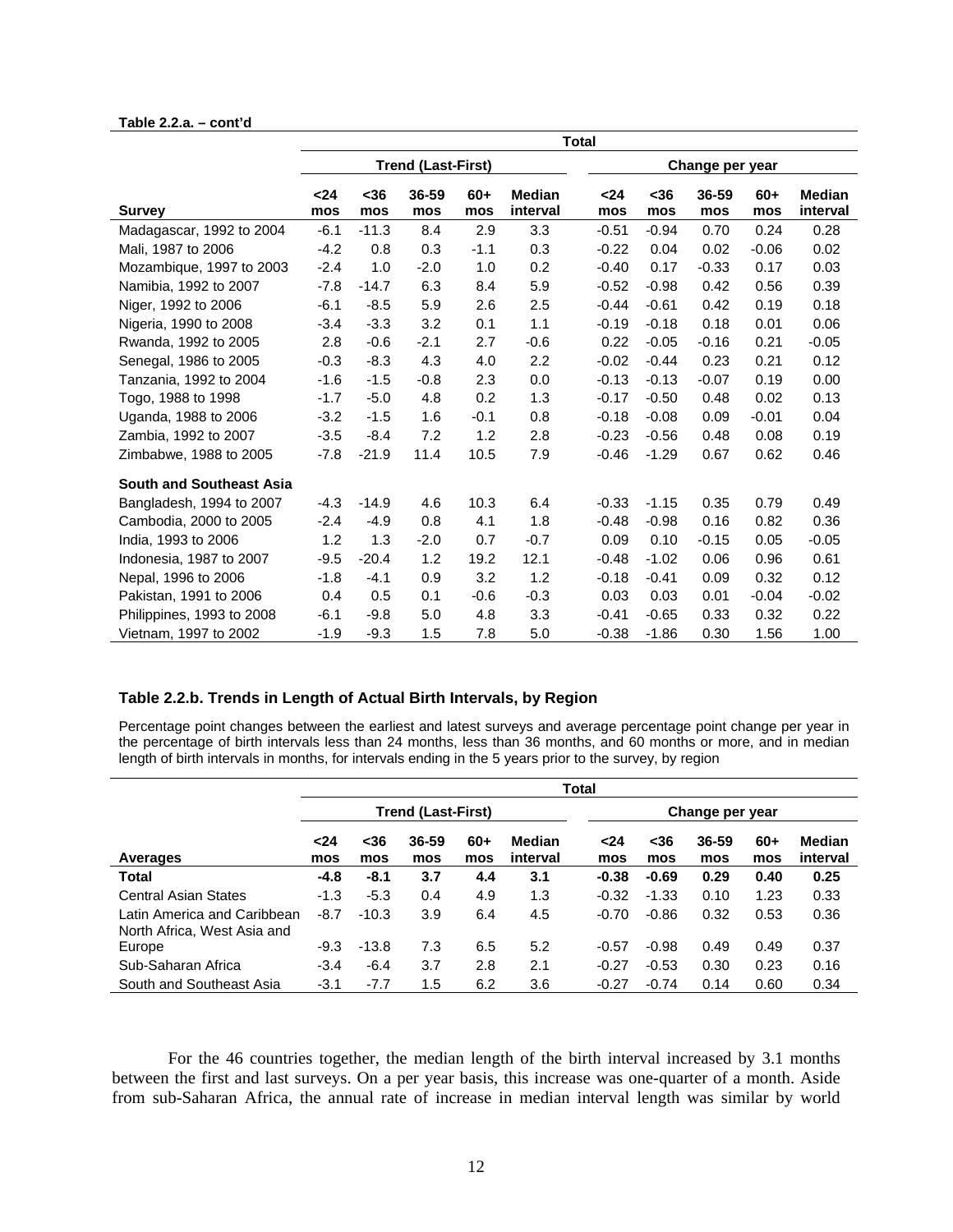region, from 0.33 months per year in Central Asia to 0.37 months in North Africa, West Asia and Europe (Figure 2.6). The average per year change in sub-Saharan Africa was only 0.16 months. Given that the latest surveys have similar regional median lengths of birth intervals, other regions appear to be catching up to the length of birth intervals that sub-Saharan Africa had some while ago. Only one country, Chad, shows a mild rate of decline in median interval length (-0.14 months per year). However, 13 countries show very little change in median length (between -0.05 to +0.09 months per year). The largest increases in median interval length occurred in Vietnam (+1.00 month per year), Nicaragua (+0.87), and Indonesia  $(+0.61)$ .

The increases in median interval length are accompanied by decreases in the proportions of children born after intervals of less than 24 months and less than 36 months, and increases in the proportions born after intervals of 60 or more months. For the 46 countries combined, the rate of change in the proportion of intervals of less than 24 months is -0.38 percentage points per year, -0.69 percentage points per year for intervals shorter than 36 months, and +0.40 percentage points per year for intervals of 60 or more months.

By region, the largest rate of decrease in the percentage of births after a birth interval of less than 24 months is in Latin America and the Caribbean (-0.70 percentage points per year), and the smallest rate is in sub-Saharan Africa and South and Southeast Asia (both -0.27). Considering birth intervals of less than 36 months, the greatest rate of decline is in the Central Asian States, -1.33 percentage points per year, and the smallest is in sub-Saharan Africa, -0.53 points per year. For the rate of increase in births after a 60 month interval, the same two regions have the greatest and least rate of increase, +1.23 and +0.23 percentage points, respectively.

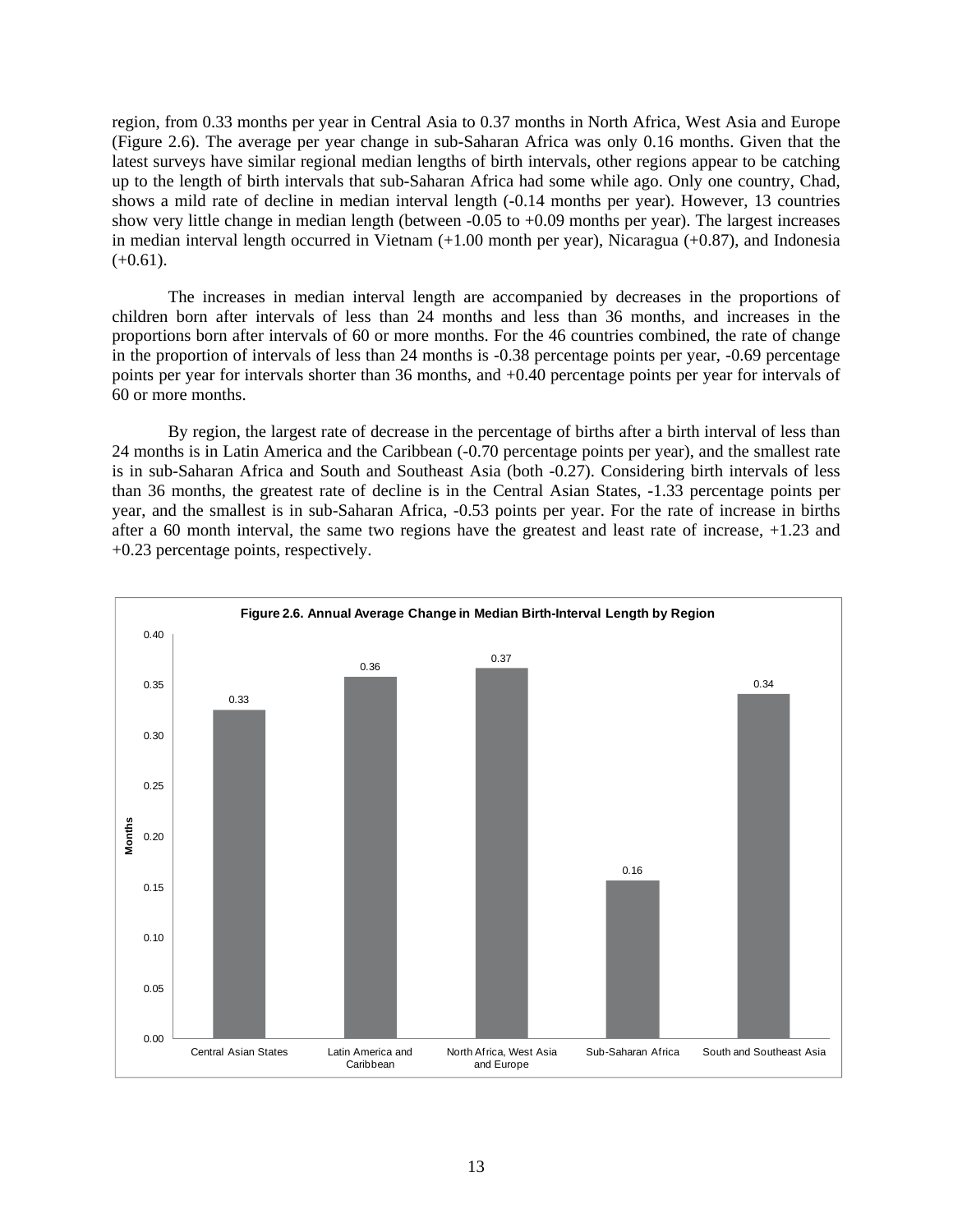Nicaragua and Peru have the greatest rate of decline in the percentage of birth intervals of less than 24 months, both exceeding a rate of decline of 1 percentage point or more per year. Five countries have more than a negligible rate of increase in the percentage of  $\langle 24 \rangle$  month intervals: India, Guatemala, Rwanda, Chad, and Ethiopia, from  $+0.09$  to  $+0.38$  percentage points per year. A greater number of countries, 13, have a rate of decrease of intervals of less than 36 months of 1 percentage point per year or more. The highest is again Nicaragua with more than a 2 percentage point decline per year. Chad, India, and Mozambique are the only countries with a non-negligible increase in the percentage of intervals of less than 36 months; however, five counties show little change per year.

Ten countries show little change per year in the percentage of long birth intervals, but in three countries the percentage increased at a rate of more than 1 percentage point per year (Nicaragua, Kazakhstan, and Vietnam).

Due to decreases in the percentages of births with preceding intervals of less than 36 months and increases at 60 months and more, there is little change in the percentage of births in the 36-59 month interval category, rising at an annual average rate of about 0.3 percentage points, with the highest increase in the North African and West Asian region (+0.5 percentage points per year) and lowest in the Central Asian States (+0.1 percentage points per year). The country with the greatest rate of increase of births following the 36-59 month interval is Guinea (+0.95 percentage points per year), and the country with greatest rate of decrease is Rwanda (-0.16 percentage points per year).

#### *Differentials*

Figure 2.7 shows that birth intervals have lengthened at much greater annual average rates in urban areas than rural areas in all regions except North Africa, West Asia and Europe, where the rate of increase was a little higher in rural areas. The rate of change in the length of birth intervals is related to relative wealth. Figure 2.8 shows that the annual average change in the median birth interval is over five times as high in the wealthiest quintile as in the poorest quintile. This differential is also reflected in maternal education (Figure 2.9), in that for women with higher education the median length of birth intervals increased by five times the annual change among women with no education. While there has been practically no change in the median birth intervals of women age 15-19, women age 30-39 had the greatest change per year (0.36 months per year), followed by women age 40-49 (0.29 months per year). As noted above, there was little difference in the length of birth intervals by birth order of the child. However, the change in interval length is much greater for birth orders below six than for six or higher (Figure 2.10).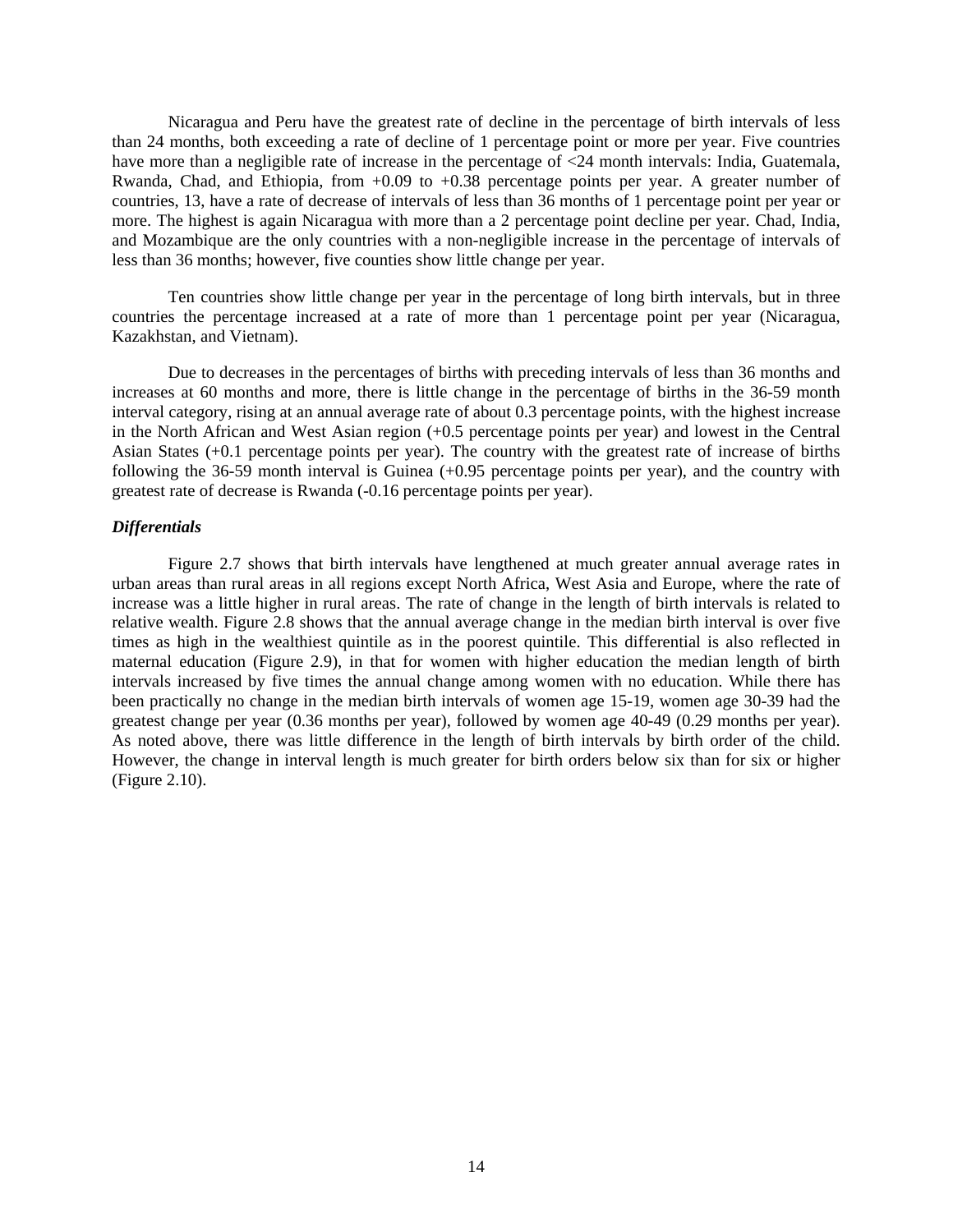

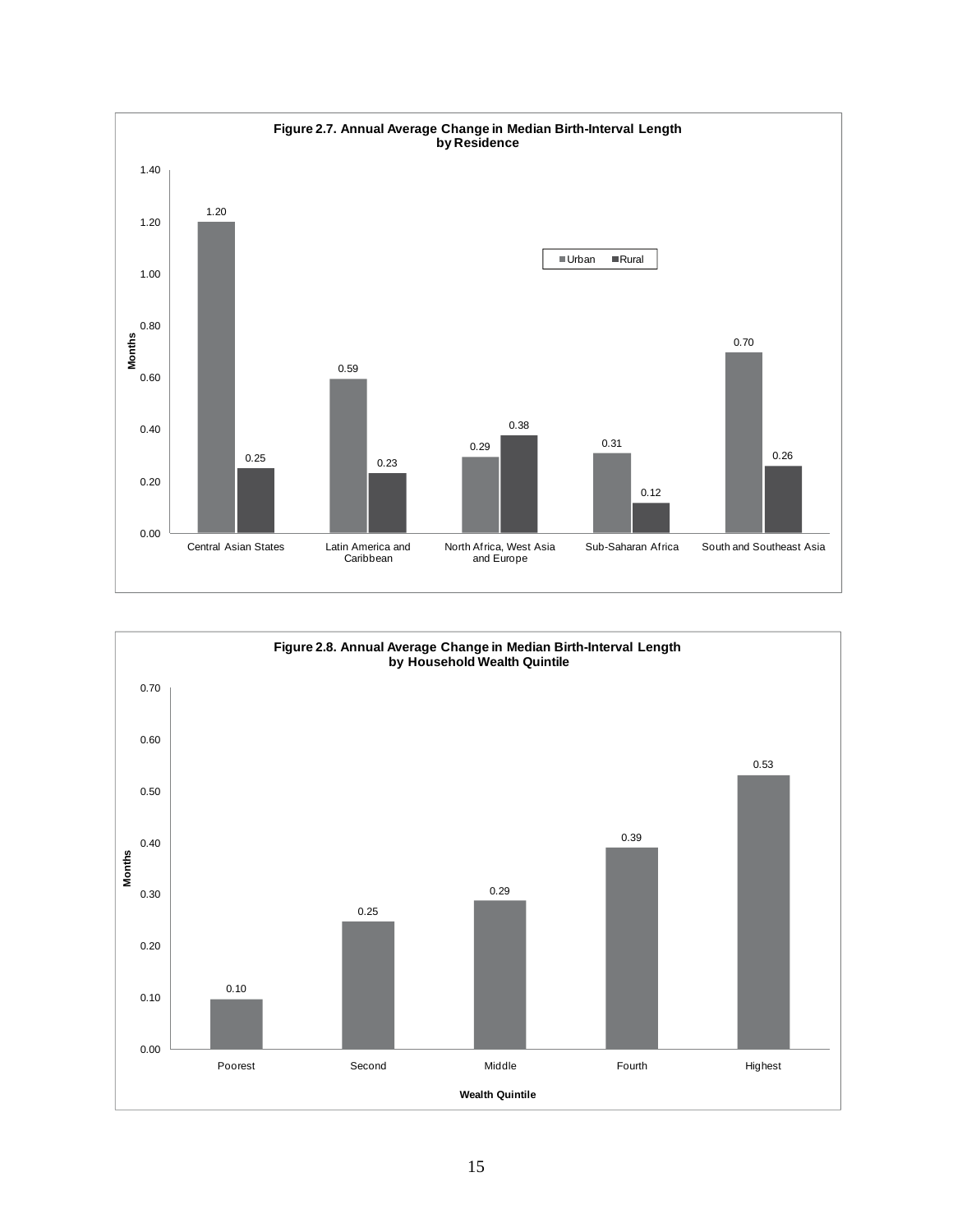

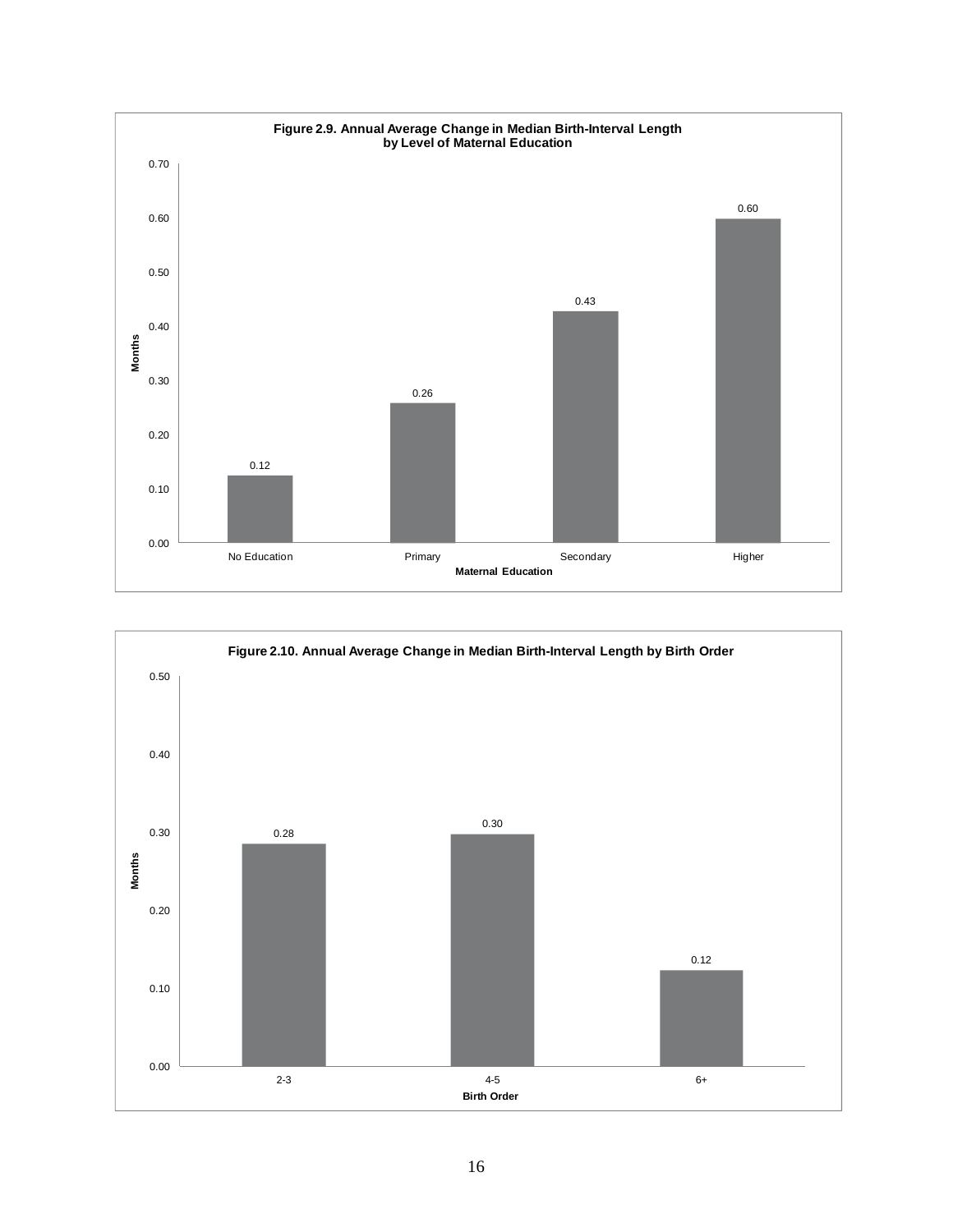## **3 Preferred Birth Intervals**

#### **3.1 Preferred Intervals and Differences with Actual Intervals**

Information on mothers' preferred birth interval is provided in Table 3.1 (a and b). For all the countries together, the most recent surveys indicate that mothers would prefer a median birth interval of 41.5 months, over 9 months longer than their actual median interval in the five years preceding the surveys (Table 3.1.b, Table 3.1.c, and Figure 3.1). The Latin America and Caribbean region and the South and Southeast Asia region have the longest preferred birth intervals, at 47.3 and 45.8 months, respectively. These two regions also have the greatest differences between actual and preferred birth intervals, at 17.4 and 12.2 months, respectively.

#### **Table 3.1.a. Length of Preferred Birth Intervals by Country, for Most Recent Survey**

Percentage of preferred birth intervals less than 24 months, less than 36 months, and 60 months or more, and median length of birth intervals, for intervals ending in the 5 years prior to the survey, by country

| <b>Survey</b>                      | $<$ 24 mos | $36$ mos | $60+$ mos | <b>Median</b><br>interval | Number of<br>intervals <sup>1</sup> |
|------------------------------------|------------|----------|-----------|---------------------------|-------------------------------------|
| <b>Central Asian States</b>        |            |          |           |                           |                                     |
| Kazakhstan, 1999                   | 32.3       | 50.1     | 26.7      | 34.5                      | 686                                 |
| Kyrgyz Republic, 1997              | 18.0       | 37.2     | 29.6      | 42.9                      | 656                                 |
| Uzbekistan, 1996                   | 20.5       | 44.7     | 9.7       | 37.3                      | 750                                 |
| <b>Latin America and Caribbean</b> |            |          |           |                           |                                     |
| Bolivia, 2003                      | 18.9       | 38.4     | 38.3      | 44.1                      | 3,637                               |
| Brazil, 1996                       | 23.0       | 40.2     | 30.4      | 41.6                      | 1,739                               |
| Colombia, 2005                     | 13.5       | 27.5     | 46.9      | 52.8                      | 5,094                               |
| Dominican Republic, 2007           | 14.6       | 30.0     | 43.5      | 50.3                      | 5,372                               |
| Ecuador, 1987                      | 5.1        | 20.3     | 44.3      | 54.1                      | 508                                 |
| El Salvador, 1985                  | 2.7        | 22.9     | 33.5      | 47.9                      | 604                                 |
| Guatemala, 1999                    | 26.1       | 57.9     | 14.0      | 31.0                      | 2,470                               |
| Haiti, 2005                        | 15.8       | 36.4     | 41.3      | 41.9                      | 2,869                               |
| Honduras, 2005                     | 10.7       | 25.2     | 46.3      | 54.1                      | 4,898                               |
| Mexico, 1987                       | 6.1        | 21.7     | 33.7      | 48.6                      | 836                                 |
| Nicaragua, 2001                    | 17.1       | 34.0     | 39.9      | 48.0                      | 2,859                               |
| Paraguay, 1990                     | 31.2       | 54.3     | 17.2      | 31.5                      | 2,248                               |
| Peru, 2004                         | 8.1        | 20.3     | 57.9      | 60.8                      | 6,159                               |
| Trinidad and Tobago, 1987          | 3.4        | 16.0     | 46.1      | 56.1                      | 388                                 |
| North Africa, West Asia and Europe |            |          |           |                           |                                     |
| Armenia, 2005                      | 24.7       | 47.2     | 17.9      | 36.6                      | 736                                 |
| Azerbaijan, 2006                   | 40.4       | 67.5     | 8.3       | 26.4                      | 997                                 |
| Egypt, 2008                        | 20.7       | 54.0     | 8.4       | 33.3                      | 5,154                               |
| Jordan, 2007                       | 29.1       | 53.1     | 15.9      | 32.6                      | 5,885                               |
| Moldova, 2005                      | 12.4       | 26.2     | 41.0      | 51.9                      | 707                                 |
| Morocco, 2003                      | 13.7       | 30.8     | 37.0      | 47.3                      | 3,126                               |
| Tunisia, 1988                      | 7.6        | 26.8     | 35.9      | 48.4                      | 866                                 |
| <b>Turkey, 2003</b>                | 30.7       | 54.2     | 22.5      | 32.1                      | 1,215                               |
| Ukraine, 2007                      | 15.9       | 34.2     | 29.9      | 45.5                      | 409                                 |
| Yemen, 1991                        | na         | na       | na        | na                        | na                                  |
| <b>Sub-Saharan Africa</b>          |            |          |           |                           |                                     |
| Benin, 2006                        | 12.5       | 46.7     | 10.9      | 36.0                      | 10,976                              |
|                                    |            |          |           |                           | (Cont'd)                            |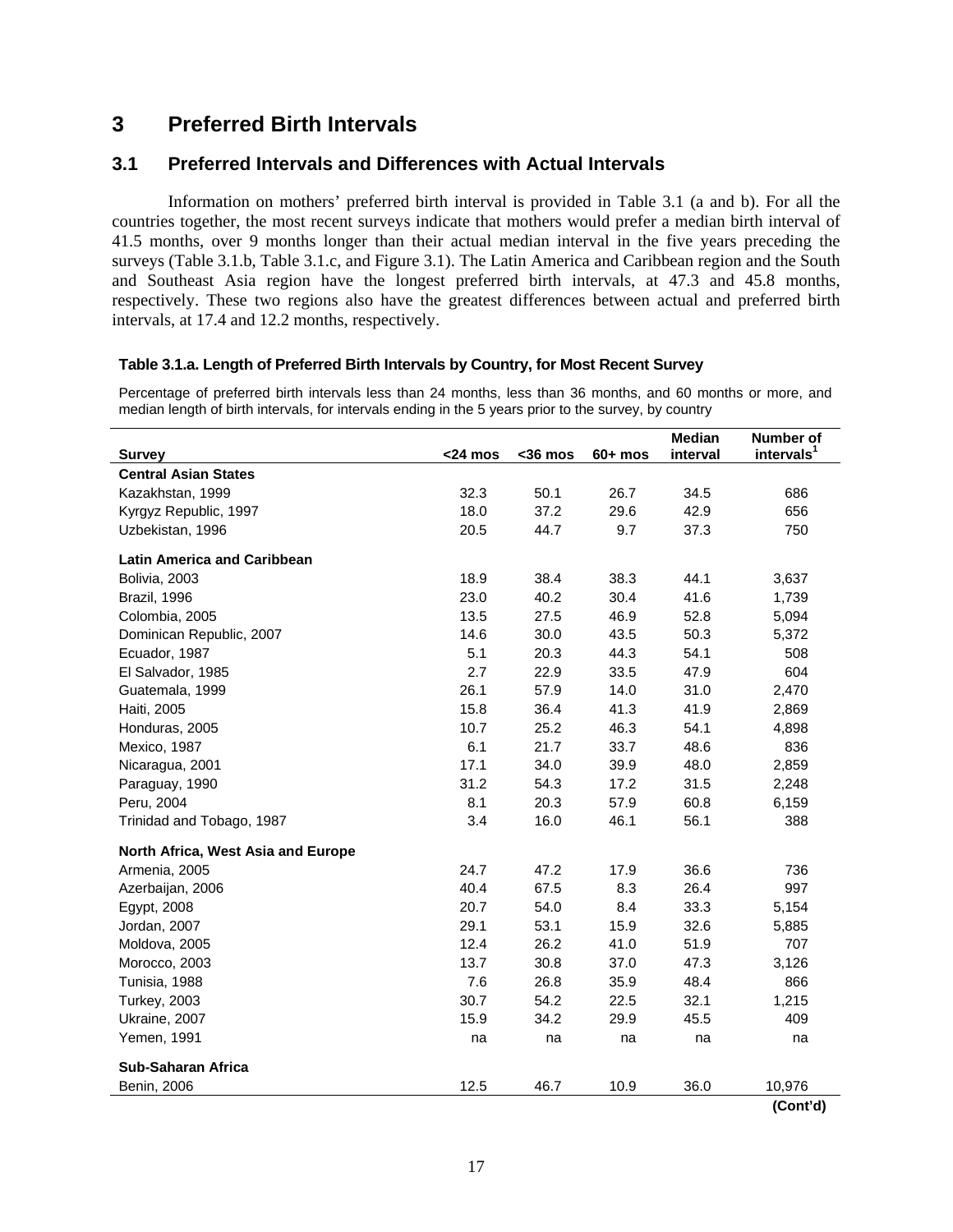**Table 3.1.a. – cont'd**

|                                              | $<$ 24 mos | $36$ mos | $60+$ mos | <b>Median</b><br>interval | Number of<br>intervals <sup>1</sup> |
|----------------------------------------------|------------|----------|-----------|---------------------------|-------------------------------------|
| <b>Survey</b><br>Burkina Faso, 2003          | 8.0        | 30.6     | 20.2      | 41.7                      | 7,854                               |
|                                              | 2.4        | 22.7     | 13.0      | 42.3                      | 1,330                               |
| Burundi, 1987                                | 18.5       | 56.2     | 12.6      | 32.3                      | 5,343                               |
| Cameroon, 2004                               | 20.2       | 57.1     | 10.5      | 31.6                      | 1,601                               |
| Central African Republic, 1994<br>Chad, 2004 | 20.2       | 58.8     | 5.4       | 31.2                      |                                     |
|                                              | 18.1       | 39.6     | 25.3      | 40.3                      | 4,407<br>656                        |
| Comoros, 1996                                |            |          |           |                           |                                     |
| Congo Brazzaville, 2005                      | 9.5        | 30.1     | 34.8      | 45.6                      | 3,107                               |
| Congo, Democratic Republic, 2007             | 21.9       | 57.2     | 11.0      | 31.8                      | 5,955                               |
| Cote D'Ivoire, 1998                          | 14.6       | 41.4     | 21.8      | 38.4                      | 1,546                               |
| Ethiopia, 2005                               | 17.3       | 40.0     | 25.1      | 39.6                      | 6,628                               |
| Gabon, 2000                                  | 15.6       | 34.8     | 37.4      | 45.1                      | 2,441                               |
| Ghana, 2008                                  | 8.3        | 27.0     | 34.5      | 48.3                      | 1,771                               |
| <b>Guinea, 2005</b>                          | 12.5       | 46.4     | 7.6       | 35.8                      | 4,495                               |
| Kenya, 2003                                  | 19.0       | 44.2     | 26.8      | 38.3                      | 3,373                               |
| Lesotho, 2004                                | 10.8       | 30.3     | 37.8      | 44.1                      | 1,416                               |
| Liberia, 2007                                | 15.8       | 40.0     | 32.9      | 40.3                      | 3,421                               |
| Madagascar, 2004                             | 20.8       | 50.0     | 16.4      | 34.9                      | 3,809                               |
| Malawi, 2004                                 | 10.9       | 37.0     | 21.1      | 40.0                      | 6,227                               |
| Mali, 2006                                   | 22.0       | 57.4     | 7.3       | 32.0                      | 10,063                              |
| Mozambique, 2003                             | 14.9       | 50.5     | 10.7      | 34.7                      | 7,293                               |
| Namibia, 2006-2007                           | 12.8       | 33.9     | 35.6      | 44.5                      | 1,818                               |
| Niger, 2006                                  | 16.2       | 55.8     | 5.3       | 32.7                      | 7,849                               |
| Nigeria, 2008                                | 23.8       | 61.6     | 6.3       | 30.3                      | 19,273                              |
| Rwanda, 2005                                 | 16.9       | 44.9     | 20.0      | 37.0                      | 5,118                               |
| Senegal, 2005                                | 14.2       | 46.4     | 13.2      | 36.3                      | 7,346                               |
| Sierra Leone, 2008                           | 19.5       | 49.4     | 15.9      | 34.8                      | 3,408                               |
| South Africa, 1998                           | 12.4       | 29.2     | 42.2      | 47.3                      | 1,617                               |
| Sudan, 1990                                  | 8.7        | 39.9     | 14.5      | 37.9                      | 1,920                               |
| Swaziland, 2006                              | 13.6       | 31.9     | 46.3      | 49.9                      | 882                                 |
| Tanzania, 2004                               | 12.4       | 44.3     | 21.0      | 37.0                      | 6,071                               |
| Togo, 1998                                   | 5.8        | 22.8     | 32.6      | 47.2                      | 2,156                               |
| Uganda, 2006                                 | 18.1       | 49.9     | 17.3      | 34.9                      | 5,230                               |
| Zambia, 2007                                 | 12.3       | 42.7     | 21.5      | 37.4                      | 3,888                               |
| Zimbabwe, 2005                               | 8.6        | 27.1     | 39.5      | 48.9                      | 2,793                               |
| <b>South and Southeast Asia</b>              |            |          |           |                           |                                     |
| Bangladesh, 2007                             | 14.4       | 31.1     | 42.2      | 49.6                      | 2,869                               |
| Cambodia, 2005                               | 15.2       | 37.3     | 32.5      | 42.3                      | 3,555                               |
| India, 2006                                  | 27.3       | 58.5     | 9.7       | 30.9                      | 27,070                              |
| Indonesia, 2007                              | 10.8       | 23.2     | 54.8      | 61.3                      | 8,000                               |
| Nepal, 2006                                  | 21.1       | 49.7     | 15.8      | 35.1                      | 2,435                               |
| Pakistan, 2006                               | 31.9       | 62.8     | 8.3       | 28.6                      | 5,292                               |
| Philippines, 2008                            | 25.3       | 45.0     | 30.7      | 37.8                      | 2,601                               |
| Sri Lanka, 1987                              | 2.8        | 12.9     | 46.7      | 56.4                      | 908                                 |
| Thailand, 1987                               | 4.1        | 16.5     | 48.2      | 55.0                      | 878                                 |
| Vietnam, 2002                                | 11.7       | 19.8     | 56.0      | 60.8                      | 541                                 |

<sup>1</sup>Weighted number of intervals

na: not ascertained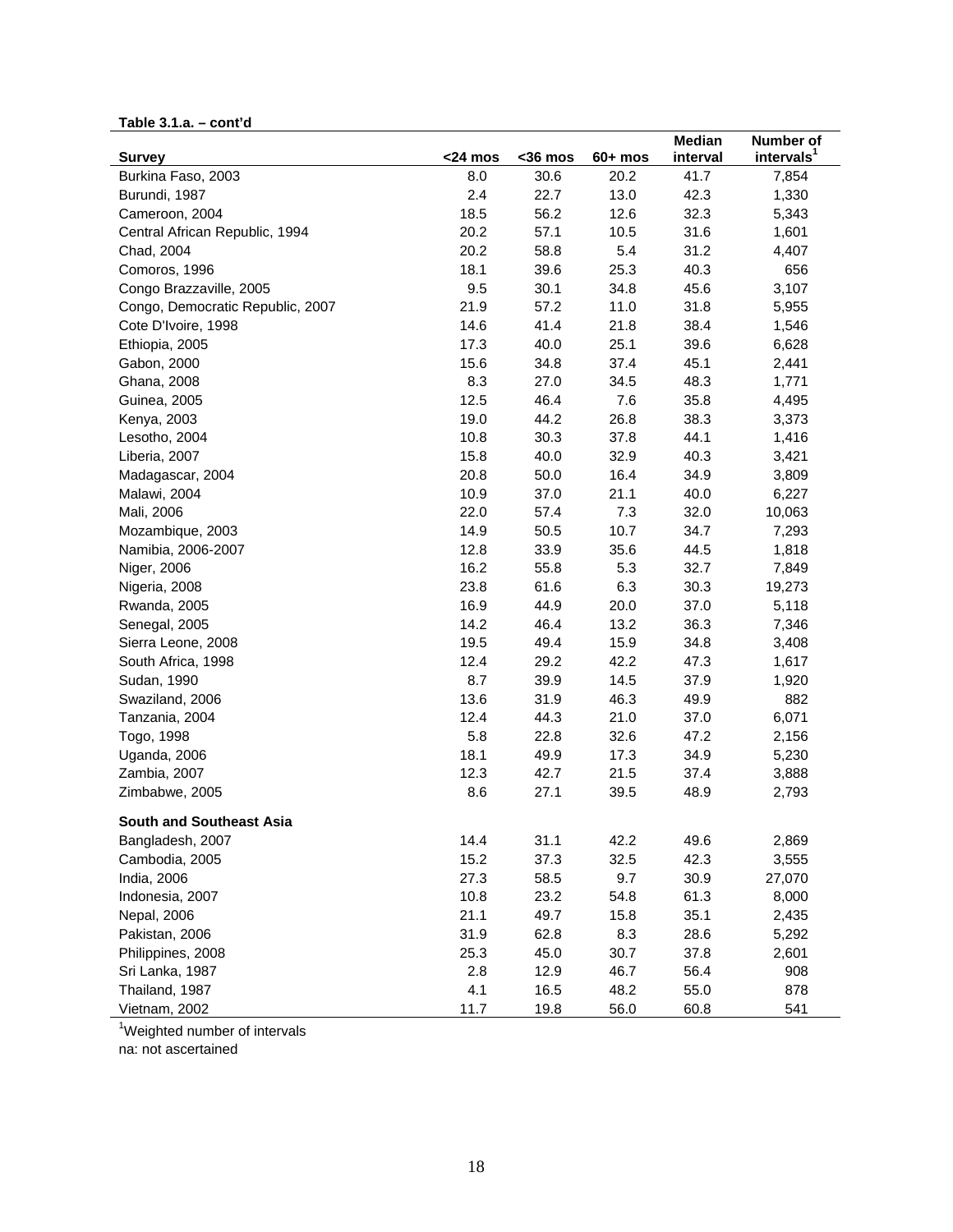#### **Table 3.1.b. Length of Preferred Birth Intervals by Region, for Most Recent Survey**

Percentage of preferred birth intervals less than 24 months, less than 36 months, and 60 months or more, and median length of birth intervals, for intervals ending in the 5 years prior to the survey, by region

| Averages                           | <24 mos | $36$ mos | $60+$ mos | Median<br>interval | Number of<br>intervals <sup>'</sup> |
|------------------------------------|---------|----------|-----------|--------------------|-------------------------------------|
| <b>Total</b>                       | 16.0    | 39.5     | 27.0      | 41.5               | 278.098                             |
| <b>Central Asian States</b>        | 23.6    | 44.0     | 22.0      | 38.2               | 2,092                               |
| Latin America and Caribbean        | 14.0    | 31.8     | 38.1      | 47.3               | 39,681                              |
| North Africa, West Asia and Europe | 21.7    | 43.8     | 24.1      | 39.3               | 19.095                              |
| Sub-Saharan Africa                 | 14.5    | 42.2     | 21.6      | 38.9               | 163,081                             |
| South and Southeast Asia           | 16.5    | 35.7     | 34.5      | 45.8               | 54.149                              |
| 100                                |         |          |           |                    |                                     |

<sup>1</sup>Weighted number of intervals

#### **Table 3.1.c. Differences between Lengths of Preferred and Actual Birth Intervals, by Region**

Preferred minus actual birth intervals less than 24 months, less than 36 months, and 60 months or more, and median length of birth intervals, for intervals ending in the 5 years prior to the survey, by region

| Averages                           | <24 mos | <36 mos | $60+$ mos | <b>Median</b><br>interval |
|------------------------------------|---------|---------|-----------|---------------------------|
| <b>Total</b>                       | $-8.6$  | $-17.9$ | (3.8)     | 9.4                       |
| <b>Central Asian States</b>        | $-9.4$  | $-18.1$ | (3.0)     | 9.0                       |
| Latin America and Caribbean        | $-16.4$ | $-29.0$ | 11.3      | 17.4                      |
| North Africa, West Asia and Europe | $-8.4$  | $-12.3$ | (4.2)     | 6.7                       |
| Sub-Saharan Africa                 | $-5.4$  | $-14.7$ | (11.9)    | 6.2                       |
| South and Southeast Asia           | $-8.2$  | $-18.6$ | 3.7       | 12.2                      |

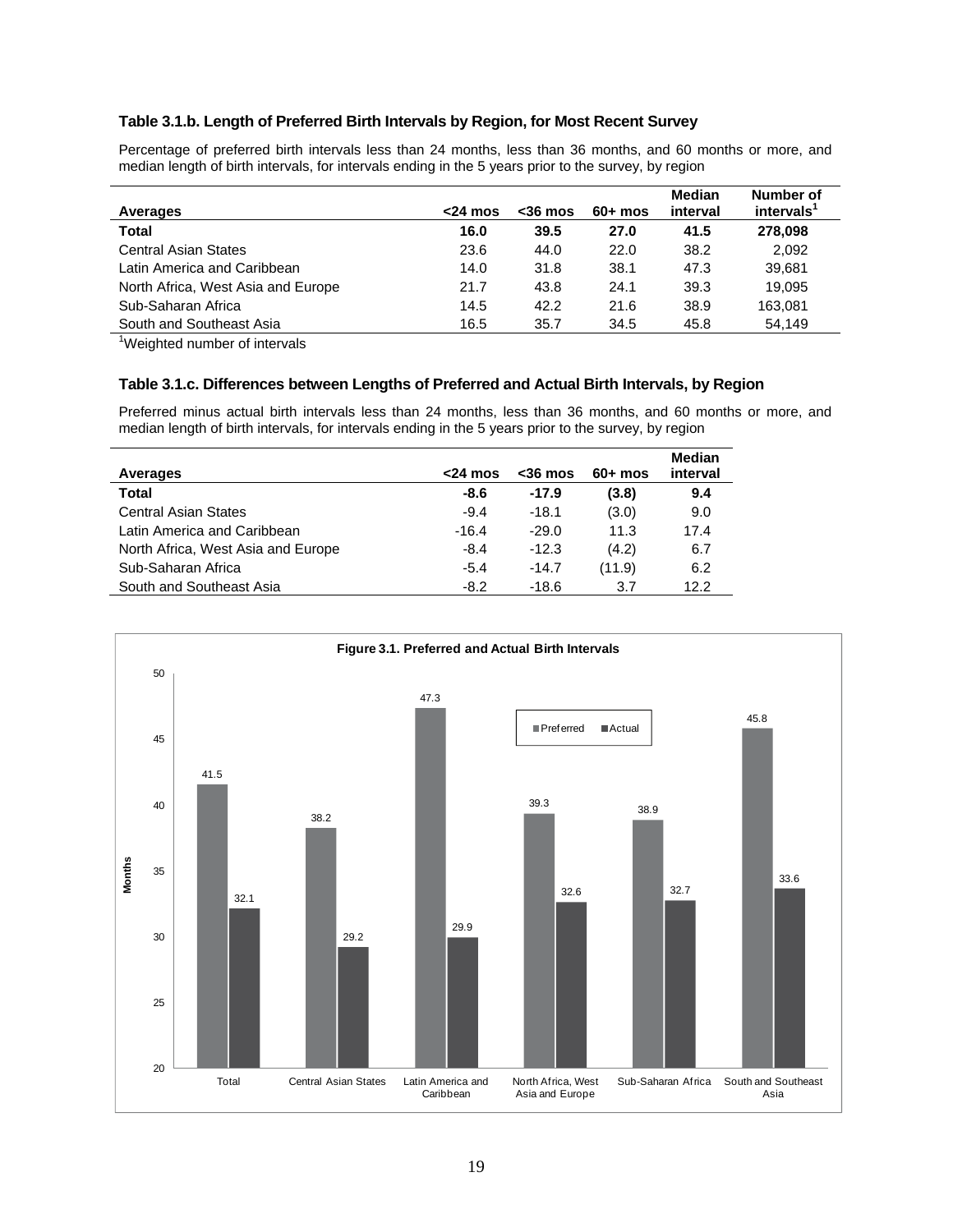Only 16 percent of mothers prefer an interval shorter than 24 months, but 9 percentage points more of them have such a short interval. By far, preferences and reality diverge most in Latin America and the Caribbean, where 14 percent of mothers prefer an interval less than 24 months but 30 percent of birth intervals are less than 24 months.

For intervals shorter than 36 months, again the Latin America and Caribbean region has the greatest divergence between actual and preferred intervals: only 32 percent of mothers wanted an interval shorter than 36 months but 61 percent of intervals are shorter than 36 months, a difference of 29 percentage points. By country, the percentage of mothers wanting an interval shorter than 36 months varies from 13 percent in Sri Lanka (in 1987) to 68 percent in Azerbaijan (in 2006).

For intervals of 60 or more months, the divergence is also greatest for Latin America and the Caribbean, with 26 percent of mothers wanting to wait longer between births than they actually waited.

Table 3.2 (a and b) presents the difference between preferred and actual birth-interval length in another way. In this table, mothers are grouped into three categories by comparing the length of the intervals: preferred is more than 3 months shorter than actual; preferred is within 3 months of actual; and preferred is more than 3 months longer than actual. Overall, only 14 percent of mothers had their latest birth within 3 months of their preference. By region, the smallest percentage is in the Central Asian States (10 percent) and the greatest in North Africa, West Asia and Europe (16 percent).

More than 6 of 10 mothers preferred a birth interval longer by 4 or more months than their actual interval. In no region is this proportion less than half, and it reaches 7 in 10 mothers in the Central Asian States. Again, Sri Lanka has the largest percentage of mothers who wanted an interval of 4 or more months longer than they actually had, at 79 percent, and Guinea has the smallest percentage, at 38 percent.

Overall, about one in four women preferred an interval shorter than their actual interval.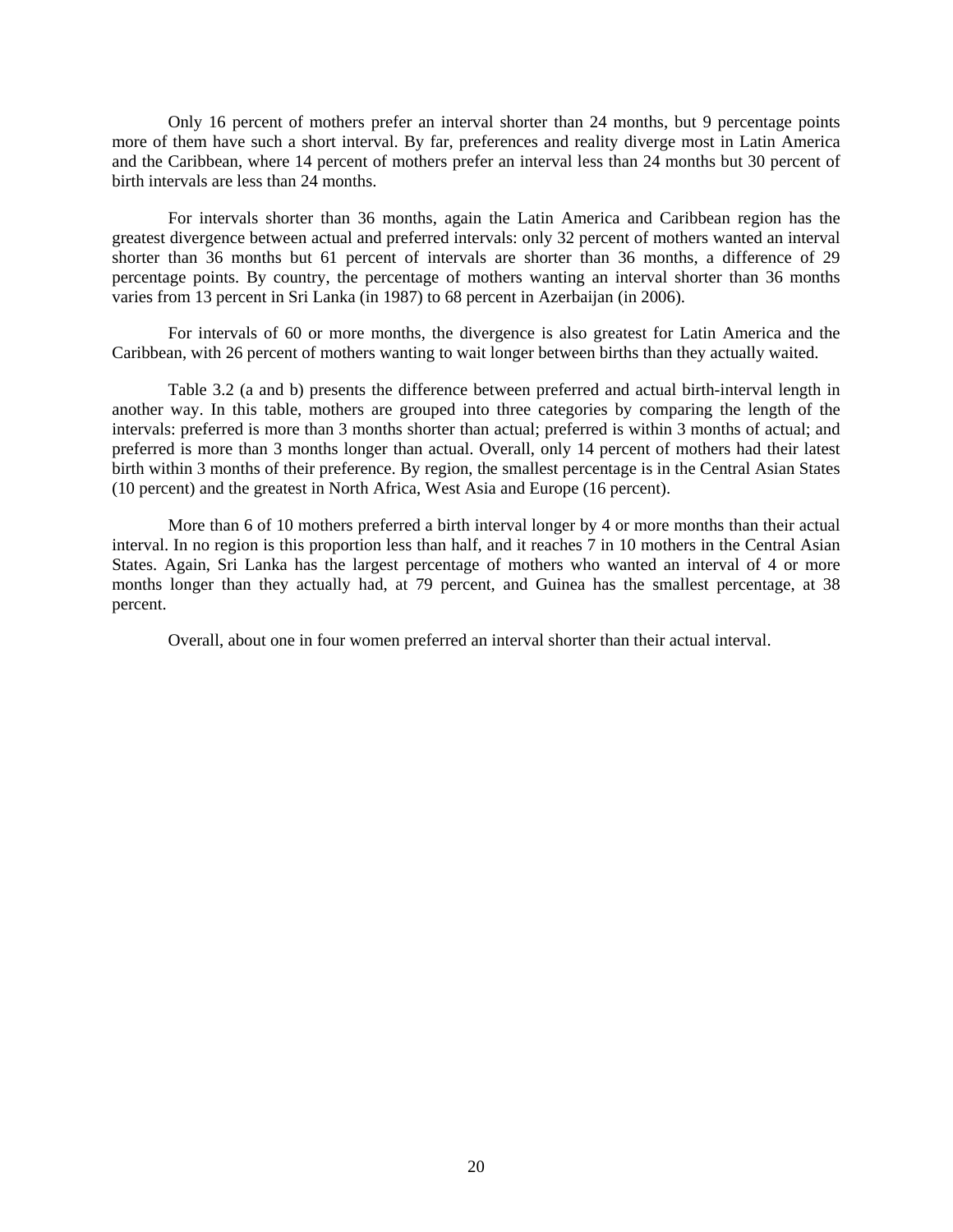#### **Table 3.2.a. Preferred versus Actual Birth Intervals by Country, for Most Recent Survey**

Percentage of preferred birth intervals less than actual intervals<sup>1</sup>, percentage of preferred intervals within 3 months of actual intervals, and percentage of preferred intervals greater than actual intervals<sup>2</sup>, for actual intervals ending within five years prior to the survey, by country

| intervals <sup>3</sup><br>203<br>525<br>596                                                                                 |
|-----------------------------------------------------------------------------------------------------------------------------|
|                                                                                                                             |
|                                                                                                                             |
|                                                                                                                             |
|                                                                                                                             |
|                                                                                                                             |
|                                                                                                                             |
| 902                                                                                                                         |
| 312                                                                                                                         |
| 984                                                                                                                         |
| 1,537                                                                                                                       |
| 318                                                                                                                         |
| 449                                                                                                                         |
|                                                                                                                             |
| 845                                                                                                                         |
|                                                                                                                             |
| 506                                                                                                                         |
| 803                                                                                                                         |
| 807                                                                                                                         |
| 1,586                                                                                                                       |
| 218                                                                                                                         |
|                                                                                                                             |
| 140                                                                                                                         |
| 156                                                                                                                         |
| 1,362                                                                                                                       |
| 2,622                                                                                                                       |
|                                                                                                                             |
|                                                                                                                             |
| 693                                                                                                                         |
| 213                                                                                                                         |
| 56                                                                                                                          |
| na                                                                                                                          |
|                                                                                                                             |
|                                                                                                                             |
|                                                                                                                             |
|                                                                                                                             |
|                                                                                                                             |
|                                                                                                                             |
| 2,326                                                                                                                       |
|                                                                                                                             |
|                                                                                                                             |
|                                                                                                                             |
|                                                                                                                             |
|                                                                                                                             |
|                                                                                                                             |
| 731<br>1,661<br>101<br>1,250<br>5,486<br>4,187<br>1,298<br>2,482<br>1,389<br>557<br>1,562<br>2,719<br>792<br>3,035<br>1,005 |

**(Cont'd)**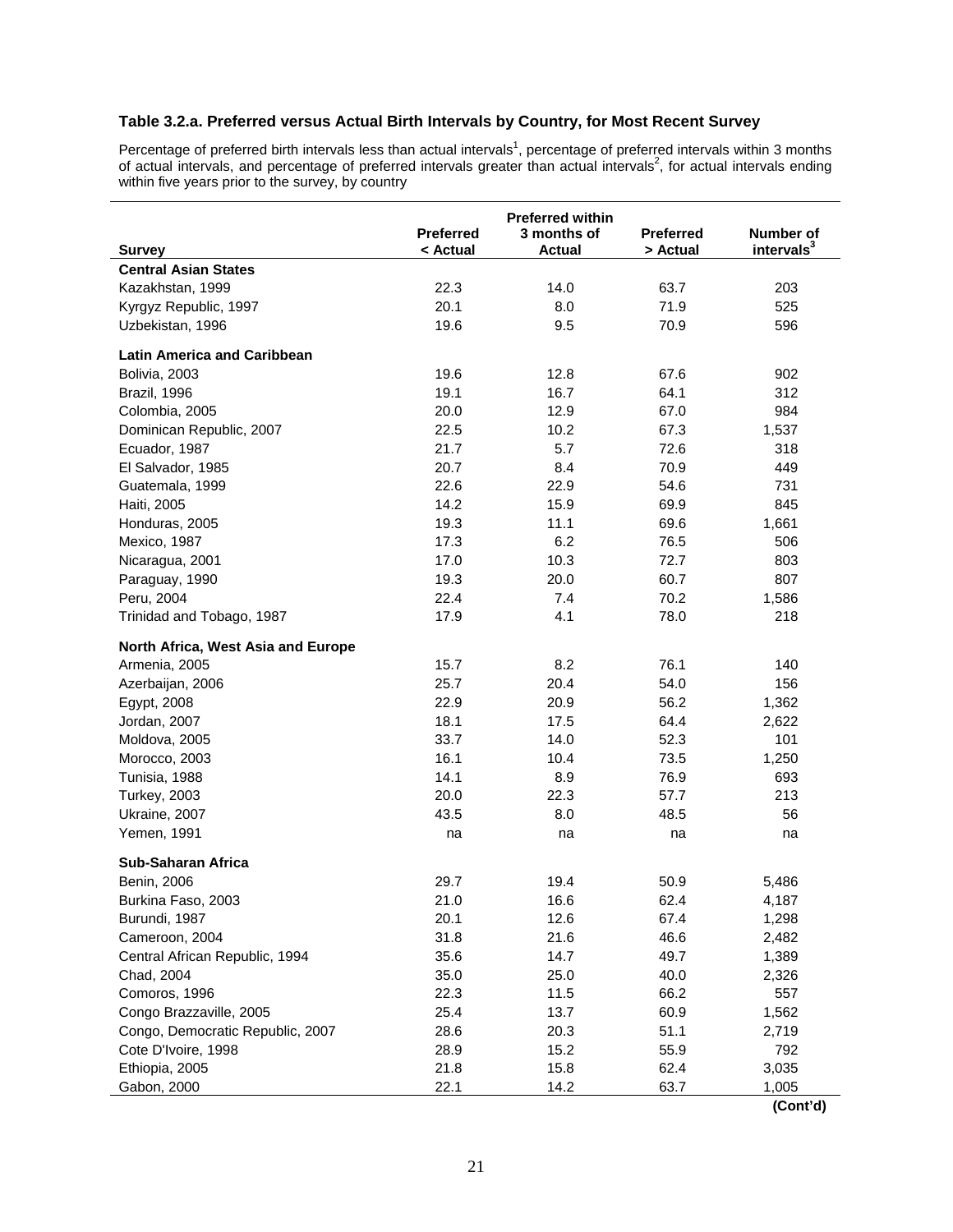## **Table 3.2.a. – cont'd**

|                                 |           | <b>Preferred within</b> |                  |                        |
|---------------------------------|-----------|-------------------------|------------------|------------------------|
|                                 | Preferred | 3 months of             | <b>Preferred</b> | Number of              |
| <b>Survey</b>                   | < Actual  | <b>Actual</b>           | > Actual         | intervals <sup>3</sup> |
| Ghana, 2008                     | 23.5      | 10.1                    | 66.4             | 847                    |
| <b>Guinea, 2005</b>             | 44.8      | 16.8                    | 38.3             | 2,563                  |
| Kenya, 2003                     | 21.3      | 14.6                    | 64.1             | 1,292                  |
| Lesotho, 2004                   | 25.9      | 10.5                    | 63.6             | 510                    |
| Liberia, 2007                   | 25.5      | 15.0                    | 59.5             | 1,656                  |
| Madagascar, 2004                | 21.5      | 18.8                    | 59.7             | 1,529                  |
| Malawi, 2004                    | 19.2      | 15.3                    | 65.6             | 2,760                  |
| Mali, 2006                      | 33.2      | 21.2                    | 45.6             | 5,228                  |
| Mozambique, 2003                | 34.9      | 19.5                    | 45.6             | 3,567                  |
| Namibia, 2006-2007              | 35.9      | 10.9                    | 53.2             | 611                    |
| Niger, 2006                     | 36.9      | 20.4                    | 42.8             | 4,568                  |
| Nigeria, 2008                   | 35.1      | 21.6                    | 43.3             | 9,371                  |
| Rwanda, 2005                    | 14.5      | 15.9                    | 69.5             | 2,094                  |
| Senegal, 2005                   | 27.6      | 16.7                    | 55.8             | 3,715                  |
| Sierra Leone, 2008              | 42.4      | 11.8                    | 45.8             | 1,620                  |
| South Africa, 1998              | 32.7      | 8.8                     | 58.6             | 501                    |
| Sudan, 1990                     | 27.6      | 12.6                    | 59.8             | 1,818                  |
| Swaziland, 2006                 | 18.4      | 9.3                     | 72.3             | 254                    |
| Tanzania, 2004                  | 22.3      | 15.9                    | 61.8             | 2,901                  |
| Togo, 1998                      | 21.7      | 10.9                    | 67.4             | 1,975                  |
| Uganda, 2006                    | 18.4      | 20.7                    | 60.9             | 2,182                  |
| Zambia, 2007                    | 20.3      | 17.6                    | 62.0             | 1,776                  |
| Zimbabwe, 2005                  | 18.7      | 11.9                    | 69.4             | 1,126                  |
| <b>South and Southeast Asia</b> |           |                         |                  |                        |
| Bangladesh, 2007                | 21.2      | 8.5                     | 70.4             | 699                    |
| Cambodia, 2005                  | 16.0      | 12.5                    | 71.5             | 1,237                  |
| India, 2006                     | 28.6      | 24.6                    | 46.7             | 6,488                  |
| Indonesia, 2007                 | 23.7      | 8.7                     | 67.6             | 2,596                  |
| Nepal, 2006                     | 25.8      | 22.8                    | 51.4             | 552                    |
| Pakistan, 2006                  | 26.7      | 21.5                    | 51.8             | 1,927                  |
| Philippines, 2008               | 17.0      | 16.4                    | 66.6             | 684                    |
| Sri Lanka, 1987                 | 15.9      | 5.1                     | 79.0             | 445                    |
| Thailand, 1987                  | 14.8      | 7.6                     | 77.6             | 334                    |
| Vietnam, 2002                   | 22.4      | 7.9                     | 69.7             | 255                    |

<sup>1</sup> Preferred 3 or more months shorter than actual intervals

 $2$  Preferred 3 or more months longer than actual intervals

<sup>3</sup> Weighted number of intervals

na: not ascertained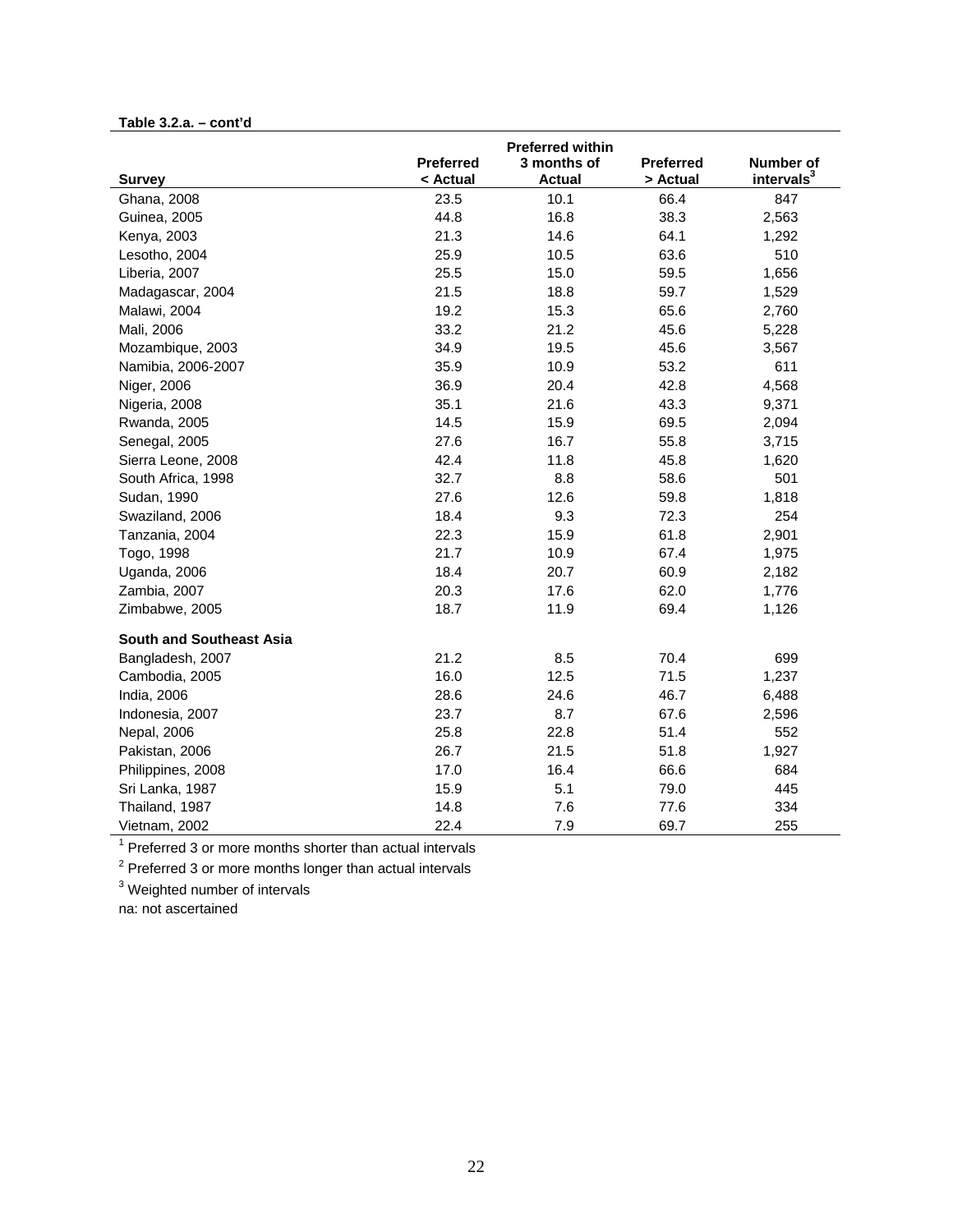#### **Table 3.2.b. Preferred versus Actual Birth Intervals by Region, for Most Recent Survey**

Percentage of preferred birth intervals less than actual intervals<sup>1</sup>, percentage of preferred intervals within 3 months of actual intervals, and percentage of preferred intervals greater than actual intervals<sup>2</sup>, for actual intervals ending within five years prior to the survey, by region

|                                    | <b>Preferred &lt; Actual</b> |                                                         |                              |  |  |  |  |
|------------------------------------|------------------------------|---------------------------------------------------------|------------------------------|--|--|--|--|
| Averages                           | <b>Preferred</b><br>< Actual | <b>Preferred within</b><br>3 months of<br><b>Actual</b> | <b>Preferred</b><br>> Actual |  |  |  |  |
| Total                              | 24.0                         | 14.2                                                    | 61.8                         |  |  |  |  |
| <b>Central Asian States</b>        | 19.8                         | 10.1                                                    | 70.1                         |  |  |  |  |
| Latin America and Caribbean        | 19.3                         | 11.4                                                    | 69.3                         |  |  |  |  |
| North Africa, West Asia and Europe | 24.9                         | 15.8                                                    | 59.4                         |  |  |  |  |
| Sub-Saharan Africa                 | 26.7                         | 15.3                                                    | 57.9                         |  |  |  |  |
| South and Southeast Asia           | 21.2                         | 14.1                                                    | 64.7                         |  |  |  |  |

<sup>1</sup> Preferred 3 or more months shorter than actual intervals  $2^2$  Preferred 2 or more months longer than actual intervals

 $2$  Preferred 3 or more months longer than actual intervals

#### **3.2 Trends in Preferred Intervals**

The length of birth intervals that women prefer has not changed much over time (Table 3.3 a and b). Overall, on average, the median length increased 0.7 months, and the per-year change was +0.15, implying that over a decade the average change was +1.5 months. The fastest change was in the Central Asian States, where there was a decrease in the median preferred interval of 1.18 months per year. In the other regions, the rate of change was positive, and highest in Latin America and the Caribbean, at +0.44 months per year (+4.4 months per decade). Except for the Central Asian States, the percentage of preferred intervals of less than 36 months decreased, but the rates of decrease were very small. In the Central Asian States, the percentage increased at a fairly large rate of 17 percentage points per decade.

#### **Table 3.3.a. Trends in Length of Preferred Birth Intervals, by Country**

Percentage point changes between the earliest and latest surveys and average percentage point change per year in the percentage of preferred birth intervals less than 24 months, less than 36 months, and 60 months or more, and in median length of preferred birth intervals in months, for intervals ending in the 5 years prior to the survey, by country

|                                    | <b>Total</b> |                           |        |               |         |                 |         |               |
|------------------------------------|--------------|---------------------------|--------|---------------|---------|-----------------|---------|---------------|
|                                    |              | <b>Trend (Last-First)</b> |        |               |         | Change per year |         |               |
|                                    | <24          | $36$                      | $60+$  | <b>Median</b> | $24$    | $36$            | 60+     | <b>Median</b> |
| <b>Survey</b>                      | mos          | mos                       | mos    | interval      | mos     | mos             | mos     | interval      |
| <b>Central Asian States</b>        |              |                           |        |               |         |                 |         |               |
| Kazakhstan, 1995 to 1999           | 7.7          | 6.9                       | 2.5    | $-4.7$        | 1.93    | 1.73            | 0.63    | $-1.18$       |
| <b>Latin America and Caribbean</b> |              |                           |        |               |         |                 |         |               |
| Bolivia, 1989 to 2003              | 12.7         | 14.3                      | 6.6    | $-3.3$        | 0.91    | 1.02            | 0.47    | $-0.24$       |
| Brazil, 1986 to 1996               | 16.3         | 17.7                      | $-9.8$ | $-10.2$       | 1.63    | 1.77            | $-0.98$ | $-1.02$       |
| Colombia, 1986 to 2005             | 8.9          | 7.1                       | 8.5    | 0.4           | 0.47    | 0.37            | 0.45    | 0.02          |
| Dominican Republic, 1986 to 2007   | 4.8          | $-1.5$                    | 12.4   | 8.4           | 0.23    | $-0.07$         | 0.59    | 0.40          |
| Guatemala, 1987 to 1999            | 19.8         | 24.2                      | $-3.4$ | $-9.6$        | 1.65    | 2.02            | $-0.28$ | $-0.80$       |
| Haiti, 1994 to 2005                | $-3.7$       | $-10.9$                   | 13.3   | 5.7           | $-0.34$ | $-0.99$         | 1.21    | 0.52          |
| Nicaragua, 1998 to 2001            | $-9.6$       | $-15.1$                   | 13.4   | 13.0          | $-3.20$ | $-5.03$         | 4.47    | 4.33          |
| Peru, 1986 to 2004                 | 2.8          | 1.2                       | 9.8    | 5.6           | 0.14    | 0.06            | 0.49    | 0.28          |

**(Cont'd)**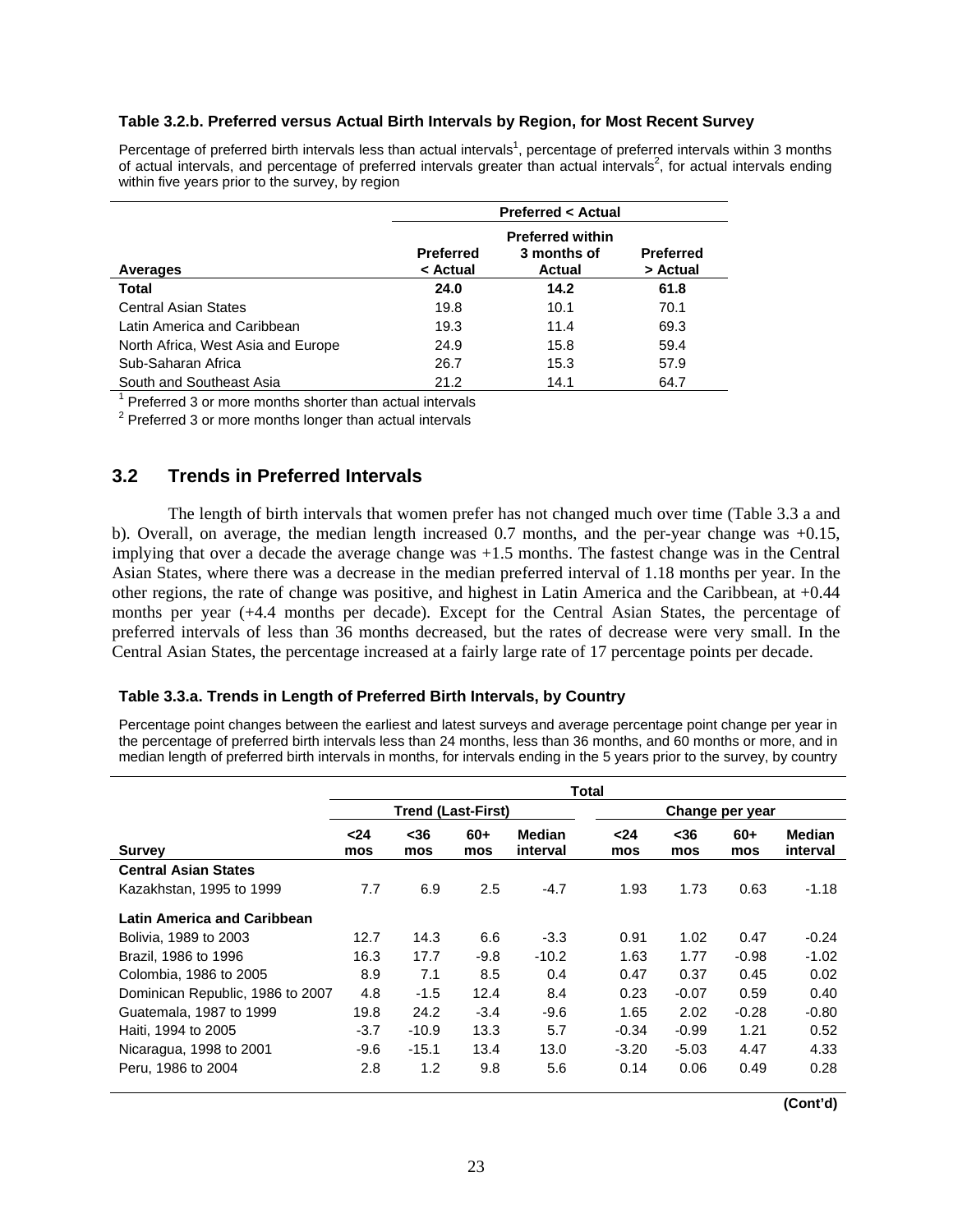#### **Table 3.3.a. – cont'd**

|                                    | <b>Total</b>              |         |         |               |                 |         |         |               |
|------------------------------------|---------------------------|---------|---------|---------------|-----------------|---------|---------|---------------|
|                                    | <b>Trend (Last-First)</b> |         |         |               | Change per year |         |         |               |
|                                    | $24$                      | <36     | $60+$   | <b>Median</b> | $24$            | <36     | $60+$   | <b>Median</b> |
| <b>Survey</b>                      | mos                       | mos     | mos     | interval      | mos             | mos     | mos     | interval      |
| North Africa, West Asia and Europe |                           |         |         |               |                 |         |         |               |
| Armenia, 2000 to 2005              | $-10.1$                   | $-8.1$  | 3.5     | 6.0           | $-2.02$         | $-1.62$ | 0.70    | 1.20          |
| Egypt, 1988 to 2008                | 9.5                       | 14.7    | $-8.3$  | $-5.1$        | 0.48            | 0.74    | $-0.42$ | $-0.26$       |
| Jordan, 1990 to 2007               | 13.6                      | 9.7     | $-1.5$  | $-4.1$        | 0.80            | 0.57    | $-0.09$ | $-0.24$       |
| Morocco, 1987 to 2003              | 0.4                       | $-8.3$  | 11.4    | 7.8           | 0.02            | $-0.52$ | 0.71    | 0.49          |
| Turkey, 1993 to 2003               | 3.3                       | 7.1     | $-3.5$  | $-4.3$        | 0.33            | 0.71    | $-0.35$ | $-0.43$       |
| Sub-Saharan Africa                 |                           |         |         |               |                 |         |         |               |
| Benin, 1996 to 2006                | 2.3                       | 6.7     | 0.5     | $-1.9$        | 0.23            | 0.67    | 0.05    | $-0.19$       |
| Burkina Faso, 1993 to 2003         | $-2.6$                    | $-9.4$  | 7.9     | 3.7           | $-0.26$         | $-0.94$ | 0.79    | 0.37          |
| Cameroon, 1991 to 2004             | $-0.2$                    | $-4.2$  | 4.9     | 1.1           | $-0.02$         | $-0.32$ | 0.38    | 0.08          |
| Chad, 1997 to 2004                 | $-1.3$                    | $-1.0$  | 0.6     | $-0.2$        | $-0.19$         | $-0.14$ | 0.09    | $-0.03$       |
| Cote D'Ivoire, 1994 to 1998        | 2.7                       | $-2.4$  | 2.9     | 0.3           | 0.68            | $-0.60$ | 0.73    | 0.07          |
| Ethiopia, 2000 to 2005             | 0.4                       | $-3.6$  | 8.1     | 2.4           | 0.08            | $-0.72$ | 1.62    | 0.48          |
| Ghana, 1988 to 2008                | 6.6                       | 11.6    | 5.4     | $-0.6$        | 0.33            | 0.58    | 0.27    | $-0.03$       |
| Guinea, 1999 to 2005               | $-3.0$                    | $-1.7$  | $-1.7$  | 0.4           | $-0.50$         | $-0.28$ | $-0.28$ | 0.07          |
| Kenya, 1989 to 2003                | 14.7                      | 20.9    | 0.2     | $-6.6$        | 1.05            | 1.49    | 0.01    | $-0.47$       |
| Liberia, 1986 to 2007              | $-4.0$                    | $-8.3$  | 15.6    | 4.7           | $-0.19$         | $-0.40$ | 0.74    | 0.22          |
| Madagascar, 1992 to 2004           | $-5.6$                    | $-10.4$ | 7.2     | 5.2           | $-0.47$         | $-0.87$ | 0.60    | 0.43          |
| Malawi, 1992 to 2004               | $-4.1$                    | $-12.3$ | 10.8    | 4.8           | $-0.34$         | $-1.03$ | 0.90    | 0.40          |
| Mali, 1987 to 2006                 | 9.4                       | 0.6     | 0.5     | $-0.6$        | 0.49            | 0.03    | 0.03    | $-0.03$       |
| Mozambique, 1997 to 2003           | $-2.8$                    | $-2.2$  | 1.6     | 1.1           | $-0.47$         | $-0.37$ | 0.27    | 0.18          |
| Namibia, 1992 to 2007              | $-10.1$                   | $-24.9$ | 24.8    | 13.3          | $-0.67$         | $-1.66$ | 1.65    | 0.89          |
| Niger, 1992 to 2006                | $-4.5$                    | $-3.6$  | 0.4     | 1.1           | $-0.32$         | $-0.26$ | 0.03    | 0.08          |
| Nigeria, 1992 to 2008              | 5.2                       | 12.5    | $-2.5$  | $-5.0$        | 0.29            | 0.69    | $-0.14$ | $-0.28$       |
| Rwanda, 1992 to 2005               | 4.4                       | 8.7     | $-9.1$  | $-5.5$        | 0.34            | 0.67    | $-0.70$ | $-0.42$       |
| Senegal, 1986 to 2005              | 5.9                       | $-3.4$  | 7.4     | 1.2           | 0.31            | $-0.18$ | 0.39    | 0.06          |
| Tanzania, 1992 to 2004             | $-2.0$                    | $-6.7$  | 10.3    | 2.5           | $-0.17$         | $-0.56$ | 0.86    | 0.21          |
| Togo, 1988 to 1998                 | 1.6                       | 0.2     | 7.6     | 2.4           | 0.16            | 0.02    | 0.76    | 0.24          |
| Uganda, 1988 to 2006               | $-3.4$                    | $-13.4$ | 13.2    | 4.2           | $-0.19$         | $-0.74$ | 0.73    | 0.23          |
| Zambia, 1992 to 2007               | $-3.8$                    | $-13.4$ | 12.3    | 4.9           | $-0.25$         | $-0.89$ | 0.82    | 0.33          |
| Zimbabwe, 1988 to 2005             | 5.4                       | 6.5     | 4.4     | $-0.1$        | 0.32            | 0.38    | 0.26    | $-0.01$       |
| <b>South and Southeast Asia</b>    |                           |         |         |               |                 |         |         |               |
| Bangladesh, 1994 to 2007           | 0.0                       | 2.4     | $-2.1$  | $-3.1$        | 0.00            | 0.18    | $-0.16$ | $-0.24$       |
| Cambodia, 2000 to 2005             | $-7.3$                    | $-12.9$ | 13.2    | $7.5\,$       | $-1.46$         | $-2.58$ | 2.64    | 1.50          |
| India, 1993 to 2006                | 6.4                       | 7.4     | $-0.6$  | $-3.5$        | 0.49            | 0.57    | $-0.05$ | $-0.27$       |
| Indonesia, 1987 to 2007            | 9.8                       | 17.0    | $-12.1$ | $-4.0$        | 0.49            | 0.85    | $-0.61$ | $-0.20$       |
| Nepal, 1996 to 2006                | 3.6                       | 8.6     | $-1.4$  | $-4.1$        | 0.36            | 0.86    | $-0.14$ | $-0.41$       |
| Pakistan, 1991 to 2006             | $-1.4$                    | $-4.0$  | 2.9     | 0.7           | $-0.09$         | $-0.27$ | 0.19    | 0.05          |
| Philippines, 1993 to 2008          | $-1.2$                    | $-2.5$  | 7.3     | 1.5           | $-0.08$         | $-0.17$ | 0.49    | 0.10          |
| Vietnam, 1997 to 2002              | $-2.0$                    | $-6.5$  | 2.8     | 0.9           | $-0.40$         | $-1.30$ | 0.56    | 0.18          |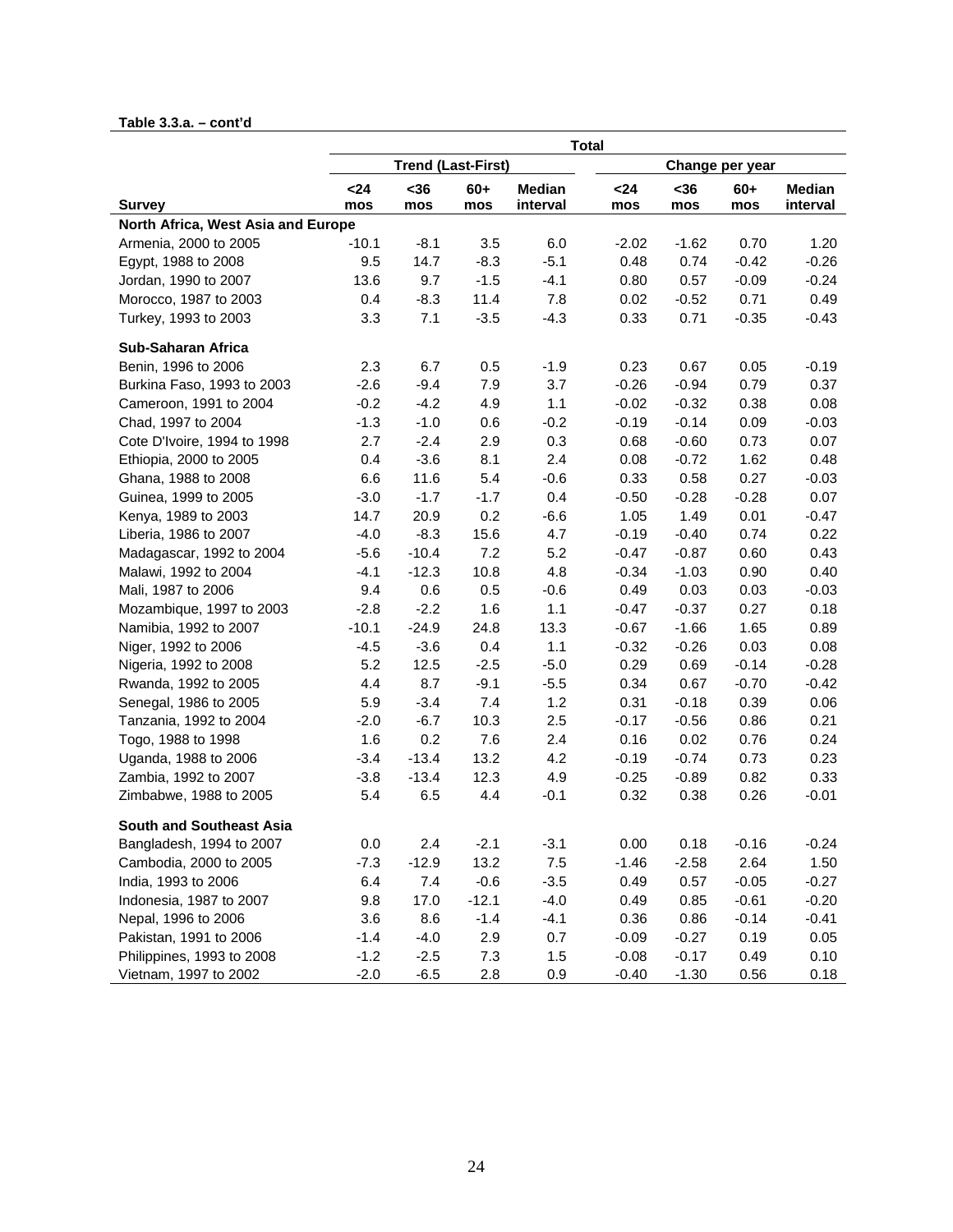#### **Table 3.3.b. Trends in Length of Preferred Birth Intervals, by Region**

Percentage point changes between the earliest and latest surveys and average percentage point change per year in the percentage of preferred birth intervals less than 24 months, less than 36 months, and 60 months or more, and in median length of preferred birth intervals in months, for intervals ending in the 5 years prior to the survey, by region

|                                    | Total       |             |                           |                           |                 |             |            |                           |  |
|------------------------------------|-------------|-------------|---------------------------|---------------------------|-----------------|-------------|------------|---------------------------|--|
|                                    |             |             | <b>Trend (Last-First)</b> |                           | Change per year |             |            |                           |  |
| Averages                           | $24$<br>mos | $36$<br>mos | 60+<br>mos                | <b>Median</b><br>interval | $24$<br>mos     | $36$<br>mos | 60+<br>mos | <b>Median</b><br>interval |  |
| <b>Total</b>                       | 2.1         | 0.3         | 4.3                       | 0.7                       | 0.06            | $-0.14$     | 0.46       | 0.15                      |  |
| <b>Central Asian States</b>        | 7.7         | 6.9         | 2.5                       | $-4.7$                    | 1.93            | 1.73        | 0.63       | $-1.18$                   |  |
| Latin America and Caribbean        | 6.5         | 4.6         | 6.4                       | 1.3                       | 0.19            | $-0.11$     | 0.80       | 0.44                      |  |
| North Africa, West Asia and Europe | 3.3         | 3.0         | 0.3                       | 0.1                       | $-0.08$         | $-0.02$     | 0.11       | 0.15                      |  |
| Sub-Saharan Africa                 | 0.5         | $-2.2$      | 5.6                       | 1.4                       | 0.01            | $-0.23$     | 0.45       | 0.12                      |  |
| South and Southeast Asia           | 1.0         | 1.2         | 1.3                       | $-0.5$                    | $-0.09$         | $-0.23$     | 0.37       | 0.09                      |  |

In 19 of the 46 countries with trend data, the median length of preferred intervals shrank, with Kazakhstan reporting the greatest rate of shrinkage (-1.18 months per year). In 27 countries, the median preferred length increased, with the greatest rate of increase occurring in Nicaragua, at +4.33 months per year.

Another way of looking at trends in preferred birth intervals is to compare them with the actual intervals. Table 3.4 (a and b) shows trends in the percentages of preferred intervals 4 or more months less than the actual intervals, within 3 months of the actual intervals, and 4 or more months greater than the actual intervals. There has been little change overall, with rates of change per year in the respective percentages of -0.07, +0.01, and +0.06 points. The greatest rates of change were in the Central Asian States, where the percentage with preferred intervals less than 3 months of the actual intervals grew (+0.75 points per year), and the percentage with preferred intervals greater than 3 months of the actual intervals shrank (-2.05 points per year).

#### **Table 3.4.a. Trends in Length of Preferred versus Actual Birth Intervals, by Country**

Percentage point changes between the earliest and latest surveys and average percentage point change per year in the percentage of preferred birth intervals less than actual intervals, percentage of preferred intervals within 3 months of actual intervals and percentage of preferred intervals greater than actual intervals, for actual intervals ending in the 5 years prior to the survey, by country

| <b>Total</b>                       |                  |                                           |                  |                  |                                           |                  |  |
|------------------------------------|------------------|-------------------------------------------|------------------|------------------|-------------------------------------------|------------------|--|
|                                    |                  | <b>Trend (Last-First)</b>                 |                  |                  | Change per year                           |                  |  |
|                                    | <b>Preferred</b> | <b>Preferred</b><br>within 3<br>months of | <b>Preferred</b> | <b>Preferred</b> | <b>Preferred</b><br>within 3<br>months of | <b>Preferred</b> |  |
| <b>Survey</b>                      | < Actual         | <b>Actual</b>                             | > Actual         | < Actual         | <b>Actual</b>                             | > Actual         |  |
| <b>Central Asian States</b>        |                  |                                           |                  |                  |                                           |                  |  |
| Kazakhstan, 1995 to 1999           | 3.0              | 5.2                                       | $-8.2$           | 0.75             | 1.30                                      | $-2.05$          |  |
| <b>Latin America and Caribbean</b> |                  |                                           |                  |                  |                                           |                  |  |
| Bolivia, 1989 to 2003              | $-9.3$           | 4.6                                       | 4.7              | $-0.66$          | 0.33                                      | 0.34             |  |
| Brazil, 1986 to 1996               | 0.4              | 7.9                                       | $-8.4$           | 0.04             | 0.79                                      | $-0.84$          |  |
| Colombia, 1986 to 2005             | 1.9              | 7.9                                       | $-9.9$           | 0.10             | 0.42                                      | $-0.52$          |  |
| Dominican Republic, 1986 to 2007   | 2.2              | 0.8                                       | $-2.9$           | 0.10             | 0.04                                      | $-0.14$          |  |
| Guatemala, 1987 to 1999            | $-2.6$           | 12.0                                      | $-9.3$           | $-0.22$          | 1.00                                      | $-0.78$          |  |
|                                    |                  |                                           |                  |                  |                                           | $10 - 11$        |  |

**(Cont'd)**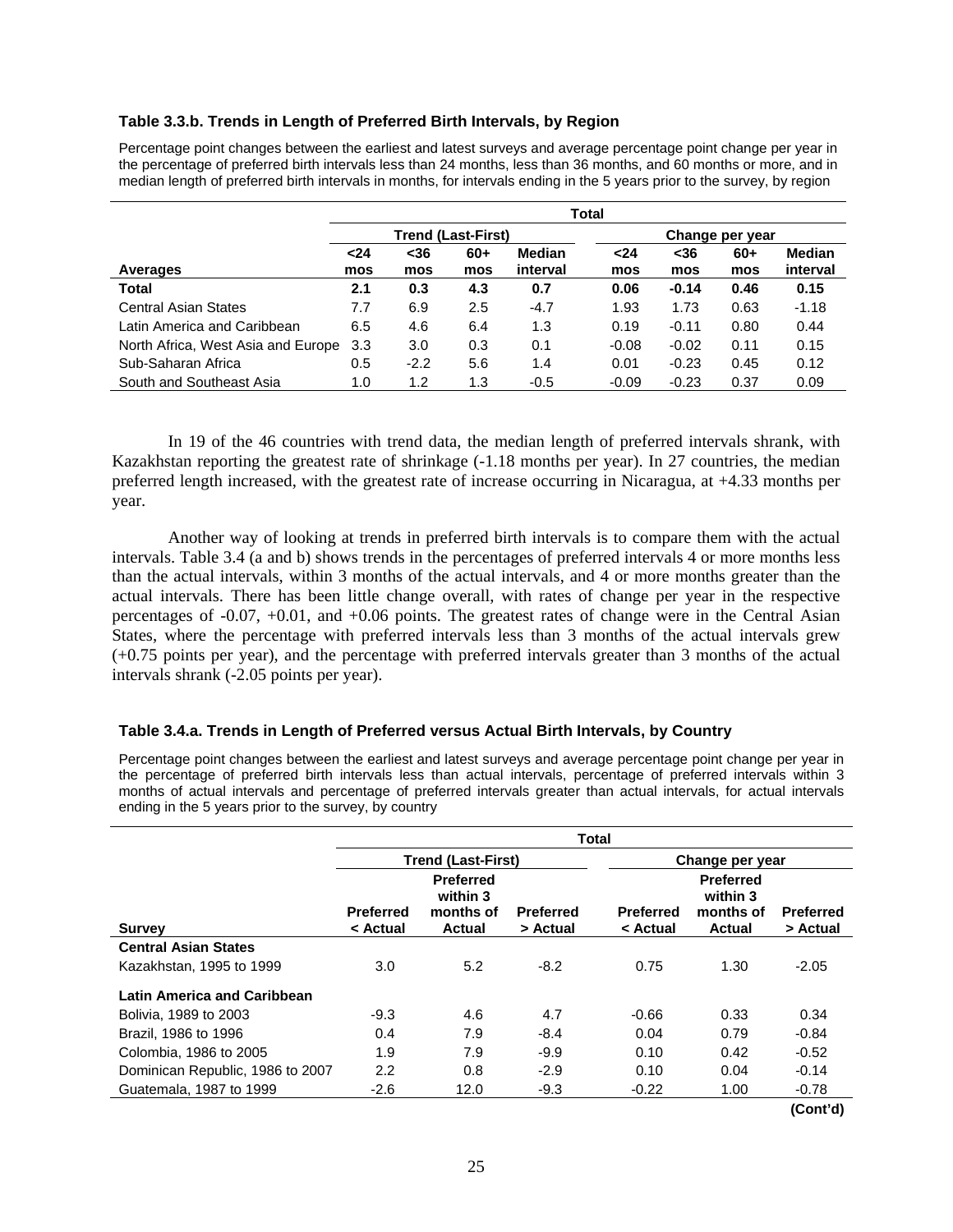## **Table 3.4.a. – cont'd**

|                                    | <b>Total</b>     |                                           |                  |                  |                                           |                  |  |  |
|------------------------------------|------------------|-------------------------------------------|------------------|------------------|-------------------------------------------|------------------|--|--|
|                                    |                  | <b>Trend (Last-First)</b>                 |                  | Change per year  |                                           |                  |  |  |
|                                    | <b>Preferred</b> | <b>Preferred</b><br>within 3<br>months of | <b>Preferred</b> | <b>Preferred</b> | <b>Preferred</b><br>within 3<br>months of | <b>Preferred</b> |  |  |
| <b>Survey</b>                      | < Actual         | <b>Actual</b>                             | > Actual         | < Actual         | <b>Actual</b>                             | > Actual         |  |  |
| Haiti, 1994 to 2005                | $-2.7$           | $-7.9$                                    | 10.6             | $-0.25$          | $-0.72$                                   | 0.96             |  |  |
| Nicaragua, 1998 to 2001            | 2.3              | $-6.9$                                    | 4.6              | 0.77             | $-2.30$                                   | 1.53             |  |  |
| Peru, 1986 to 2008                 | 3.5              | $-0.4$                                    | $-3.1$           | 0.18             | $-0.02$                                   | $-0.16$          |  |  |
| North Africa, West Asia and Europe |                  |                                           |                  |                  |                                           |                  |  |  |
| Armenia, 2000 to 2005              | $-6.1$           | $-4.2$                                    | 10.3             | $-1.22$          | $-0.84$                                   | 2.06             |  |  |
| Egypt, 1988 to 2008                | 3.1              | 7.6                                       | $-10.7$          | 0.16             | 0.38                                      | $-0.54$          |  |  |
| Jordan, 1990 to 2007               | 1.1              | 8.6                                       | $-9.7$           | 0.06             | 0.51                                      | $-0.57$          |  |  |
| Morocco, 1987 to 2003              | $-7.9$           | $-2.1$                                    | 10.0             | $-0.49$          | $-0.13$                                   | 0.63             |  |  |
| Turkey, 1993 to 2003               | 2.7              | 1.3                                       | $-3.9$           | 0.27             | 0.13                                      | $-0.39$          |  |  |
| Sub-Saharan Africa                 |                  |                                           |                  |                  |                                           |                  |  |  |
| Benin, 1996 to 2006                | $-0.3$           | 2.7                                       | $-2.4$           | $-0.03$          | 0.27                                      | $-0.24$          |  |  |
| Burkina Faso, 1993 to 2003         | $-3.0$           | $-1.4$                                    | 4.4              | $-0.30$          | $-0.14$                                   | 0.44             |  |  |
| Cameroon, 1991 to 2004             | 1.8              | $-0.9$                                    | $-1.0$           | 0.14             | $-0.07$                                   | $-0.08$          |  |  |
| Chad, 1997 to 2004                 | 1.0              | 1.4                                       | $-2.4$           | 0.14             | 0.20                                      | $-0.34$          |  |  |
| Cote D'Ivoire, 1994 to 1998        | $-1.6$           | 2.4                                       | $-0.8$           | $-0.40$          | 0.60                                      | $-0.20$          |  |  |
| Ethiopia, 2000 to 2005             | $-1.6$           | $-2.1$                                    | 3.8              | $-0.32$          | $-0.42$                                   | 0.76             |  |  |
| Ghana, 1988 to 2008                | 2.6              | 0.0                                       | $-2.6$           | 0.13             | 0.00                                      | $-0.13$          |  |  |
| Guinea, 1999 to 2005               | 7.1              | $-1.2$                                    | $-6.1$           | 1.18             | $-0.20$                                   | $-1.02$          |  |  |
| Kenya, 1989 to 2003                | 5.4              | 4.4                                       | $-9.8$           | 0.39             | 0.31                                      | $-0.70$          |  |  |
| Liberia, 1986 to 2007              | $-13.0$          | 3.2                                       | 9.8              | $-0.62$          | 0.15                                      | 0.47             |  |  |
| Madagascar, 1992 to 2004           | 0.3              | $-5.7$                                    | 5.4              | 0.03             | $-0.48$                                   | 0.45             |  |  |
| Malawi, 1992 to 2004               | $-9.1$           | $-3.6$                                    | 12.8             | $-0.76$          | $-0.30$                                   | 1.07             |  |  |
| Mali, 1987 to 2006                 | $-9.3$           | 6.2                                       | 3.1              | $-0.49$          | 0.33                                      | 0.16             |  |  |
| Mozambique, 1997 to 2003           | $-8.0$           | 6.2                                       | 1.8              | $-1.33$          | 1.03                                      | 0.30             |  |  |
| Namibia, 1992 to 2007              | $1.2$            | $-9.1$                                    | 7.9              | 0.08             | $-0.61$                                   | 0.53             |  |  |
| Niger, 1992 to 2006                | 7.9              | $-2.2$                                    | $-5.6$           | 0.56             | $-0.16$                                   | $-0.40$          |  |  |
| Nigeria, 1990 to 2008              | $-3.7$           | 7.0                                       | $-3.3$           | $-0.21$          | 0.39                                      | $-0.18$          |  |  |
| Rwanda, 1992 to 2005               | 4.1              | 2.9                                       | $-7.1$           | 0.32             | 0.22                                      | $-0.55$          |  |  |
| Senegal, 1986 to 2005              | $-5.3$           | $-1.0$                                    | 6.4              | $-0.28$          | $-0.05$                                   | 0.34             |  |  |
| Tanzania, 1992 to 2004             | $-1.0$           | $-4.9$                                    | 5.9              | $-0.08$          | $-0.41$                                   | 0.49             |  |  |
| Togo, 1988 to 1998                 | $-5.0$           | $-2.0$                                    | $7.0\,$          | $-0.50$          | $-0.20$                                   | 0.70             |  |  |
| Uganda, 1988 to 2006               | $-18.2$          | 2.7                                       | 15.5             | $-1.01$          | 0.15                                      | 0.86             |  |  |
| Zambia, 1992 to 2007               | $-7.7$           | $-4.3$                                    | 11.9             | $-0.51$          | $-0.29$                                   | 0.79             |  |  |
| Zimbabwe, 1988 to 2005             | 2.5              | 2.2                                       | $-4.7$           | 0.15             | 0.13                                      | $-0.28$          |  |  |
| <b>South and Southeast Asia</b>    |                  |                                           |                  |                  |                                           |                  |  |  |
| Bangladesh, 1994 to 2007           | $-1.8$           | $-0.4$                                    | 2.4              | $-0.14$          | $-0.03$                                   | 0.18             |  |  |
| Cambodia, 2000 to 2005             | $-5.6$           | $-8.3$                                    | 13.9             | $-1.12$          | $-1.66$                                   | 2.78             |  |  |
| India, 1993 to 2006                | $-0.2$           | 8.0                                       | $-7.9$           | $-0.02$          | 0.62                                      | $-0.61$          |  |  |
| Indonesia, 1987 to 2007            | 13.5             | 2.9                                       | $-16.4$          | 0.68             | 0.15                                      | $-0.82$          |  |  |
| Nepal, 1996 to 2006                | $1.2$            | 9.5                                       | $-10.8$          | 0.12             | 0.95                                      | $-1.08$          |  |  |
| Pakistan, 1991 to 2006             | $-8.4$           | $-4.6$                                    | 13.0             | $-0.56$          | $-0.31$                                   | 0.87             |  |  |
| Philippines, 1993 to 2008          | 4.6              | $-4.4$                                    | $-0.2$           | 0.31             | $-0.29$                                   | $-0.01$          |  |  |
| Vietnam, 1997 to 2002              | 7.8              | $-1.3$                                    | $-6.5$           | 1.56             | $-0.26$                                   | $-1.30$          |  |  |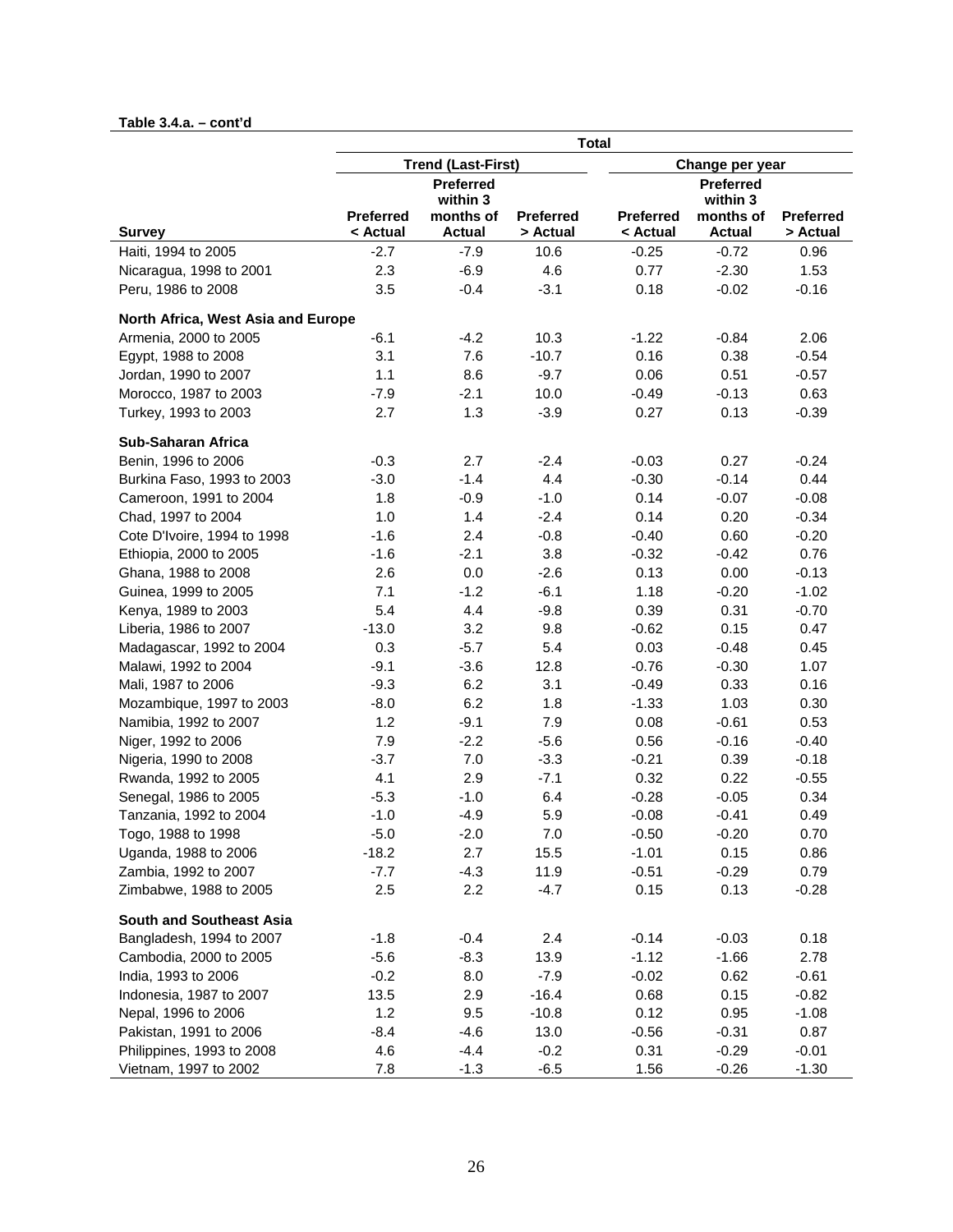#### **Table 3.4.b. Trends in Length of Preferred versus Actual Birth Intervals, by Region**

Percentage point changes between the earliest and latest surveys and average percentage point change per year in the percentage of preferred birth intervals less than actual intervals, percentage of preferred intervals within 3 months of actual intervals and percentage of preferred intervals greater than actual intervals, for actual intervals ending in the 5 years prior to the survey, by region

| <b>Total</b>                       |                  |                           |                                           |                  |               |          |  |  |
|------------------------------------|------------------|---------------------------|-------------------------------------------|------------------|---------------|----------|--|--|
|                                    |                  | <b>Trend (Last-First)</b> |                                           | Change per year  |               |          |  |  |
|                                    | <b>Preferred</b> | <b>Preferred</b>          | <b>Preferred</b><br>within 3<br>months of | <b>Preferred</b> |               |          |  |  |
| Averages                           | < Actual         | <b>Actual</b>             | > Actual                                  | < Actual         | <b>Actual</b> | > Actual |  |  |
| <b>Total</b>                       | $-1.1$           | 0.8                       | 0.3                                       | $-0.07$          | 0.01          | 0.06     |  |  |
| <b>Central Asian States</b>        | 3.0              | 5.2                       | $-8.2$                                    | 0.75             | 1.30          | $-2.05$  |  |  |
| Latin America and Caribbean        | $-0.5$           | 2.3                       | $-1.7$                                    | 0.01             | $-0.06$       | 0.05     |  |  |
| North Africa, West Asia and Europe | $-1.4$           | 2.2                       | $-0.8$                                    | $-0.24$          | 0.01          | 0.24     |  |  |
| Sub-Saharan Africa                 | $-2.2$           | 0.1                       | 2.1                                       | $-0.16$          | 0.02          | 0.14     |  |  |
| South and Southeast Asia           | 1.4              | 0.2                       | $-1.6$                                    | 0.10             | $-0.11$       | 0.00     |  |  |

#### **3.3 Differentials**

Except for the Latin America and Caribbean region, the average rate of increase in median actual lengths of birth intervals outpaces that of preferred lengths (Figure 3.2). In the Central Asian States, the preferred length drops substantially, but this rate is based only on one country's survey, Kazakhstan.

In urban areas, the annual average rate of change of median preferred-interval length exceeds that of rural areas in all regions except North Africa, West Asia and Europe, where preferred lengths in urban areas have decreased (Figure 3.3). The previously noted large decrease for Kazakhstan in preferred length occurred only in rural areas.

By wealth quintile, the increase in preferred length of birth intervals is usually greater as the level of wealth is higher. The rate of increase for the wealthiest quintile is more than three times greater than for the poorest quintile (Figure 3.4). The time trend of preferences for lengths of birth intervals varies by level of maternal education (Figure 3.5). Women with secondary education have the greatest rate of increase, while among women with no education the preferred-interval length decreases. Figure 3.6 shows changes in preferred length by women's parity at survey date. Only women who did not have a birth or who had only one birth show an increase in their preferred birth-interval lengths. Among women of other parities, the rate of decrease is greater the higher the parity.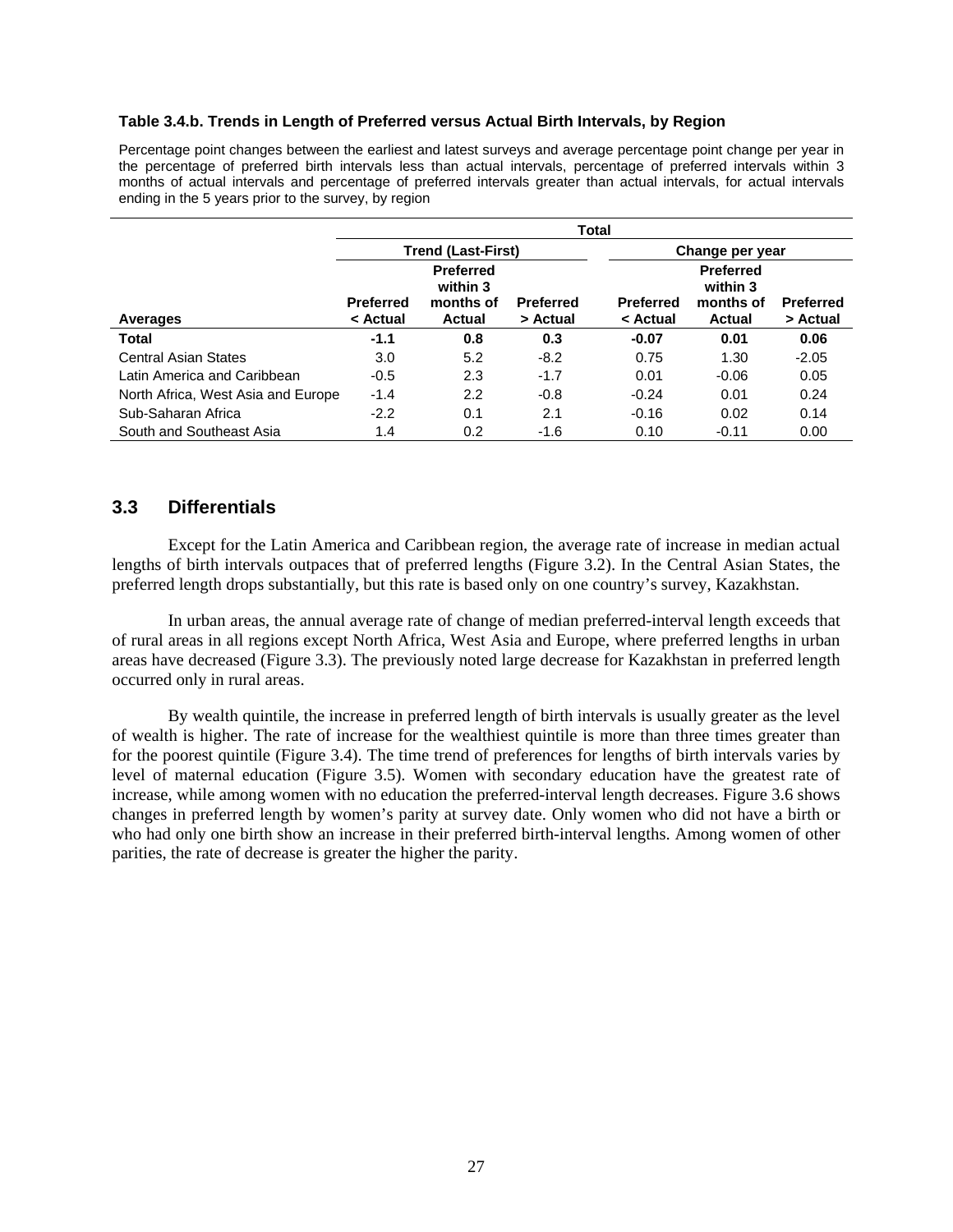

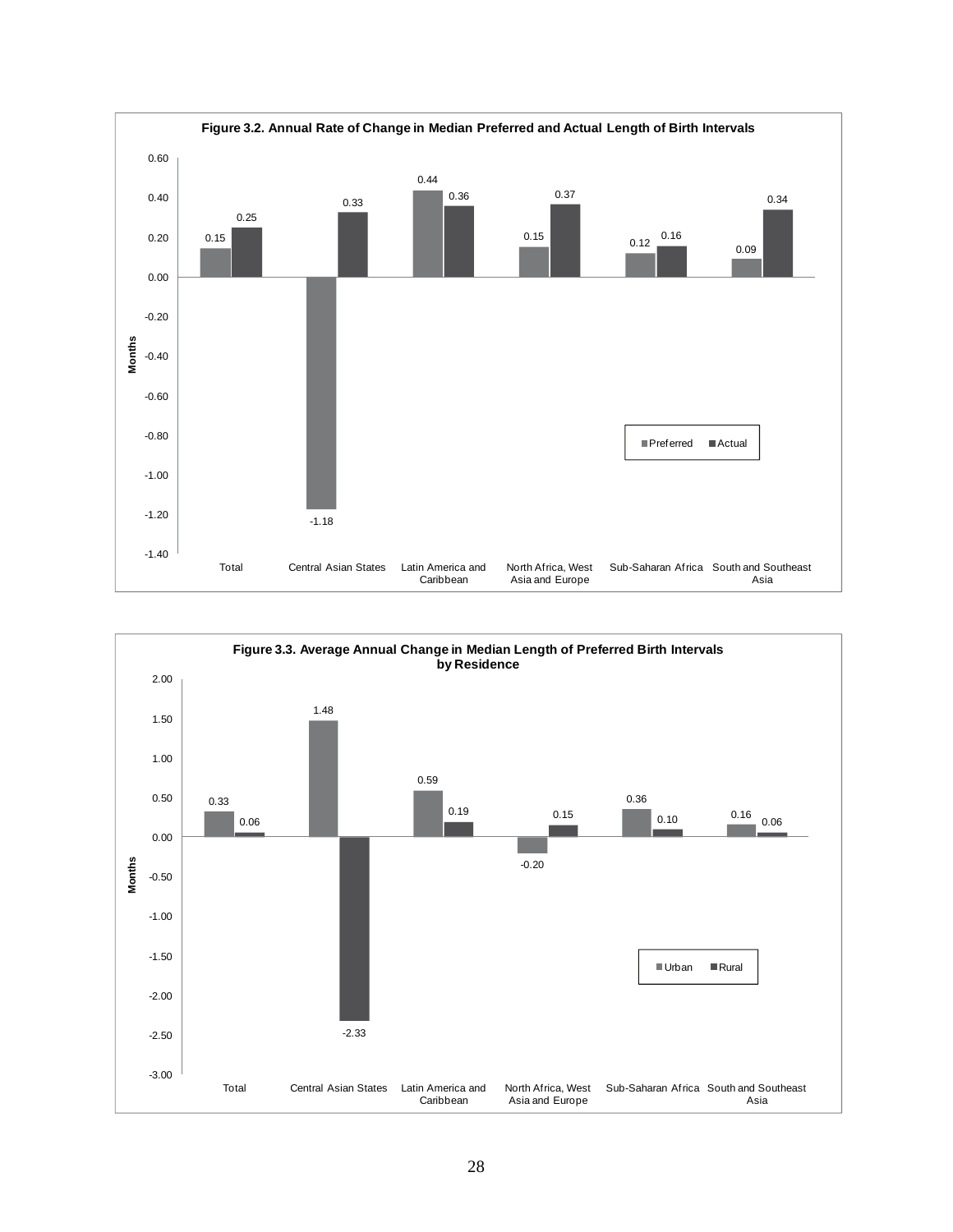

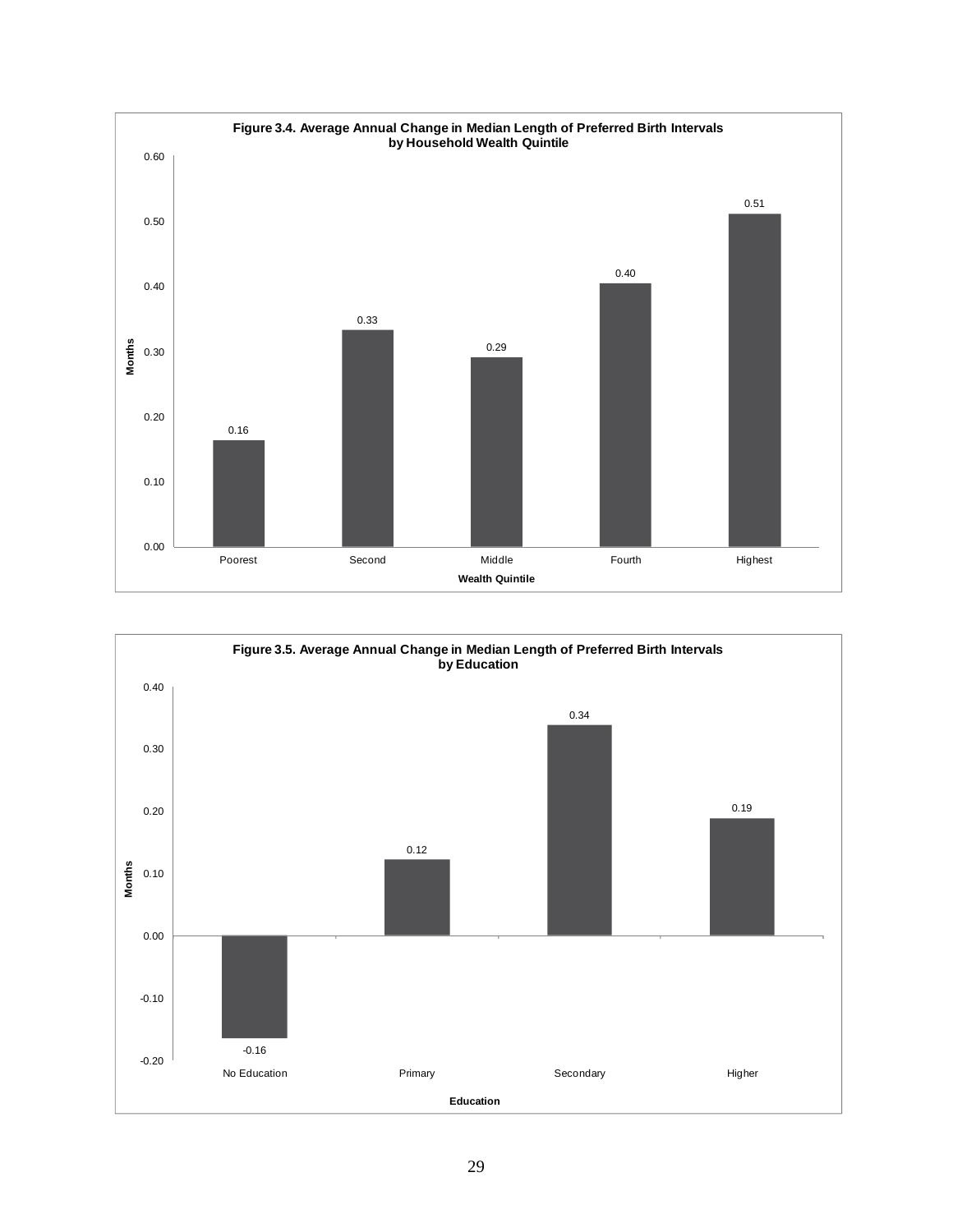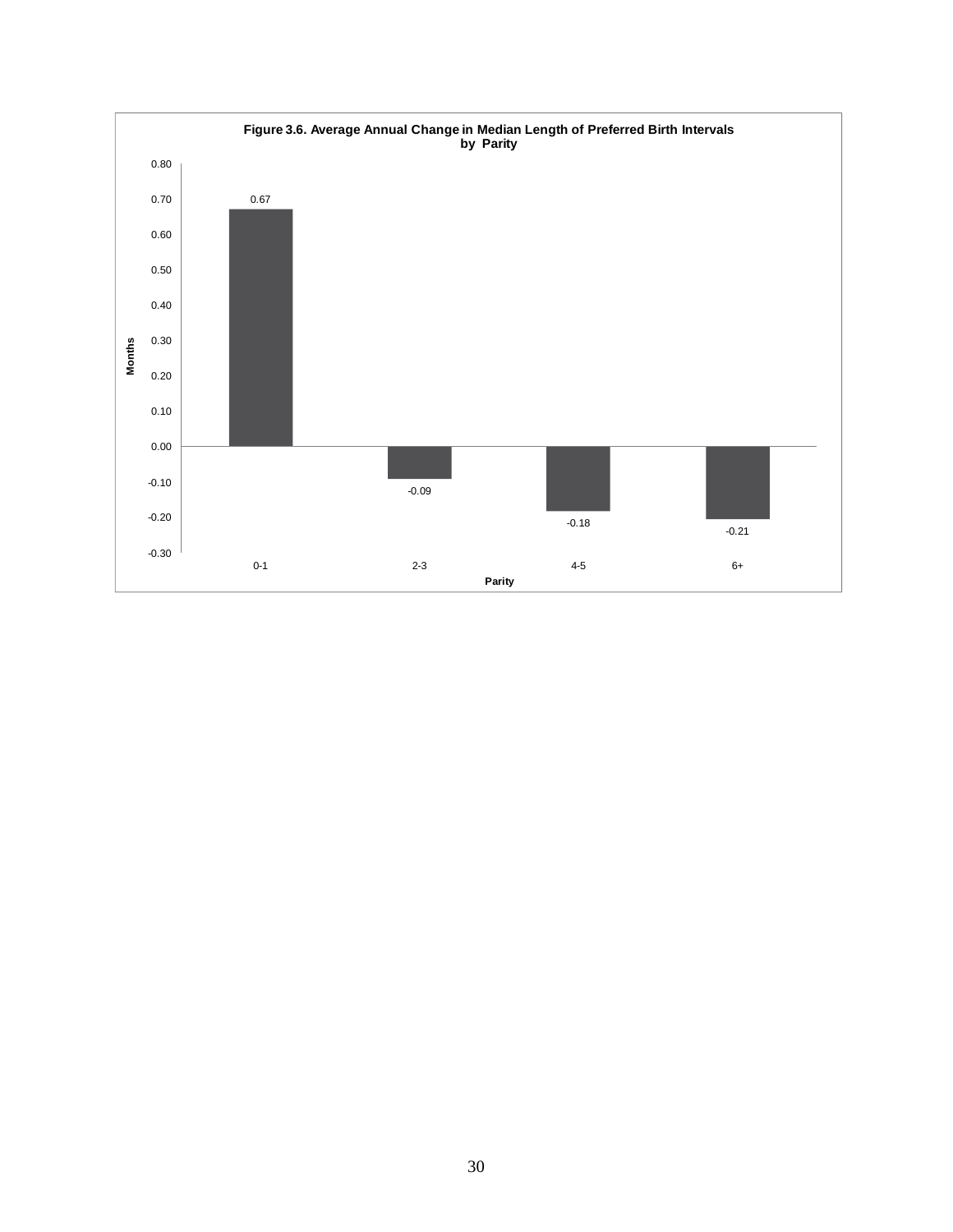## **4 Contraception for Spacing Births**

## **4.1 Demand for Spacing Births**

The demand for contraception for spacing births includes current use of contraception by married women who want another birth in two or more years from the date of the survey, plus women with an unmet need for spacing (fecund currently married women not using contraception but wanting to delay the next birth by two or more years). Over all the surveys, about one-quarter (25.5 percent) of currently married women have a demand for contraception in order to space the next birth (Table 4.1). The percentages of demand are somewhat higher in sub-Saharan Africa (28.7 percent) and the Central Asian States (27.1 percent) and somewhat lower in the North Africa, West Asia and Europe (20.3 percent) and in South and Southeast Asia (20.9 percent) (Table 4.3).

Overall, the demand for contraception for spacing has increased at an annual average rate of 0.22 percentage points (+2.2 percentage points per decade). The increase is greatest in the Central Asian States (+7.7 percentage points per decade). The South and Southeast Asian region shows a decrease in demand for contraception for spacing (-1.4 percentage points per decade), and the other two regions have between a 2.8 and 3.4 percentage point increase in demand per decade (Figure 4.1)

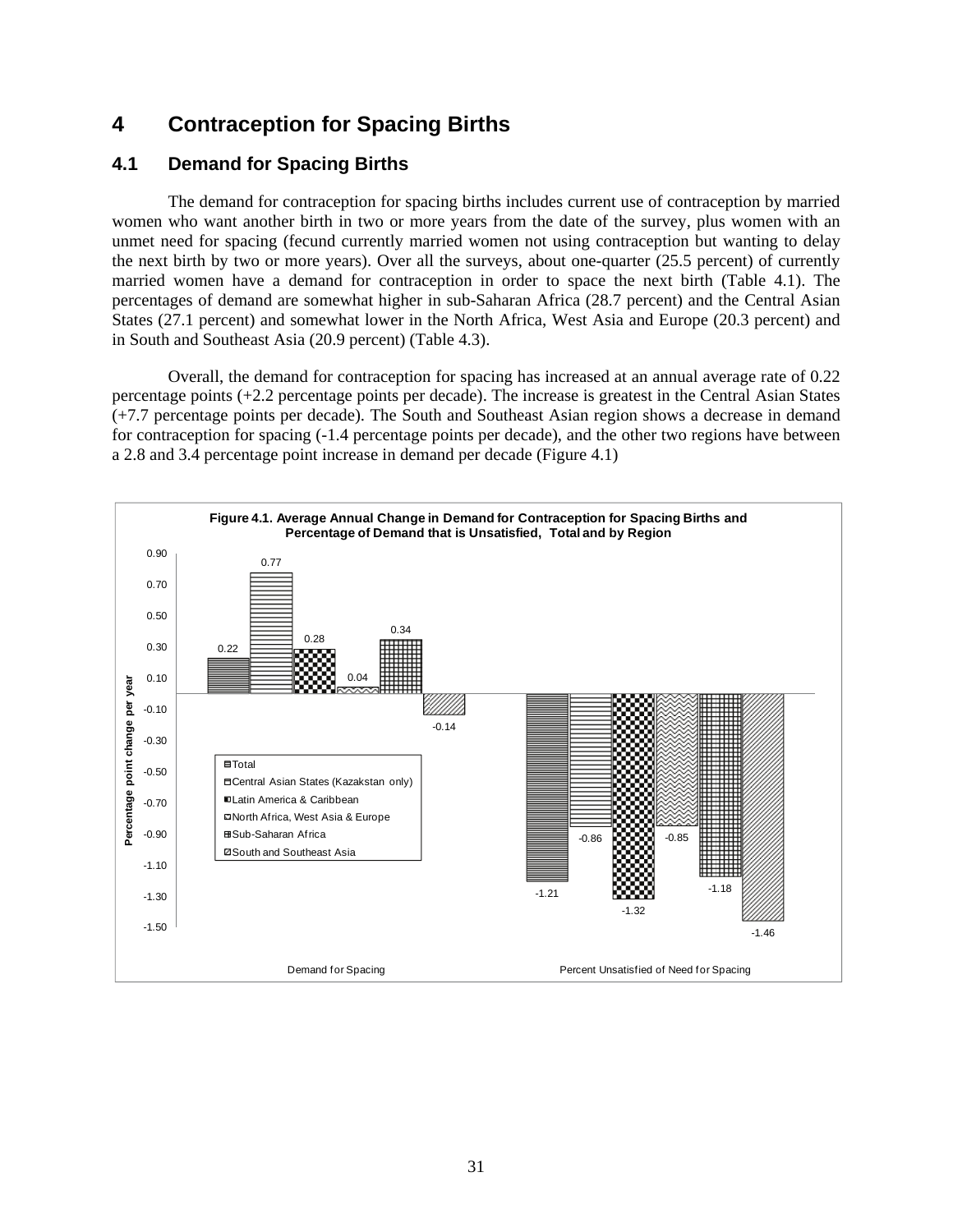#### **Table 4.1. Need for Spacing, by Country**

Among currently married women, the percentage with an unmet need for family planning to space births, the percentage using contraception to space births, the total demand for contraception for spacing births and the percentage of demand for spacing births that is unsatisfied, by country

|                                    |                                     | Need for family planning | Percentage                                |                                      |               |
|------------------------------------|-------------------------------------|--------------------------|-------------------------------------------|--------------------------------------|---------------|
|                                    | <b>Unmet</b><br>need for<br>spacing | Using to<br>space        | <b>Demand for</b><br>spacing <sup>1</sup> | demand for<br>spacing<br>unsatisfied | <b>Number</b> |
| <b>Central Asian States</b>        |                                     |                          |                                           |                                      |               |
| Kazakhstan, 1995                   | 4.0                                 | 19.8                     | 23.8                                      | 16.8                                 | 2,507         |
| Kazakhstan, 1999                   | 3.6                                 | 23.0                     | 26.9                                      | 13.4                                 | 3,018         |
| Kyrgyz Republic, 1997              | 4.5                                 | 26.3                     | 30.7                                      | 14.7                                 | 2,675         |
| Turkmenistan 2000                  | 5.2                                 | 22.0                     | 27.5                                      | 18.9                                 | 4,892         |
| Uzbekistan, 1996                   | 6.6                                 | 20.2                     | 26.8                                      | 24.6                                 | 3,102         |
|                                    |                                     |                          |                                           |                                      |               |
| <b>Latin America and Caribbean</b> |                                     |                          |                                           |                                      |               |
| Bolivia, 1994                      | 5.5                                 | 10.9                     | 19.4                                      | 28.4                                 | 5,334         |
| Bolivia, 1998                      | 6.8                                 | 13.3                     | 20.1                                      | 33.8                                 | 6,649         |
| Bolivia, 2003                      | 6.1                                 | 15.8                     | 21.9                                      | 27.9                                 | 10,569        |
| Brazil, 1991 <sup>a</sup>          | 6.7                                 | 10.4                     | 18.3                                      | 36.6                                 | 3,541         |
| Brazil, 1996                       | 2.6                                 | 14.0                     | 17.6                                      | 14.8                                 | 7,584         |
| Colombia, 1990                     | 4.1                                 | 19.5                     | 24.8                                      | 16.5                                 | 4,450         |
| Colombia, 1995                     | 3.2                                 | 18.9                     | 24.0                                      | 13.3                                 | 6,097         |
| Colombia, 2000                     | 2.6                                 | 18.4                     | 22.9                                      | 11.4                                 | 5,935         |
| Colombia, 2005                     | 2.6                                 | 16.9                     | 20.9                                      | 12.4                                 | 19,799        |
| Dominican Republic, 1991           | 8.5                                 | 10.9                     | 20.2                                      | 42.1                                 | 4,083         |
| Dominican Republic, 1996           | 7.1                                 | 14.0                     | 22.6                                      | 31.4                                 | 4,983         |
| Dominican Republic, 1999           | 7.4                                 | 17.8                     | 26.4                                      | 28.0                                 | 728           |
| Dominican Republic, 2002           | 6.7                                 | 14.8                     | 22.5                                      | 29.8                                 | 13,996        |
| Dominican Republic, 2007           | 7.0                                 | 16.1                     | 23.1                                      | 30.3                                 | 15,417        |
| Guatemala, 1995                    | 12.4                                | 7.6                      | 20.5                                      | 60.5                                 | 7,984         |
| Guatemala, 1999                    | 11.8                                | 8.5                      | 21.0                                      | 56.2                                 | 3,964         |
| Haiti, 1994                        | 18.4                                | 6.3                      | 24.7                                      | 74.5                                 | 3,113         |
| Haiti, 2000                        | 15.8                                | 9.8                      | 25.6                                      | 61.7                                 | 5,958         |
| Haiti, 2005                        | 17.0                                | 13.6                     | 30.6                                      | 55.6                                 | 6,323         |
| Honduras, 2005                     | 8.4                                 | 22.8                     | 31.3                                      | 26.8                                 | 11,613        |
| Nicaragua, 1998                    | 6.3                                 | 15.9                     | 23.2                                      | 27.2                                 | 8,045         |
| Nicaragua, 2001                    | 5.9                                 | 20.5                     | 26.4                                      | 22.3                                 | 7,424         |
| Paraguay, 1990                     | 8.8                                 | 23.6                     | 35.0                                      | 25.1                                 | 3,574         |
| Peru, 1992                         | 4.1                                 | 13.9                     | 20.8                                      | 19.7                                 | 8,741         |
| Peru, 1996                         | 3.5                                 | 18.2                     | 24.4                                      | 14.3                                 | 16,885        |
| Peru, 2000                         | 3.5                                 | 20.3                     | 25.6                                      | 13.7                                 | 15,628        |
| Peru, 2004-08                      | 3.1                                 | 23.7                     | 28.9                                      | 10.7                                 | 22,564        |
| Peru, 2009                         | 2.8                                 | 23.9                     | 28.8                                      | 9.7                                  | 13,828        |
| North Africa, West Asia and Europe |                                     |                          |                                           |                                      |               |
| Armenia, 2000                      | 2.6                                 | 11.8                     | 15.1                                      | 17.2                                 | 4,125         |
| Armenia, 2005                      | 3.6                                 | 11.4                     | 15.2                                      | 23.7                                 | 4,044         |
| Azerbaijan, 2006                   | 3.3                                 | 7.6                      | 11.0                                      | 30.0                                 | 5,269         |
| Egypt, 1995                        | 5.3                                 | 8.6                      | 14.4                                      | 36.8                                 | 13,710        |
|                                    |                                     |                          |                                           |                                      |               |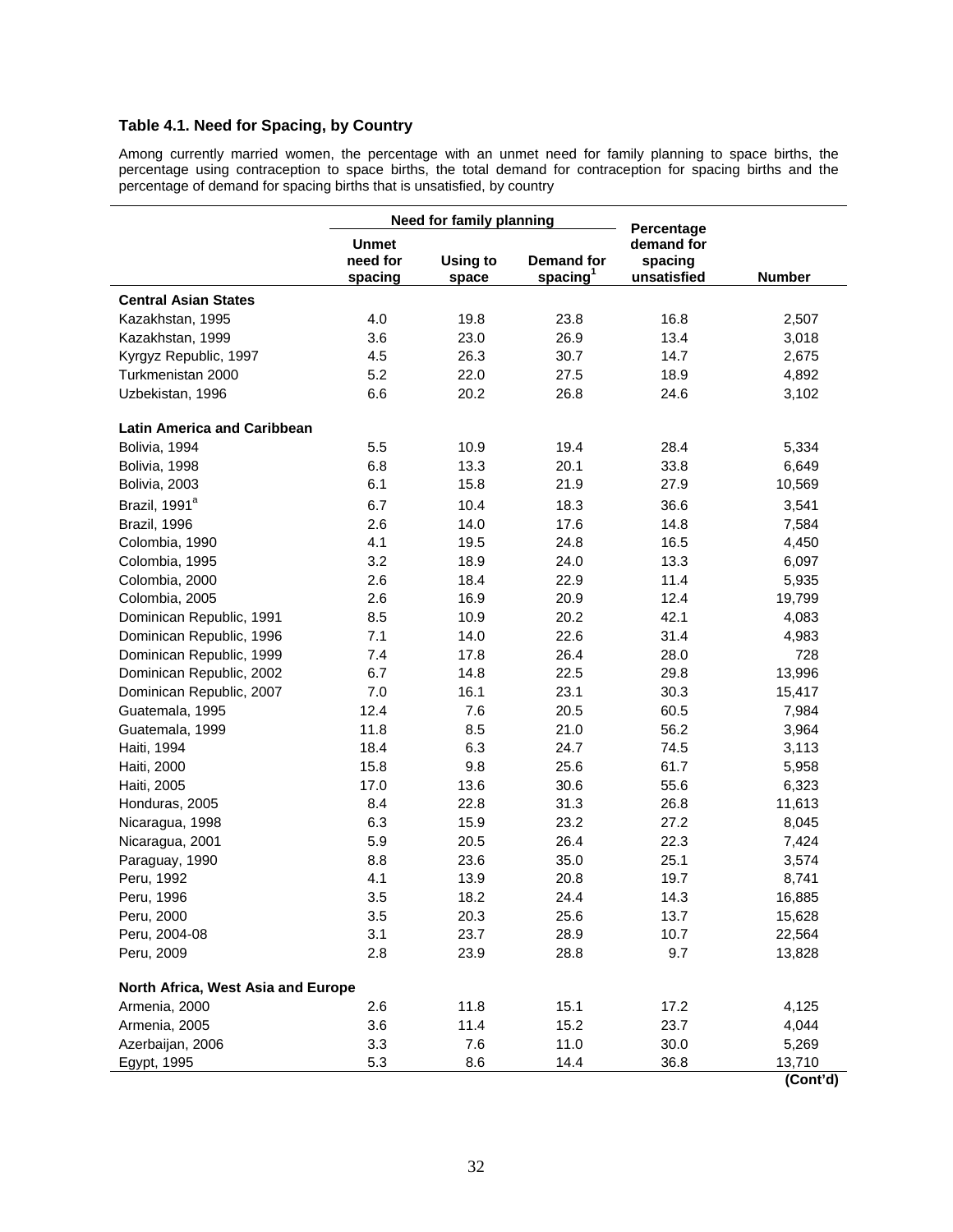## **Table 4.1. – cont'd**

|                                  | Need for family planning |          |                          |             |               |
|----------------------------------|--------------------------|----------|--------------------------|-------------|---------------|
|                                  | <b>Unmet</b>             |          | Percentage<br>demand for |             |               |
|                                  | need for                 | Using to | <b>Demand for</b>        | spacing     |               |
|                                  | spacing                  | space    | spacing <sup>1</sup>     | unsatisfied | <b>Number</b> |
| Egypt, 2000                      | 3.1                      | 11.4     | 14.9                     | 20.8        | 14,382        |
| Egypt, 2003                      | 3.5                      | 12.9     | 17.1                     | 20.5        | 8,445         |
| Egypt, 2005                      | 3.6                      | 12.4     | 16.5                     | 21.8        | 18,187        |
| Egypt, 2008                      | 3.4                      | 13.2     | 17.1                     | 19.9        | 15,396        |
| Jordan, 1990                     | 8.6                      | 11.7     | 22.2                     | 38.7        | 6,168         |
| Jordan, 1997                     | 7.4                      | 18.2     | 28.9                     | 25.6        | 5,337         |
| Jordan, 2002                     | 5.6                      | 25.5     | 33.0                     | 17.0        | 5,706         |
| Jordan, 2007                     | 4.9                      | 22.3     | 28.9                     | 17.0        | 10,354        |
| Moldova, 2005                    | 2.5                      | 19.3     | 22.4                     | 11.2        | 4,937         |
| Morocco, 1992                    | 8.5                      | 14.1     | 24.1                     | 35.3        | 5,118         |
| Morocco, 2003                    | 3.5                      | 22.3     | 27.0                     | 13.0        | 8,782         |
| <b>Turkey, 1993</b>              | 3.6                      | 12.0     | 16.7                     | 21.6        | 6,271         |
| Turkey, 1998                     | 3.8                      | 14.3     | 19.0                     | 20.0        | 5,921         |
| <b>Turkey, 2003</b>              | 1.2                      | 8.2      | 9.8                      | 12.2        | 7,672         |
| Ukraine, 2007                    | 3.9                      | 23.7     | 27.7                     | 14.1        | 4,116         |
| Yemen, 1997                      | 17.2                     | 7.2      | 24.4                     | 70.5        | 9,786         |
|                                  |                          |          |                          |             |               |
| <b>Sub-Saharan Africa</b>        |                          |          |                          |             |               |
| Benin, 1996                      | 17.2                     | 11.3     | 28.5                     | 60.4        | 4,198         |
| Benin, 2001                      | 17.5                     | 12.0     | 29.5                     | 59.3        | 4,563         |
| Benin, 2006                      | 17.6                     | 10.2     | 27.8                     | 63.3        | 13,403        |
| Burkina Faso, 1993               | 18.2                     | 19.0     | 37.1                     | 49.1        | 5,326         |
| Burkina Faso, 1999               | 19.0                     | 9.0      | 28.0                     | 67.9        | 5,181         |
| Burkina Faso, 2003               | 21.8                     | 9.9      | 31.7                     | 68.8        | 9,655         |
| Cameroon, 1991                   | 16.8                     | 11.0     | 27.8                     | 60.4        | 2,868         |
| Cameroon, 1998                   | 13.3                     | 12.1     | 25.4                     | 52.4        | 3,676         |
| Cameroon, 2004                   | 14.2                     | 17.7     | 31.9                     | 44.5        | 7,166         |
| Central African Republic, 1994   | 11.6                     | 11.9     | 23.5                     | 49.4        | 4,083         |
| Chad, 1997                       | 6.6                      | 3.1      | 9.7                      | 68.0        | 5,832         |
| Chad, 2004                       | 16.6                     | 9.9      | 26.5                     | 62.6        | 4,663         |
| Comoros, 1996                    | 21.8                     | 11.8     | 33.6                     | 64.9        | 1,634         |
| Congo Brazzaville, 2005          | 14.4                     | 35.2     | 49.6                     | 29.0        | 3,979         |
| Congo, Democratic Republic, 2007 | 19.4                     | 13.4     | 32.8                     | 59.1        | 6,622         |
| Cote D'Ivoire, 1994              | 20.0                     | 8.0      | 28.0                     | 71.4        | 5,271         |
| Cote D'Ivoire, 1998              | 20.0                     | 10.0     | 30.1                     | 66.4        | 1,863         |
| Eritrea, 1995                    | 21.4                     | 5.7      | 27.1                     | 79.0        | 3,371         |
| Eritrea, 2002                    | 21.0                     | 5.0      | 26.1                     | 80.5        | 5,733         |
| Ethiopia, 2000                   | 21.3                     | 3.7      | 25.1                     | 84.9        | 9,789         |
| Ethiopia, 2005                   | 20.1                     | 6.7      | 26.9                     | 74.7        | 9,066         |
| Gabon, 2000                      | 19.9                     | 24.0     | 44.0                     | 45.2        | 3,348         |
| Ghana, 1993                      | 24.7                     | 10.5     | 35.2                     | 70.2        | 3,204         |
| Ghana, 1998                      | 21.7                     | 12.3     | 34.0                     | 63.8        | 3,131         |
| Ghana, 2003                      | 21.7                     | 13.7     | 35.5                     | 61.1        | 3,549         |
| Ghana, 2008                      | 22.5                     | 12.3     | 34.8                     | 64.7        | 2,876         |
| Guinea, 1999                     | 16.0                     | 3.6      | 19.6                     | 81.6        | 5,561         |
| <b>Guinea, 2005</b>              | 13.1                     | 5.9      | 19.1                     | 68.6        | 6,292         |

**(Cont'd)**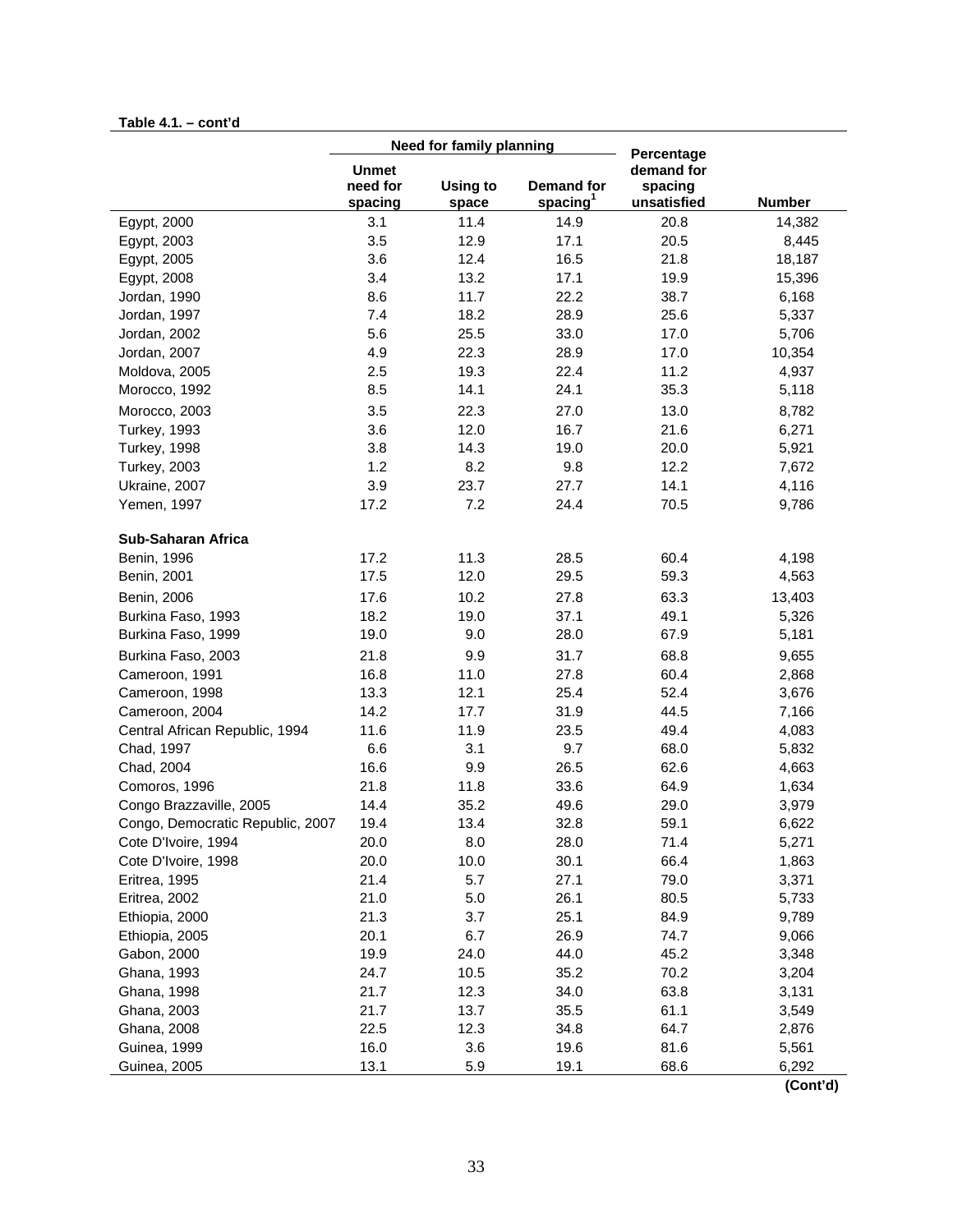## **Table 4.1. – cont'd**

|                     | Need for family planning |          |                      |                          |               |
|---------------------|--------------------------|----------|----------------------|--------------------------|---------------|
|                     | <b>Unmet</b>             |          |                      | Percentage<br>demand for |               |
|                     | need for                 | Using to | <b>Demand for</b>    | spacing                  |               |
|                     | spacing                  | space    | spacing <sup>1</sup> | unsatisfied              | <b>Number</b> |
| Kenya, 1993         | 21.4                     | 9.9      | 31.3                 | 68.4                     | 4,629         |
| Kenya, 1998         | 14.0                     | 13.4     | 28.9                 | 48.4                     | 4,834         |
| Kenya, 2003         | 14.4                     | 14.3     | 30.2                 | 47.7                     | 4,919         |
| Kenya 2008-09       | 12.9                     | 17.5     | 30.4                 | 42.4                     | 4,928         |
| Lesotho, 2004       | 11.0                     | 13.8     | 24.8                 | 44.4                     | 3,709         |
| Liberia, 2007       | 24.6                     | 6.7      | 31.3                 | 78.6                     | 4,540         |
| Madagascar, 1992    | 16.5                     | 6.4      | 22.9                 | 72.1                     | 3,736         |
| Madagascar, 1997    | 14.1                     | 7.9      | 22.0                 | 64.1                     | 4,435         |
| Madagascar, 2004    | 11.3                     | 12.3     | 23.6                 | 47.9                     | 5,140         |
| Madagascar, 2008-09 | 10.4                     | 19.0     | 29.3                 | 35.5                     | 12,039        |
| Malawi, 1992        | 23.6                     | 7.4      | 31.0                 | 76.1                     | 3,492         |
| Malawi, 2000        | 17.2                     | 12.7     | 29.9                 | 57.5                     | 9,452         |
| Malawi, 2004        | 17.2                     | 15.5     | 33.8                 | 50.9                     | 8,312         |
| Mali, 1996          | 20.1                     | 4.3      | 24.3                 | 82.7                     | 8,222         |
| Mali, 2001          | 20.9                     | 5.1      | 25.9                 | 80.7                     | 10,723        |
| <b>Mali 2006</b>    | 21.4                     | 5.5      | 26.9                 | 79.6                     | 12,365        |
| Mauritania 2000     | 22.9                     | 5.1      | 28.1                 | 81.5                     | 4,541         |
| Mozambique, 1997    | 16.9                     | 2.6      | 19.5                 | 86.7                     | 6,530         |
| Mozambique, 2003    | 10.8                     | 16.0     | 26.9                 | 40.1                     | 8,736         |
| Namibia, 1992       | 14.9                     | 11.2     | 26.1                 | 57.1                     | 2,259         |
| Namibia, 2000       | 9.3                      | 13.1     | 22.4                 | 41.5                     | 2,610         |
| Namibia, 2006-2007  | 9.1                      | 17.6     | 26.6                 | 34.2                     | 3,451         |
| Niger, 1992         | 15.7                     | 3.8      | 19.5                 | 80.5                     | 5,561         |
| Niger, 1998         | 14.0                     | 6.9      | 20.9                 | 67.0                     | 6,382         |
| Niger, 2006         | 13.3                     | 9.7      | 23.0                 | 57.8                     | 7,941         |
| Nigeria, 1990       | 15.5                     | 3.3      | 18.9                 | 82.0                     | 6,880         |
| Nigeria, 2003       | 11.8                     | 7.8      | 19.6                 | 60.2                     | 5,336         |
| Nigeria, 2008       | 15.0                     | 8.8      | 23.8                 | 63.0                     | 23,578        |
| Rwanda, 1992        | 20.8                     | 10.2     | 31.0                 | 67.1                     | 3,785         |
| Rwanda, 2000        | 24.0                     | 7.3      | 31.3                 | 76.7                     | 5,052         |
| Rwanda, 2005        | 24.5                     | 7.4      | 31.9                 | 76.8                     | 5,510         |
| Senegal, 1993       | 22.3                     | 4.4      | 26.7                 | 83.5                     | 4,450         |
| Senegal, 1997       | 25.5                     | 8.0      | 33.5                 | 76.1                     | 5,851         |
| Senegal, 2005       | 24.2                     | 7.3      | 31.5                 | 76.8                     | 9,866         |
| Sierra Leone, 2008  | 16.4                     | 4.3      | 20.7                 | 79.2                     | 5,525         |
| South Africa, 1998  | 4.7                      | 14.4     | 19.1                 | 24.6                     | 5,077         |
| Swaziland, 2006     | 7.3                      | 12.7     | 20.0                 | 36.5                     | 2,062         |
| Tanzania, 1996      | 15.4                     | 10.0     | 25.4                 | 60.6                     | 5,411         |
| Tanzania, 1999      | 13.8                     | 15.1     | 28.9                 | 47.8                     | 2,653         |
| Tanzania, 2004      | 15.1                     | 15.5     | 31.7                 | 47.6                     | 6,950         |
| Togo, 1998          | 21.4                     | 14.6     | 36.0                 | 59.4                     | 5,819         |
| Uganda, 1995        | 18.3                     | 6.9      | 25.2                 | 72.6                     | 5,136         |
| Uganda, 2000        | 20.7                     | 11.2     | 31.9                 | 64.9                     | 4,881         |
| Uganda, 2006        | 24.5                     | 11.0     | 35.5                 | 69.0                     | 5,337         |
| Zambia, 1992        | 21.6                     | 9.0      | 30.6                 | 70.6                     | 4,457         |
| Zambia, 1996        | 18.7                     | 15.8     | 34.5                 | 54.2                     | 4,902         |
| Zambia, 2002        | 16.8                     | 19.2     | 36.1                 | 46.5                     | 4,694         |

**(Cont'd)**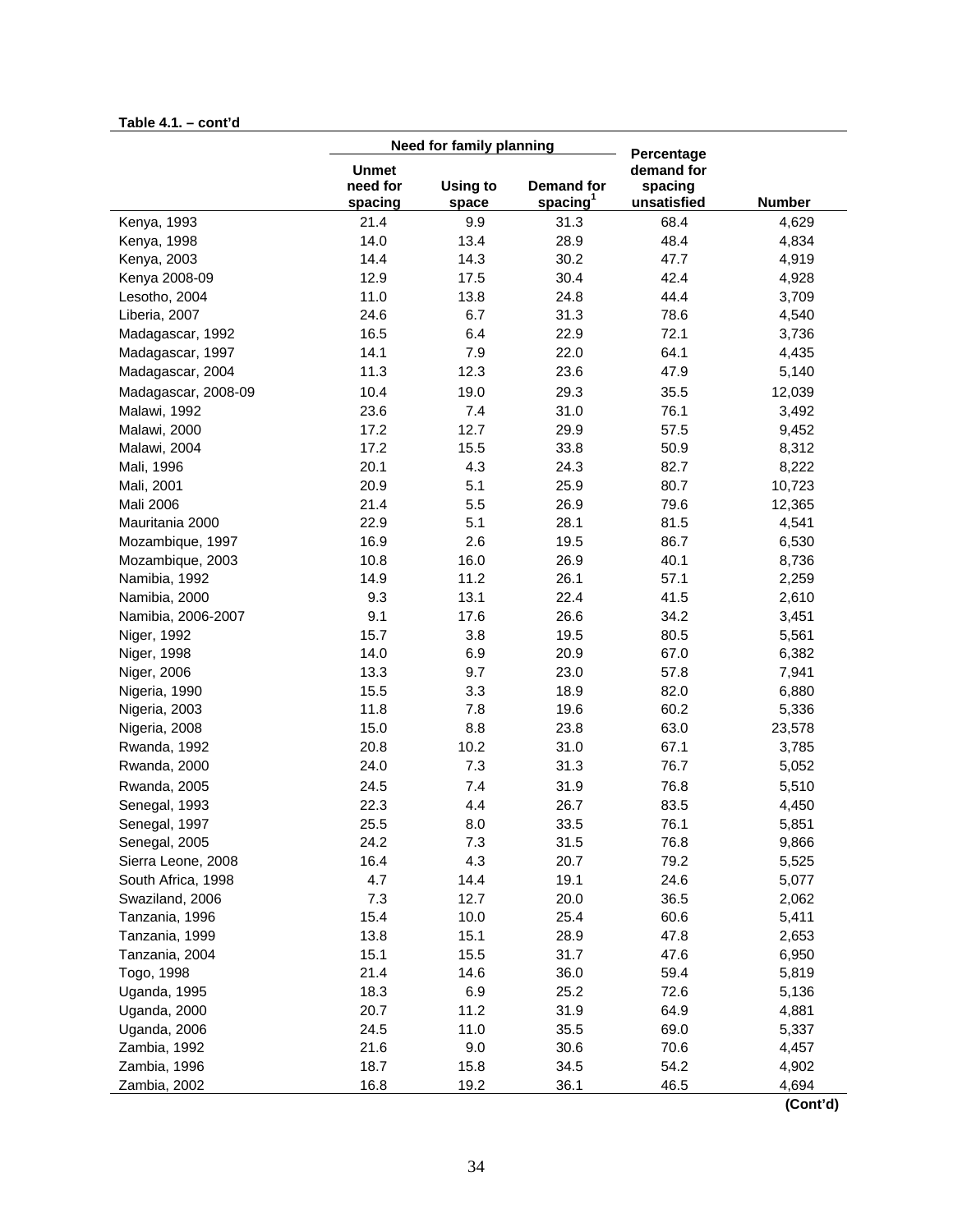#### **Table 4.1. – cont'd**

|                                 | <b>Need for family planning</b>     |                   |                                  | Percentage                           |               |
|---------------------------------|-------------------------------------|-------------------|----------------------------------|--------------------------------------|---------------|
|                                 | <b>Unmet</b><br>need for<br>spacing | Using to<br>space | <b>Demand for</b><br>spacing $1$ | demand for<br>spacing<br>unsatisfied | <b>Number</b> |
| Zambia, 2007                    | 17.1                                | 24.8              | 41.9                             | 40.8                                 | 4,402         |
| Zimbabwe, 1994                  | 9.2                                 | 27.0              | 38.1                             | 24.1                                 | 3,788         |
| Zimbabwe, 1999                  | 7.3                                 | 29.4              | 38.0                             | 19.2                                 | 3,609         |
| Zimbabwe, 2005                  | 7.0                                 | 31.2              | 39.4                             | 17.8                                 | 5,143         |
| <b>South and Southeast Asia</b> |                                     |                   |                                  |                                      |               |
| Bangladesh, 1994                | 9.2                                 | 11.0              | 21.0                             | 43.8                                 | 8,980         |
| Bangladesh, 1997                | 7.9                                 | 13.0              | 21.8                             | 36.2                                 | 8,450         |
| Bangladesh, 2000                | 8.0                                 | 15.6              | 24.7                             | 32.4                                 | 9,720         |
| Bangladesh, 2004                | 5.1                                 | 16.2              | 22.5                             | 22.7                                 | 10,582        |
| Bangladesh, 2007                | 6.6                                 | 15.0              | 21.6                             | 30.6                                 | 10,192        |
| Cambodia, 2000                  | 14.4                                | 9.4               | 23.8                             | 60.5                                 | 9,071         |
| Cambodia, 2005                  | 8.9                                 | 12.9              | 21.8                             | 40.8                                 | 10,087        |
| India, 1993                     | 9.0                                 | 3.4               | 12.4                             | 72.6                                 | 84,678        |
| India, 1999                     | 8.3                                 | 3.5               | 11.8                             | 70.3                                 | 84,682        |
| India, 2006                     | 6.0                                 | 4.8               | 11.2                             | 53.6                                 | 93,089        |
| Indonesia, 1991                 | 7.9                                 | 18.7              | 27.2                             | 29.0                                 | 21,109        |
| Indonesia, 1994                 | 4.8                                 | 22.6              | 28.1                             | 17.1                                 | 26,186        |
| Indonesia, 1997                 | 4.2                                 | 25.2              | 30.0                             | 14.0                                 | 26,886        |
| Indonesia, 2002                 | 4.0                                 | 24.2              | 28.8                             | 13.9                                 | 27,857        |
| Indonesia, 2007                 | 4.3                                 | 25.1              | 29.5                             | 14.6                                 | 30,931        |
| Nepal, 1996                     | 14.3                                | 2.6               | 16.9                             | 84.6                                 | 7,982         |
| <b>Nepal, 2001</b>              | 11.4                                | 3.8               | 15.2                             | 75.0                                 | 8,342         |
| Nepal, 2006                     | 9.4                                 | 4.8               | 14.1                             | 66.7                                 | 8,257         |
| Pakistan, 1991                  | 16.3                                | 2.1               | 18.4                             | 88.6                                 | 6,364         |
| Pakistan, 2006                  | 10.9                                | 6.5               | 17.4                             | 62.6                                 | 9,556         |
| Philippines, 1998               | 8.2                                 | 13.1              | 23.6                             | 34.7                                 | 8,336         |
| Philippines, 2003               | 7.9                                 | 13.7              | 23.2                             | 34.1                                 | 8,671         |
| Philippines, 2008               | 9.0                                 | 14.7              | 23.6                             | 38.1                                 | 8,418         |
| Vietnam, 1997                   | 3.5                                 | 14.8              | 18.6                             | 18.8                                 | 5,340         |
| Vietnam, 2002                   | 2.0                                 | 13.9              | 16.4                             | 12.2                                 | 5,338         |
| Average                         | 11.9                                | 13.1              | 25.5                             | 46.3                                 | 1,413,376     |

<sup>1</sup> Includes failure to space in surveys where available

a Northeast region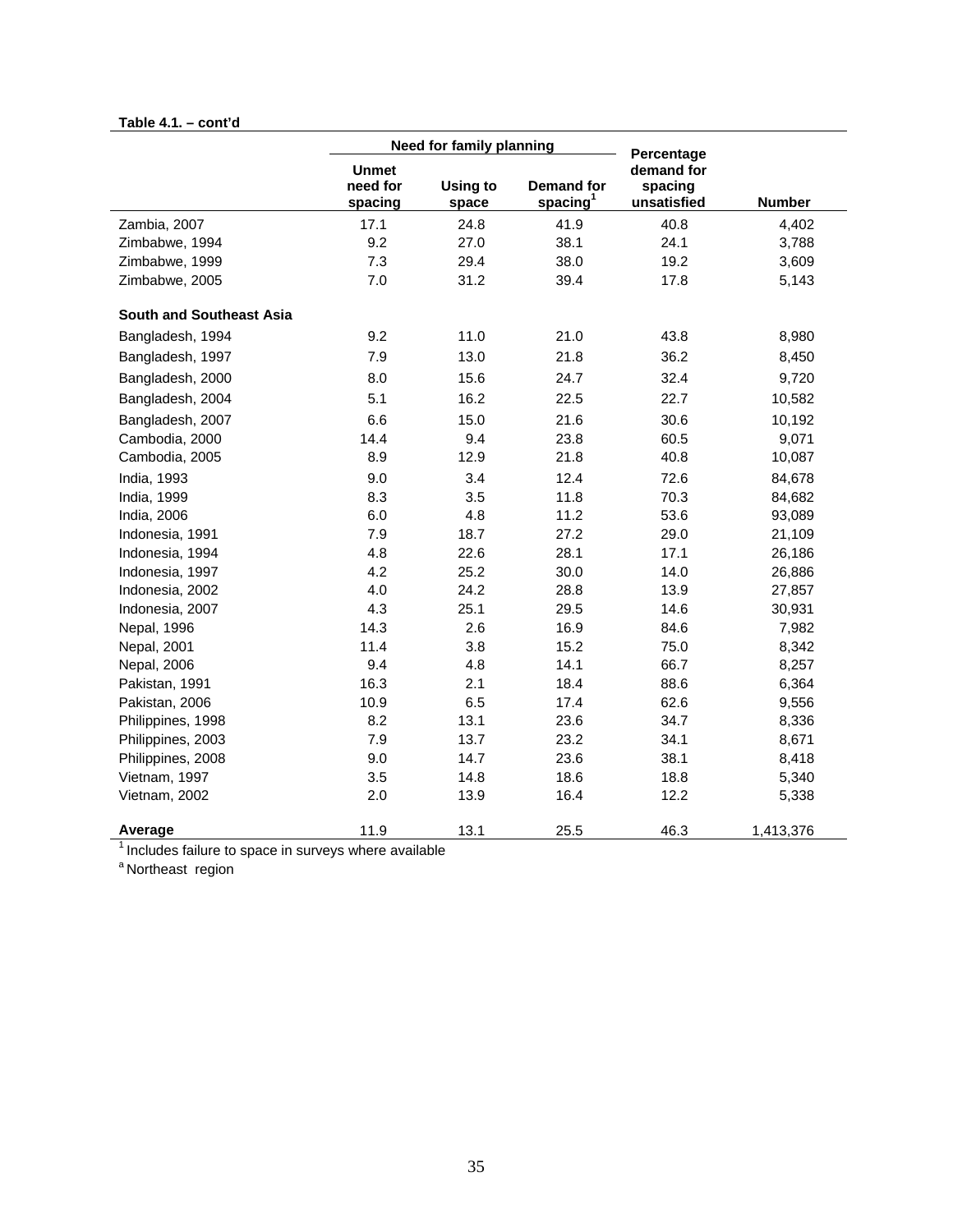#### **Table 4.2. Trends in the Demand to Space Births and Unsatisfied Demand to Space Births, by Country**

Among currently married women, percentage point changes between earliest and latest surveys and average percentage point changes per year in the percentage of total demand for contraception for spacing births and the percentage of demand for spacing births that is unsatisfied, by country.

|                                    | <b>Demand for spacing</b>       |         | Percentage demand for spacing<br>unsatisfied |                 |
|------------------------------------|---------------------------------|---------|----------------------------------------------|-----------------|
|                                    | <b>Trend</b><br>Change per year |         | <b>Trend</b>                                 | Change per year |
| <b>Central Asian States</b>        |                                 |         |                                              |                 |
| Kazakhstan 1995 to 1999            | 3.1                             | 0.77    | $-3.4$                                       | $-0.86$         |
| <b>Latin America and Caribbean</b> |                                 |         |                                              |                 |
| Bolivia, 1994 to 2003              | 2.5                             | 0.28    | $-0.5$                                       | $-0.06$         |
| Brazil, 1991 <sup>ª</sup> to 1996  | $-0.7$                          | $-0.14$ | $-21.8$                                      | $-4.37$         |
| Colombia, 1990 to 2005             | $-3.9$                          | $-0.26$ | $-4.1$                                       | $-0.27$         |
| Dominican Republic, 1991 to 2007   | 2.9                             | 0.18    | $-11.8$                                      | $-0.74$         |
| Guatemala, 1995 to 1999            | 0.5                             | 0.14    | $-4.3$                                       | $-1.23$         |
| Haiti, 1994 to 2005                | 5.9                             | 0.54    | $-18.9$                                      | $-1.72$         |
| Nicaragua, 1998 to 2001            | 3.2                             | 1.07    | $-4.8$                                       | $-1.60$         |
| Peru, 1992 to 2009                 | 8.0                             | 0.46    | $-10.0$                                      | $-0.57$         |
| North Africa, West Asia and Europe |                                 |         |                                              |                 |
| Armenia, 2000 to 2005              | 0.1                             | 0.02    | 6.5                                          | 1.29            |
| Egypt, 1995 to 2008                | 2.7                             | 0.21    | $-16.9$                                      | $-1.30$         |
| Jordan, 1990 to 2007               | 6.7                             | 0.39    | $-21.8$                                      | $-1.28$         |
| Morocco, 1992 to 2003              | 2.9                             | 0.26    | $-22.3$                                      | $-2.03$         |
| Turkey, 1993 to 2003               | $-6.9$                          | $-0.69$ | $-9.3$                                       | $-0.93$         |
| <b>Sub-Saharan Africa</b>          |                                 |         |                                              |                 |
| Benin, 1996 to 2006                | $-0.7$                          | $-0.07$ | 3.0                                          | 0.30            |
| Burkina Faso, 1993 to 2003         | $-5.4$                          | $-0.54$ | 19.7                                         | 1.97            |
| Cameroon, 1991 to 2004             | 4.1                             | 0.32    | $-15.9$                                      | $-1.22$         |
| Chad, 1997 to 2004                 | 16.8                            | 2.24    | $-5.4$                                       | $-0.72$         |
| Cote D'Ivoire, 1994 to 1998        | 2.1                             | 0.47    | $-5.0$                                       | $-1.11$         |
| Eritrea, 1995 to 2002              | $-1.0$                          | $-0.14$ | 1.5                                          | 0.21            |
| Ethiopia, 2000 to 2005             | 1.8                             | 0.36    | $-10.1$                                      | $-2.03$         |
| Ghana, 1993 to 2008                | $-0.4$                          | $-0.03$ | $-5.5$                                       | $-0.37$         |
| Guinea, 1999 to 2005               | $-0.5$                          | $-0.08$ | $-13.0$                                      | $-2.17$         |
| Kenya, 1993 to 2009                | $-0.9$                          | $-0.06$ | $-25.9$                                      | $-1.67$         |
| Madagascar, 1992 to 2009           | 6.4                             | 0.39    | $-36.6$                                      | $-2.22$         |
| Malawi, 1992 to 2004               | 2.8                             | 0.22    | $-25.2$                                      | $-2.02$         |
| Mali, 1996 to 2006                 | 2.6                             | 0.26    | $-3.2$                                       | $-0.32$         |
| Mozambique, 1997 to 2003           | 7.4                             | 1.23    | $-46.5$                                      | $-7.75$         |
| Namibia, 1992 to 2007              | 0.5                             | 0.03    | $-22.9$                                      | $-1.58$         |
| Niger, 1992 ro 2006                | 3.5                             | 0.25    | $-22.7$                                      | $-1.62$         |
| Nigeria, 1990 to 2008              | 4.9                             | 0.27    | $-19.0$                                      | $-1.05$         |
| Rwanda, 1992 to 2005               | 0.9                             | 0.07    | 9.7                                          | 0.75            |
| Senegal, 1993 to 2005              | 4.8                             | 0.38    | $-6.7$                                       | $-0.54$         |
| Tanzania, 1996 to 2004             | 6.3                             | 0.48    | $-13.0$                                      | $-1.00$         |
| Uganda, 1995 to 2006               | 10.3                            | 0.94    | $-3.6$                                       | $-0.33$         |
| Zambia, 1992 to 2007               | 11.3                            | 0.75    | $-29.8$                                      | $-1.99$         |
| Zimbabwe, 1994 to 2005             | 1.3                             | 0.11    | $-6.4$                                       | $-0.55$         |

**(Cont'd)**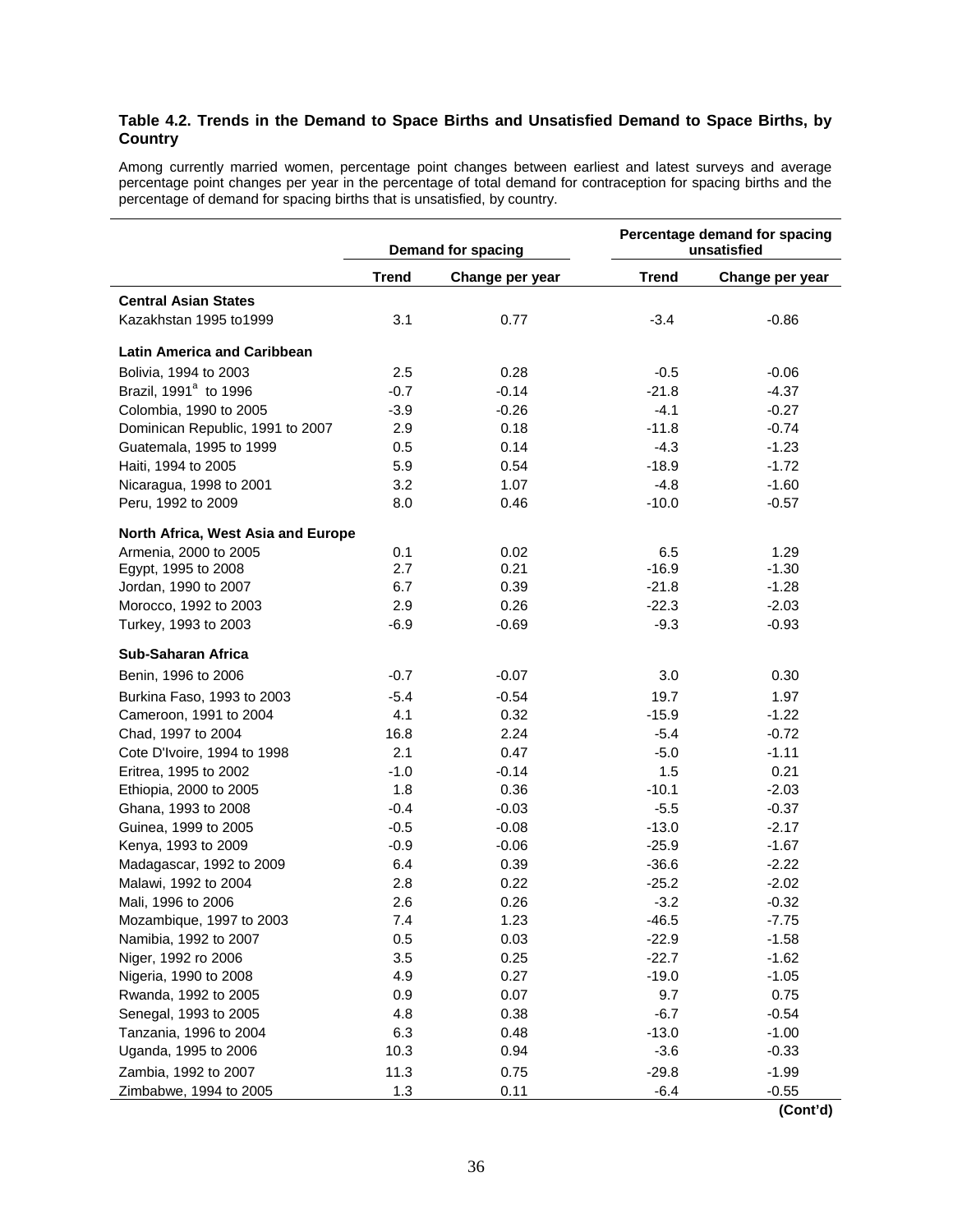#### **Table 4.2. – cont'd**

|                                 | Demand for spacing              |         | Percentage demand for spacing<br>unsatisfied |                 |
|---------------------------------|---------------------------------|---------|----------------------------------------------|-----------------|
|                                 | <b>Trend</b><br>Change per year |         | Trend                                        | Change per year |
| <b>South and Southeast Asia</b> |                                 |         |                                              |                 |
| Bangladesh, 1994 to 2007        | 0.6                             | 0.04    | $-13.3$                                      | $-0.98$         |
| Cambodia, 2000 to 2005          | $-2.0$                          | $-0.40$ | $-19.7$                                      | $-3.94$         |
| India, 1993 to 2006             | $-1.2$                          | $-0.09$ | $-19.0$                                      | $-1.46$         |
| Indonesia, 1991 to 2007         | 2.3                             | 0.14    | $-14.5$                                      | $-0.90$         |
| Nepal, 1996 to 2006             | $-2.8$                          | $-0.28$ | $-17.9$                                      | $-1.79$         |
| Pakistan, 1991 to 2006          | $-1.0$                          | $-0.06$ | $-25.9$                                      | $-1.62$         |
| Philippines, 1998 to 2008       | 0.0                             | 0.00    | 3.4                                          | 0.34            |
| Vietnam, 1997 to 2002           | $-2.2$                          | $-0.44$ | $-6.6$                                       | $-1.32$         |
| Average                         | 2.2                             | 0.22    | $-12.0$                                      | $-1.21$         |
| <sup>a</sup> Northeast region   |                                 |         |                                              |                 |

#### **Table 4.3. Levels and Trends in the Demand for Spacing and Percentage Unsatisfied of Demand for Spacing, by Region**

Among currently married women, average percentage with a demand for contraception for spacing births and the percentage of the demand for spacing that is unsatisfied and average annual percentage point changes in demand and percentage unsatisfied of the demand between the earliest and latest surveys, by region

|                                      |                       | <b>Total</b>                                        | <b>Average Annual Change</b> |                                                         |  |
|--------------------------------------|-----------------------|-----------------------------------------------------|------------------------------|---------------------------------------------------------|--|
| Averages                             | Demand for<br>spacing | Percentage<br>unsatisfied of<br>need for<br>spacing | Demand for<br>spacing        | <b>Percent</b><br>unsatisfied of<br>need for<br>spacing |  |
| <b>Total</b>                         | 25.5                  | 46.3                                                | 0.22                         | $-1.21$                                                 |  |
| Central Asian States (Kazakstanonly) | 27.1                  | 17.7                                                | 0.77                         | $-0.86$                                                 |  |
| Latin America and Caribbean          | 24.0                  | 29.8                                                | 0.28                         | $-1.32$                                                 |  |
| North Africa, West Asia and Europe   | 20.3                  | 24.3                                                | 0.04                         | $-0.85$                                                 |  |
| Sub-Saharan Africa                   | 28.7                  | 60.7                                                | 0.34                         | $-1.18$                                                 |  |
| South and Southeast Asia             | 20.9                  | 42.7                                                | $-0.14$                      | $-1.46$                                                 |  |

#### **4.2 Unsatisfied Demand for Contraception for Spacing**

The percentage of demand for contraception for spacing births that is unsatisfied is calculated by dividing the number of women with an unmet need for contraception for spacing by the total demand for contraception for spacing. For all surveys together, almost half of the demand is unsatisfied (46.3 percent). By region, the percentage unsatisfied has a large variation, from 17.7 percent in the Central Asian States to 60.7 percent in sub-Saharan Africa (Table 4.3). The percentage of demand unsatisfied for contraception for spacing varies widely, from 89 percent in Pakistan in 1991 to 10 percent in Peru in 2009. However, in all regions the percentage unsatisfied has declined (Figure 4.1). Per decade, the overall decline is 12.1 percentage points, and the greatest per decade decline (14.6 percentage points) has occurred in South and Southeast Asia, followed by 13.2 percentage points in Latin America and the Caribbean. By country, the largest annual declines in the percentage of demand for spacing that is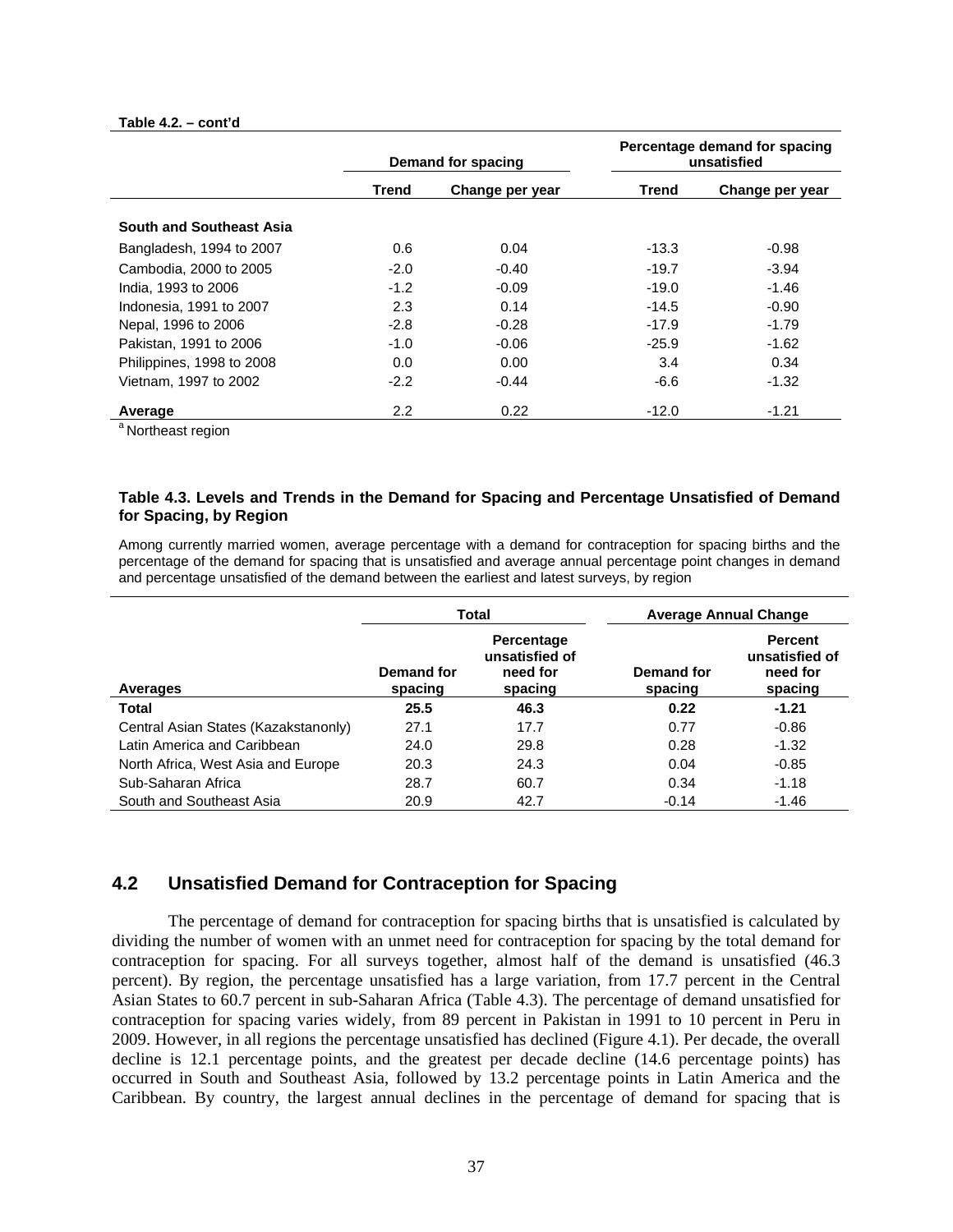unsatisfied have occurred in Mozambique at 7.8 points and in Brazil and Cambodia with declines of about 4 percentage points (Table 4.2). Six countries have had increases in unsatisfied demand for spacing, with an increase of 2 percentage points per year in Burkina Faso and over 1 in Armenia.

#### **4.3 Differentials**

The demand for contraception for spacing has risen somewhat more rapidly in rural areas than in urban areas, resulting in a greater decrease in unmet need for contraception for spacing in rural areas (Figure 4.2). As Figure 4.3 shows, the rate of increase in demand for contraception to space births differs substantially by wealth quintile for all countries together and by region. However, the demand for contraception for spacing has fallen in South and Southeast Asia among all wealth quintiles, perhaps due to increasing demand for limiting rather than spacing births. For all countries as a whole, the change in the percentage of unsatisfied demand for contraception for spacing has increased among all wealth quintiles except the wealthiest. However, this increase is due entirely to the countries of sub-Saharan Africa (Figure 4.4). In this region, because the demand for spacing rose, the increase in unsatisfied demand relects a failure of family planning services to keep up with the increasing demand. In the other regions the wealth quintiles show a decrease in the unsatisfied percentage, with the exceptions of the fourth quintile in the Latin America and Caribbean region and the lowest three quintiles of North Africa, West Asia and Europe.

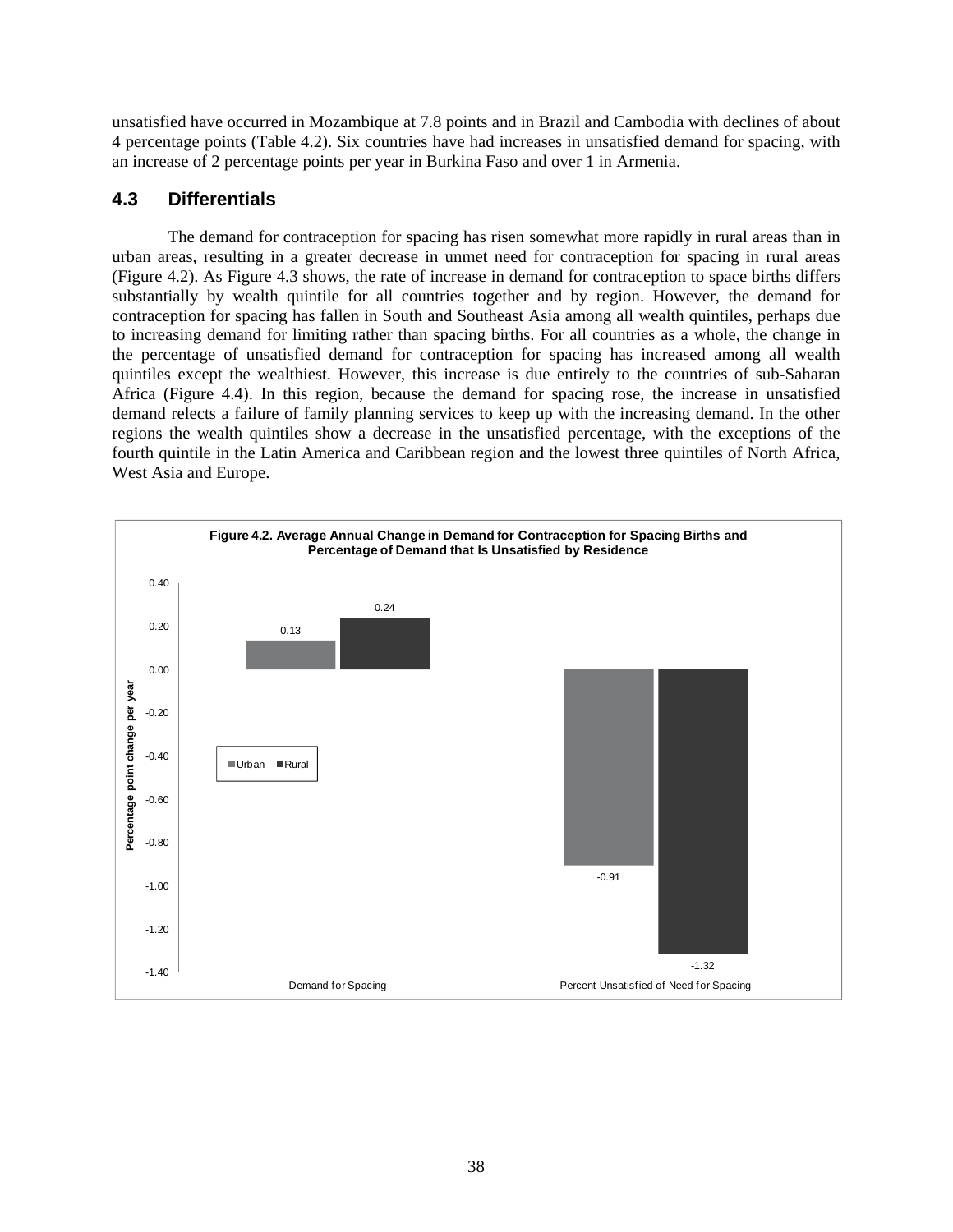

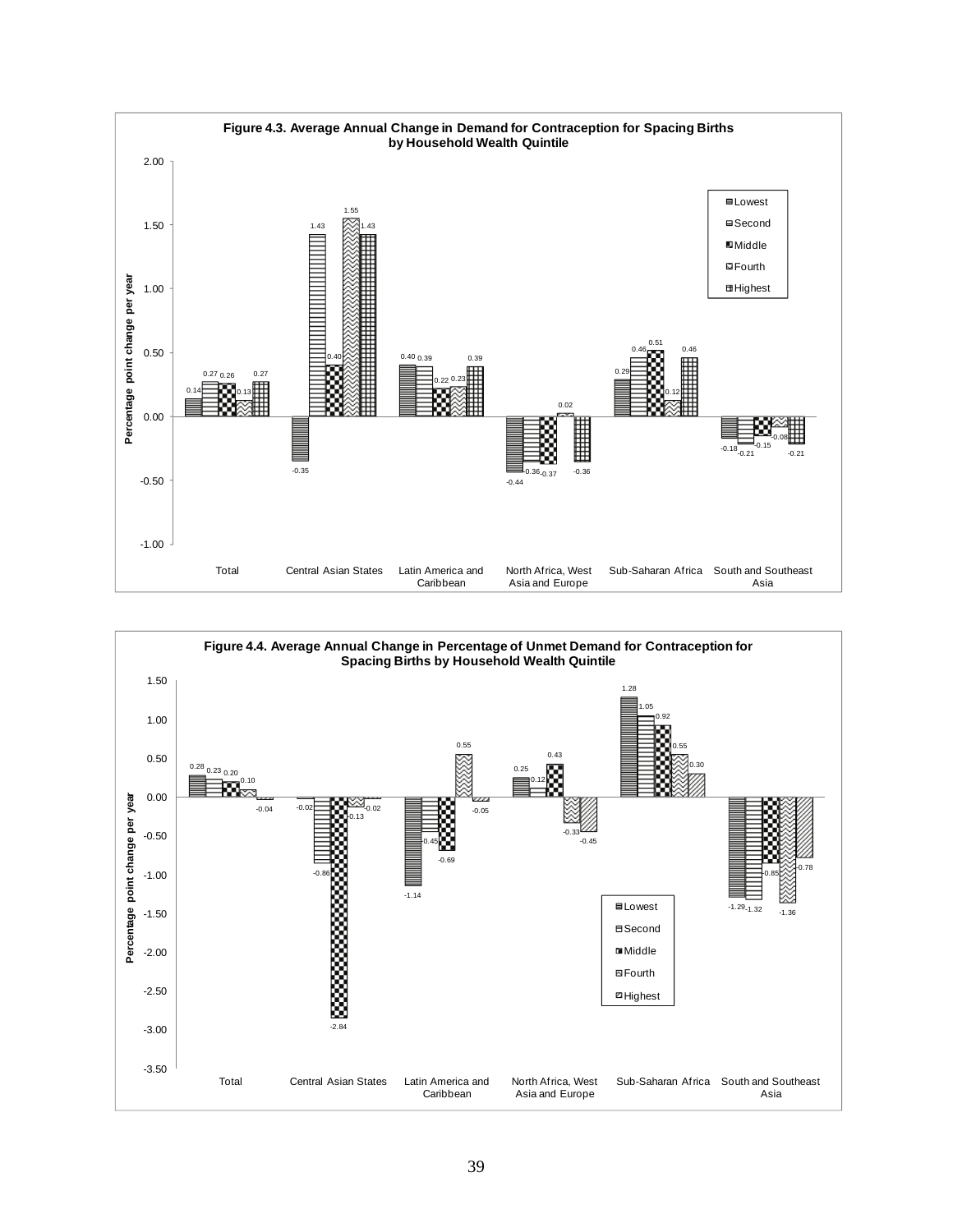The demand for contraception for spacing births is greater the higher women's level of education, doubling between women with no education and women with secondary or higher (Figure 4.5). However, the percent of women with an unsatisfied demand for spacing is approximately the same across all education categories. Over time, in all regions the percentage of demand for contraception for spacing that was unsatisfied has declined in almost all education categories, except secondary or higher in Latin America and the Caribbean and no education in North Africa, West Asia and Europe (Figure 4.6).

Women's age is related to the change in demand for contraception for spacing. The amount of yearly increase is highest for younger women and then declines until age 35-39, after which there is little change (Figure 4.7). The percentage of contraceptive demand for spacing that is unsatisfied has decreased substantially in all age groups.

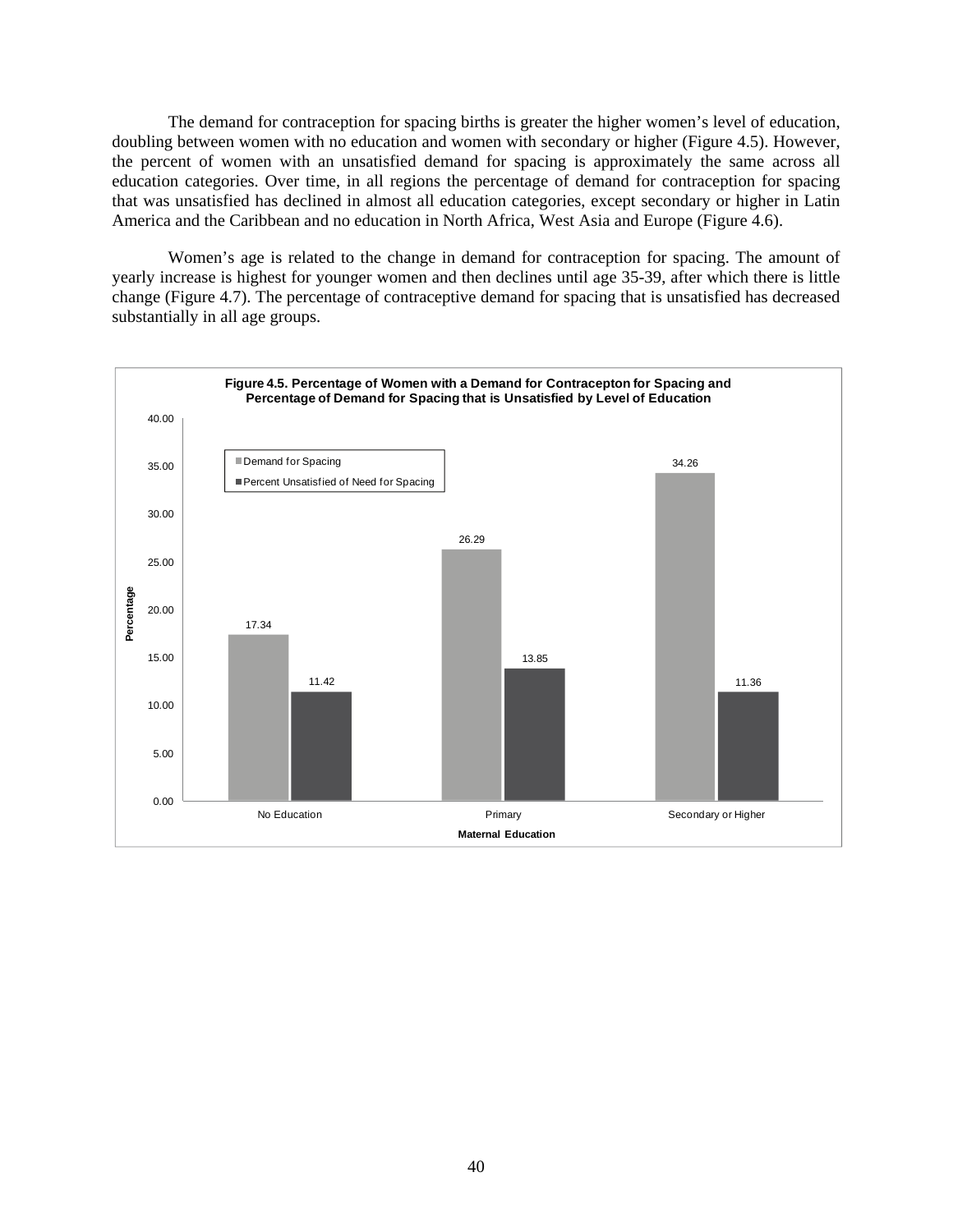

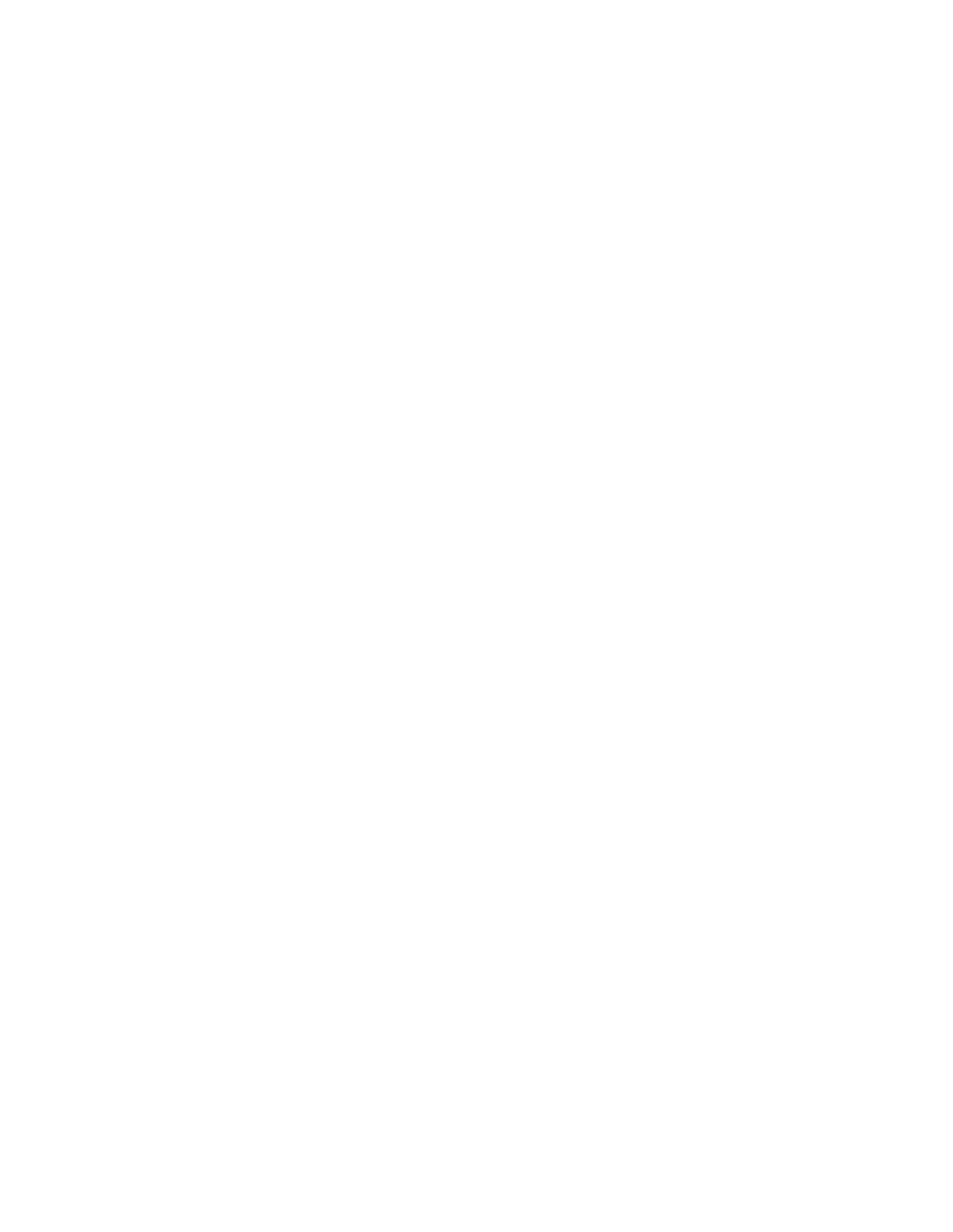## **5 Discussion**

It has been demonstrated that short birth intervals are detrimental to the health of both the succeeding child and to the mother (Setty 2002). The World Health Organization recommends that women wait at least 24 months after a birth before becoming pregnant again, resulting in a recommended minimum birth interval of 33 months (WHO, 2006). Other research suggests that women would do better to wait another three months in order to have a birth interval of at least 36 months. However, waiting too long—an interval of 60 months or more—can also be detrimental to health (Conde-Agudelo et al., 2006; Rutstein, 2008).

Substantial proportions of births still occur after intervals that are too short for the health of infants and their mothers. More than half of births occur less than three years after the mother's previous birth. The regional variation in this proportion is small. However, this proportion has decreased over time, at a rate of about 7 percentage points per decade. Preferred birth intervals are still much longer than actual intervals, but the rate of increase in the length of actual intervals exceeds the increase in preferred intervals, so the gap between the two is shrinking. There are still important distinctions in both preferred and actual birth intervals by area of residence, household wealth, and women's education. Urban areas, richer households, and more educated women both prefer and have longer birth intervals than other groups of women, and the more advantaged groups have greater average annual increases in the length of birth intervals.

Family planning and contraceptive use are the principal ways that women can delay the next birth until the recommended period of time has passed since the last birth. While postpartum amenorrhea due to breastfeeding and postpartum abstinence do delay the next conception, by themselves they are not enough to ensure a birth interval of 24 months, let alone 36 months. About one-quarter of women want to use contraception to space their next birth. Unfortunately, for almost half of the women who have a need for contraception for spacing births, that need is unsatisfied. The percentage of women with an unsatisfied need for contraception to space births is highest in sub-Saharan Africa, followed by South and Southeast Asia. Unsatisfied need for contraception for spacing is lower in the other two regions but is still higher than it should be or needs to be for the health of women and children.

Over time, the demand for contraception for spacing has risen and the percentage of demand that is unsatisfied has fallen. These trends suggest that women are receiving the message that short birth intervals should be avoided and that family planning programs are increasing the supply of contraception to these women. While there are variations by residence, wealth, and education, all groups appear to be participating in these two positive outcomes.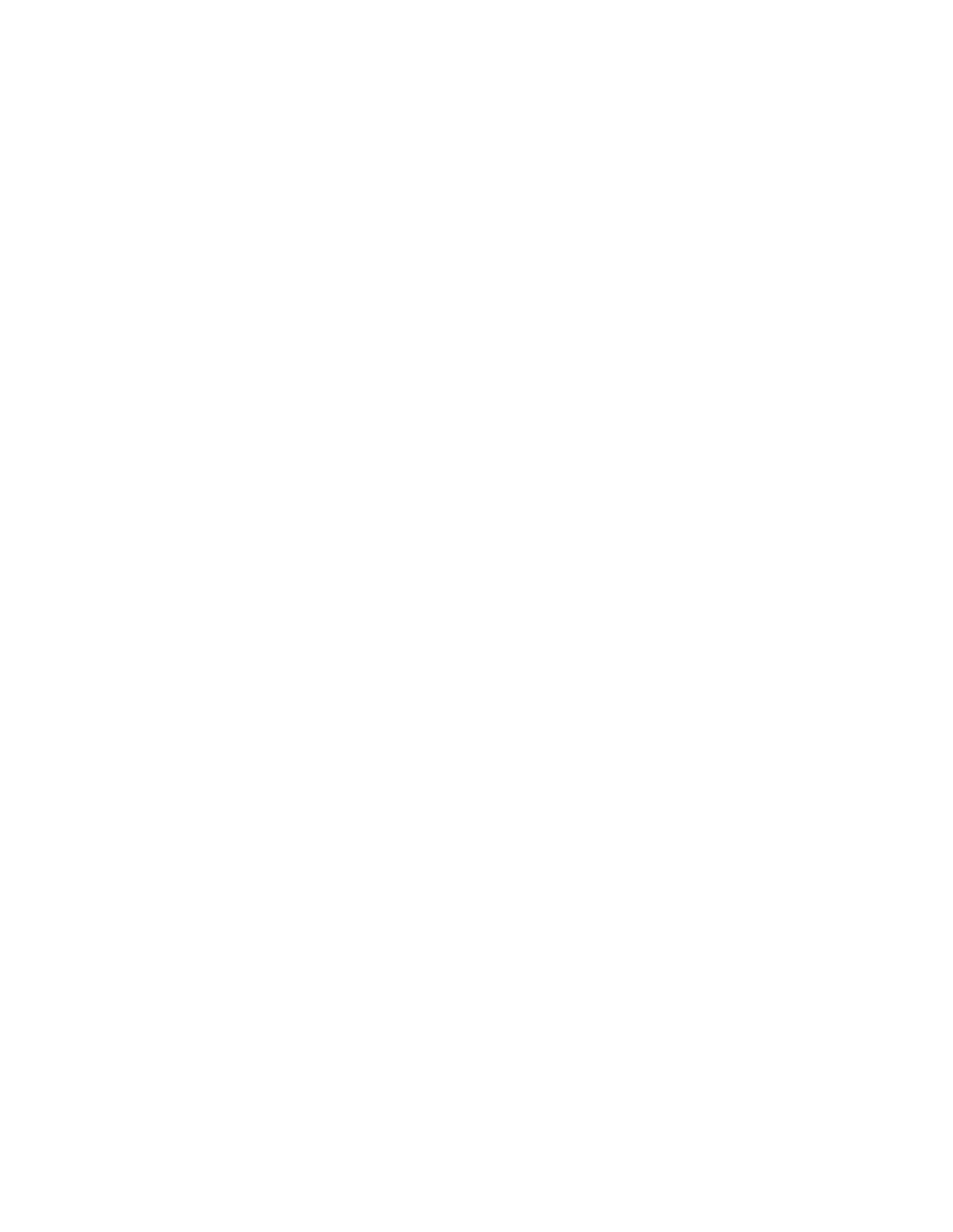## **6 Conclusion and Policy Implications**

Numerous studies have shown that there is an optimal length of time between births for the health of both mother and child. Now, health programs, especially maternal and family planning programs, need to do more to impart this knowledge and to provide services to assist women in attaining the optimal birth interval. While the trend data on actual and preferred birth intervals show that more women want to avoid and are avoiding deleterious short intervals than in the past, many women still have shorter intervals than they would have liked, and some women increasingly prefer intervals that are even longer than optimal. Efforts to inform women about the health consequences of both too short and too long a birth interval should be redoubled and family planning efforts should be increased, especially in sub-Saharan Africa, where unsatisfied demand for contraception for birth spacing is greatest.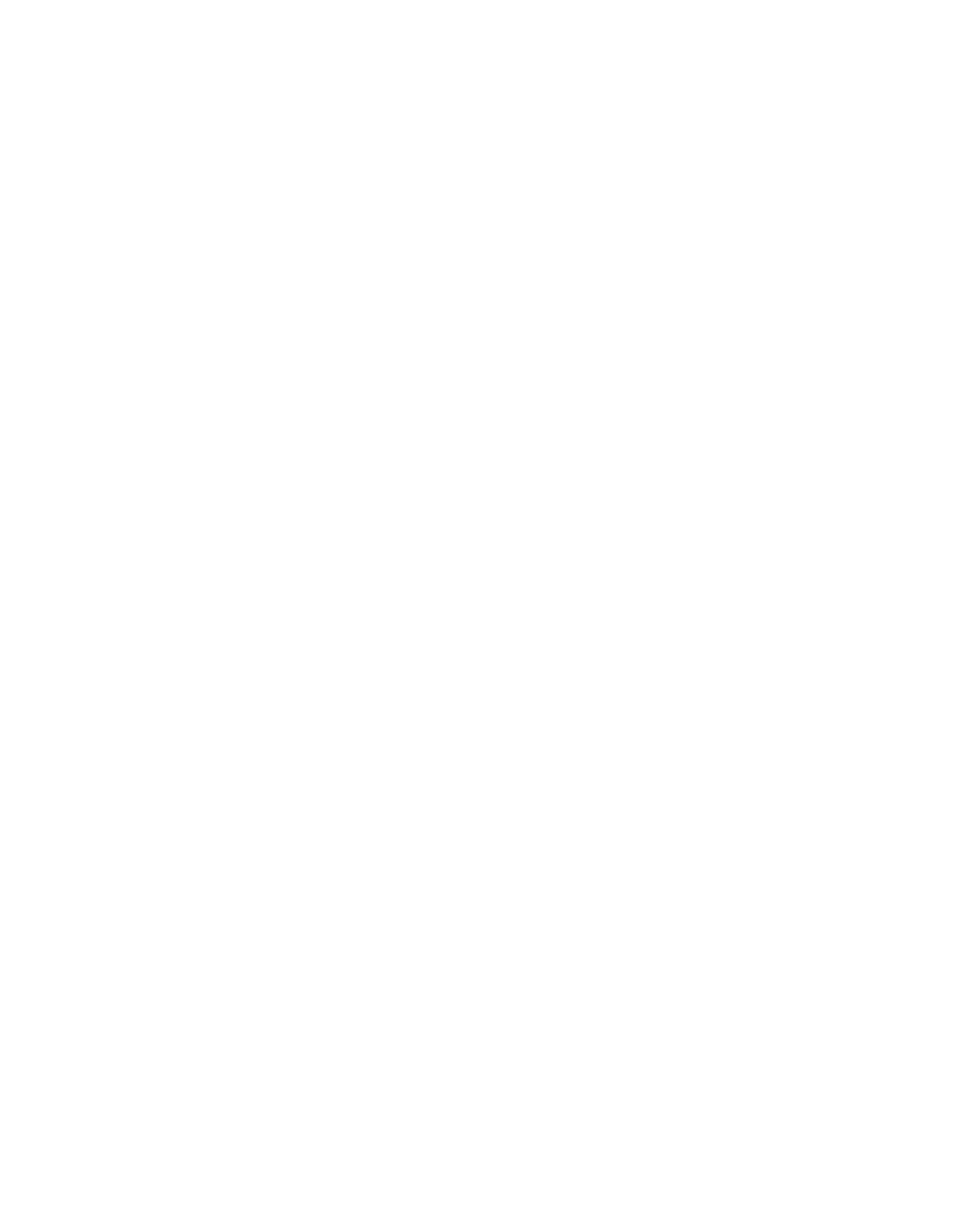## **References**

Conde-Agudelo, A., A. Rosas-Bermudez, and A.C. Kafury-Goeta. 2006. Birth Spacing and Risk of Adverse Perinatal Outcomes: A Meta-Analysis. *JAMA* 295(15): 1809-1823.

Gribble, J.N., N. Murray, and E.P. Menotti. 2008. *Reconsidering Childhood Undernutrition: Can Birth Spacing Make a Difference?* An Analysis of the 2002-2003 El Salvador National Family Health Survey. Maternal and Child Nutrition 5, No. 1.

Setty, V. 2002. *Birth Spacing: Three to Five Saves Lives.* Population Reports, Vol. XXX, No. 3, (Series L, No. 13: Issues in World Health), Baltimore: Population Information Program, Center for Communication Programs, the Johns Hopkins University Bloomberg School of Public Health.

Rafalimanana, H. and C.F. Westoff. 2001. *Gap between Preferred and Actual Birth Intervals in Sub-Saharan Africa: Implications for Fertility and Child Health.* DHS Analytical Studies No. 2. Calverton, Maryland: ORC Macro.

Rutstein, S.O., K. Johnson, and A. Conde-Agudelo. 2004. Systematic Literature Review and Meta-Analysis of the Relationship between Interpregnancy or Interbirth Intervals and Infant and Child Mortality. Report submitted to the CATALYST Consortium, October 2004.

Rutstein, S.O. 2005. Effects of Preceding Birth Intervals on Neonatal, Infant and Under-Five Years Mortality and Nutritional Status in Developing Countries: Evidence from the Demographic and Health Surveys. *International Journal of Gynecology and Obstetrics* 89(supplement 1): s7-s24.

Rutstein, S.O. and G. Rojas. 2006. *Guide to DHS Statistics.* Demographic and Health Surveys, ORC Macro, Calverton, MD, pp. 80-84.

Rutstein, S.O. 2008. Further Evidence of the Effects of Preceding Birth Intervals on Neonatal, Infant, and Under-Five-Years Mortality and Nutritional Status in Developing Countries: Evidence from the Demographic and Health Surveys. DHS Working Papers No. 41, Calverton, Maryland: Macro International Inc.

Whelpton, P.K. 1964. Trends and Differentials in the Spacing of Births. *Demography* 1(1): 83-93.

WHO. 2006. Report of a Technical Consultation on Birth Spacing, Geneva 13-15 June 2005. Department of Making Pregnancy Safer and Department of Reproductive Health and Research (RHR), Geneva: World Health Organization.